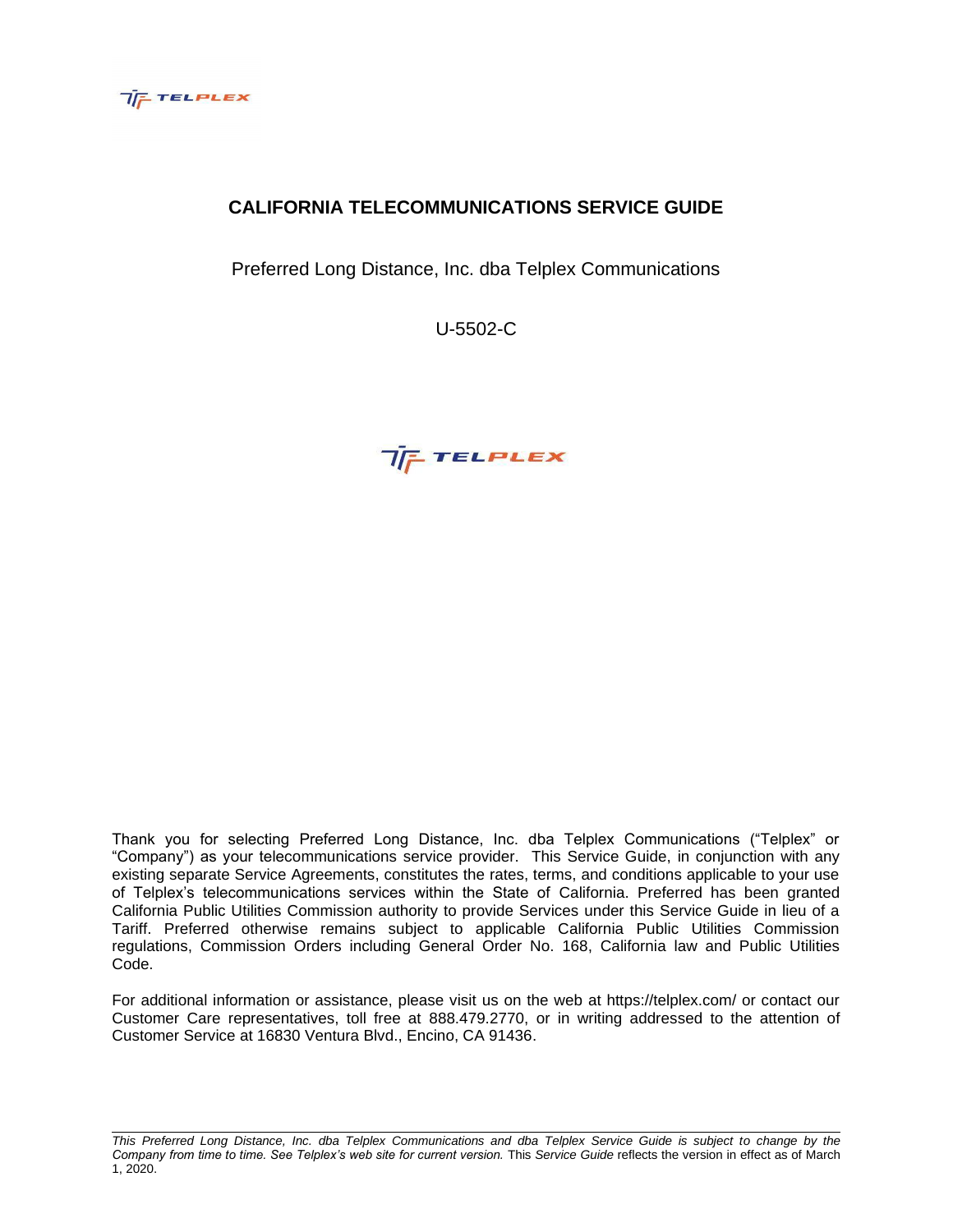

# **TABLE OF CONTENTS**

| 50 |
|----|
| 62 |
| 77 |
| 81 |

*This Preferred Long Distance, Inc. dba Telplex Communications and dba Telplex Service Guide is subject to change by the Company from time to time. See Telplex's web site for current version.* This *Service Guide* reflects the version in effect as of March 1, 2020.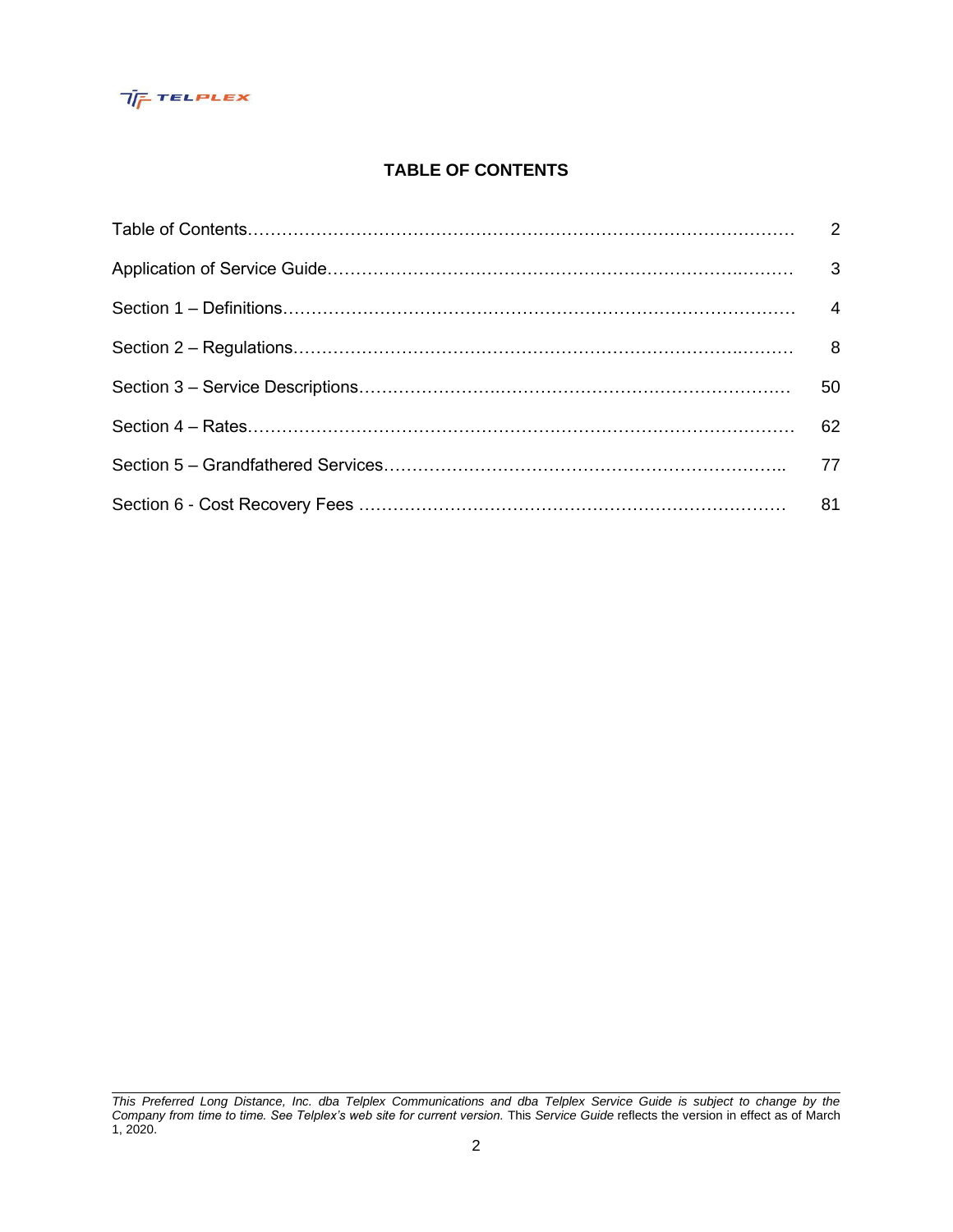

### **APPLICATION OF SERVICE GUIDE**

Thank you for selecting Preferred Long Distance, Inc. dba Telplex Communications ("Telplex" or Company") as your local and/or long distance telecommunications service provider. This Service Guide establishes the standard rates, terms, and conditions that apply to the provision and your use of Telplex's retail local exchange and interexchange long distance telecommunications Services in the State of California. Your verbal or written Service Order or any use by you of Telplex's Service constitutes agreement by you to all of the rates, terms, and conditions set forth in this Service Guide, including any other documents specifically incorporated herein.

The provisions of this Service Guide apply only to retail telecommunications Services furnished by Telplex and do not apply, unless otherwise specified, to any other services, including, without limitation, Information Services and other unregulated services offered by Telplex. Except as expressly specified in this Service Guide with respect to particular Service plans ordered by Customers, the rates and charges set forth in this Service Guide do not cover lines, facilities, or services furnished to Customers by other carriers, including, without limitation, lines, facilities, or services that are used by Customers to access Telplex's long distance Services or to complete calls to or from points beyond Telplex's local network calling areas. Customers are solely responsible for obtaining any customer premises equipment and for establishing suitable agreements or other arrangements with other carriers that may be needed to access and use Telplex's Services.

The provisions of this Service Guide establish the sole and exclusive rates, terms, conditions, and understandings pertaining to Telplex's provision and Customer's use of Services ordered by Customer, and supersede all prior agreements, proposals, representations, and understandings, whether written or oral, with respect to such Services. No provisions of this Service Guide may be changed, waived, or otherwise amended, or modified in any manner except pursuant to a Written Contract that has been duly executed by Telplex for such purpose.

In the event of any conflict between the provisions of this Service Guide and any applicable Written Contract, such conflict will be resolved by giving preference, first, to the applicable Written Contract provisions and, second, to this Service Guide.

The rates, rules, terms, and conditions contained in this Service Guide are subject to change at Telplex's sole discretion. Customers will be notified of changes through bill messages or inserts or otherwise in accordance with applicable law and regulations prior to the date on which changes become effective. Changes will also be posted on Telplex's website at https://telplex.com/. Your continued use of Telplex's Service following any such changes constitutes your agreement to such changes.

This Service Guide is governed by and interpreted according to applicable laws and regulations of California.

For additional information or assistance, please visit us on the web at https://telplex.com/ or contact our Customer Care representatives, toll free at 888.479.2770, or in writing addressed to the attention of Customer Service at 216830 Ventura Blvd., Suite 350, Encino, CA 91436. Customer Service representatives are available to address inquiries during company business hours from Monday through Friday 8 a.m. to 5 p.m. Pacific Time.

*This Preferred Long Distance, Inc. dba Telplex Communications and dba Telplex Service Guide is subject to change by the Company from time to time. See Telplex's web site for current version.* This *Service Guide* reflects the version in effect as of March 1, 2020.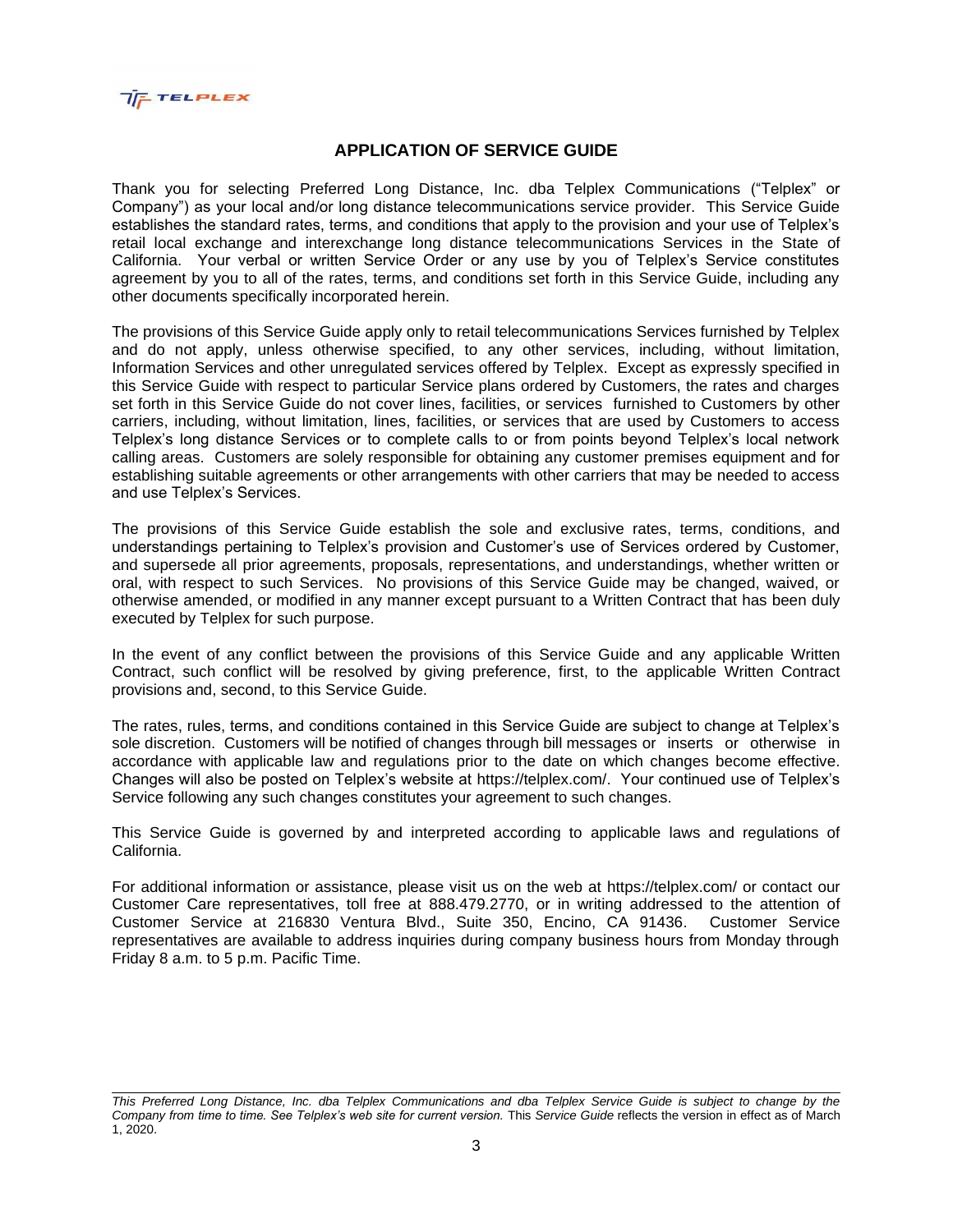

# **SECTION 1 – DEFINITIONS**

**Applicant**: Any entity or individual who applies for Service offered under this Service Guide.

**Authorized User:** a person, firm or corporation authorized by the Customer to be an end-User of the service of the Customer.

**Business Customer:** a Customer that uses a Business Service Offering as set forth in this Service Guide.

**Central Office:** a local exchange switching unit that is used to interconnect Exchange Access Lines with the public switched telephone network.

**Channel or Circuit:** a path for transmission between two (2) or more points having a bandwidth and termination of Customer's own choosing.

**Common Carrier: an** authorized company or entity providing telecommunications services to the public.

**Commission**: The Public Utilities Commission of the State of California.

**Company:** Preferred Long Distance, Inc. dba Telplex Communications, the issuer of this Service Guide.

**Contract:** a binding agreement between Customer and Company specifying terms, pricing, and other conditions of Service. A Contract for a particular Service is formed upon the Company's acceptance of a Service Order or the Customer's use of the Service provided by the Company. Except as otherwise provided in a Written document signed by the Company and the Customer, the provisions of this Service Guide, together with the applicable Service Order, constitute the Contract for the Service requested or used by the Customer.

**Customer or Subscriber:** the person, firm, partnership, corporation, municipality, cooperative organization, governmental agency, etc., that is provided a Service and that is responsible for the payment of charges and compliance with the terms and conditions of this Service Guide and any Written Contract for Service.

**Customer Premises:** a location designated by the Customer for the purposes of connecting to the Company's Services.

**Deposit:** Refers to a cash or equivalent of cash security held as a guarantee for payment of the charges for Services.

*This Preferred Long Distance, Inc. dba Telplex Communications and dba Telplex Service Guide is subject to change by the Company from time to time. See Telplex's web site for current version.* This *Service Guide* reflects the version in effect as of March 1, 2020.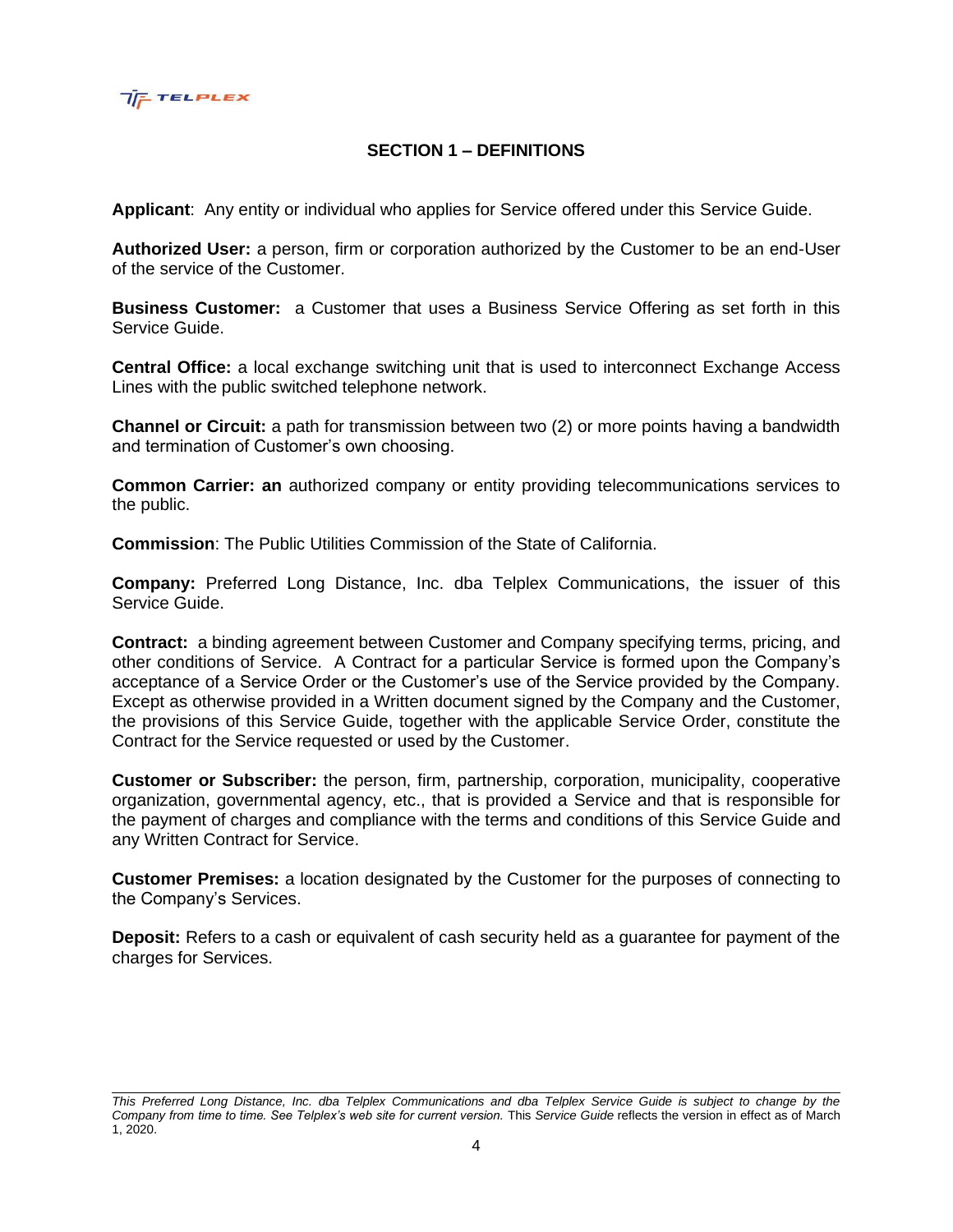

# **SECTION 1 – DEFINITIONS**, Continued

**Directory Assistance Service**: a Service whereby Customers may dial a special directory assistance code or telephone number to reach an operator or automatic Interactive Voice System ("IVS") that will provide available, published directory listings.

**E-911/911**: an emergency Service whereby a Customer dials a 911 emergency code or other emergency number and is then connected to an emergency agency responsible for the dispatch of emergency assistance. E911 and 911 are used interchangeably to refer to any emergency dialing arrangement.

**Exchange Access Line**: The line between the network interface at the Customer Premises and the Central Office serving the line, including associated Central Office equipment and related facilities, furnished by the Company to provide access to and from the public switched telephone network.

**Exchange Area**: a geographically defined area where an individual company holds itself out as providing Local Telephone services.

**FCC**: Federal Communications Commission.

**Individual Case Basis ("ICB"):** a Service arrangement in which the regulations, rates and charges are developed based on the specific circumstances of the Customer.

**Interexchange Carrier (IXC):** a Long Distance Telecommunications service provider.

**Interruption:** the inability to complete calls due to equipment malfunctions or human errors. Interruption shall not include, and no allowance shall be given for Service difficulties such as slow dial tone, Circuits busy or other network and/or switching capability shortages. Nor shall Interruption include the failure of any service or facilities provided by a Common Carrier or other entity other than the Company. Any Interruption allowance provided within this Service Guide by the Company shall not apply where Service is interrupted by the negligence or willful act of the Customer, or where the Company, pursuant to the terms of this Service Guide, terminates Service because of non-payment of bills, unlawful or improper use of the Company's facilities or service, or breach of the provisions of this Service Guide, or as required by applicable law.

**Local Calling Area:** the area within which a customer of Local Exchange service may make a telephone call without incurring a ZUM Zone 3 or Toll charge. The Company concurs in the Local Calling Area (ZUM ZONE 1 and 2) boundaries defined by the incumbent local exchange carrier serving the Customer's location.

**Local Exchange Carrier ("LEC") or Local Telephone company:** a provider of Local Telephone service.

*This Preferred Long Distance, Inc. dba Telplex Communications and dba Telplex Service Guide is subject to change by the Company from time to time. See Telplex's web site for current version.* This *Service Guide* reflects the version in effect as of March 1, 2020.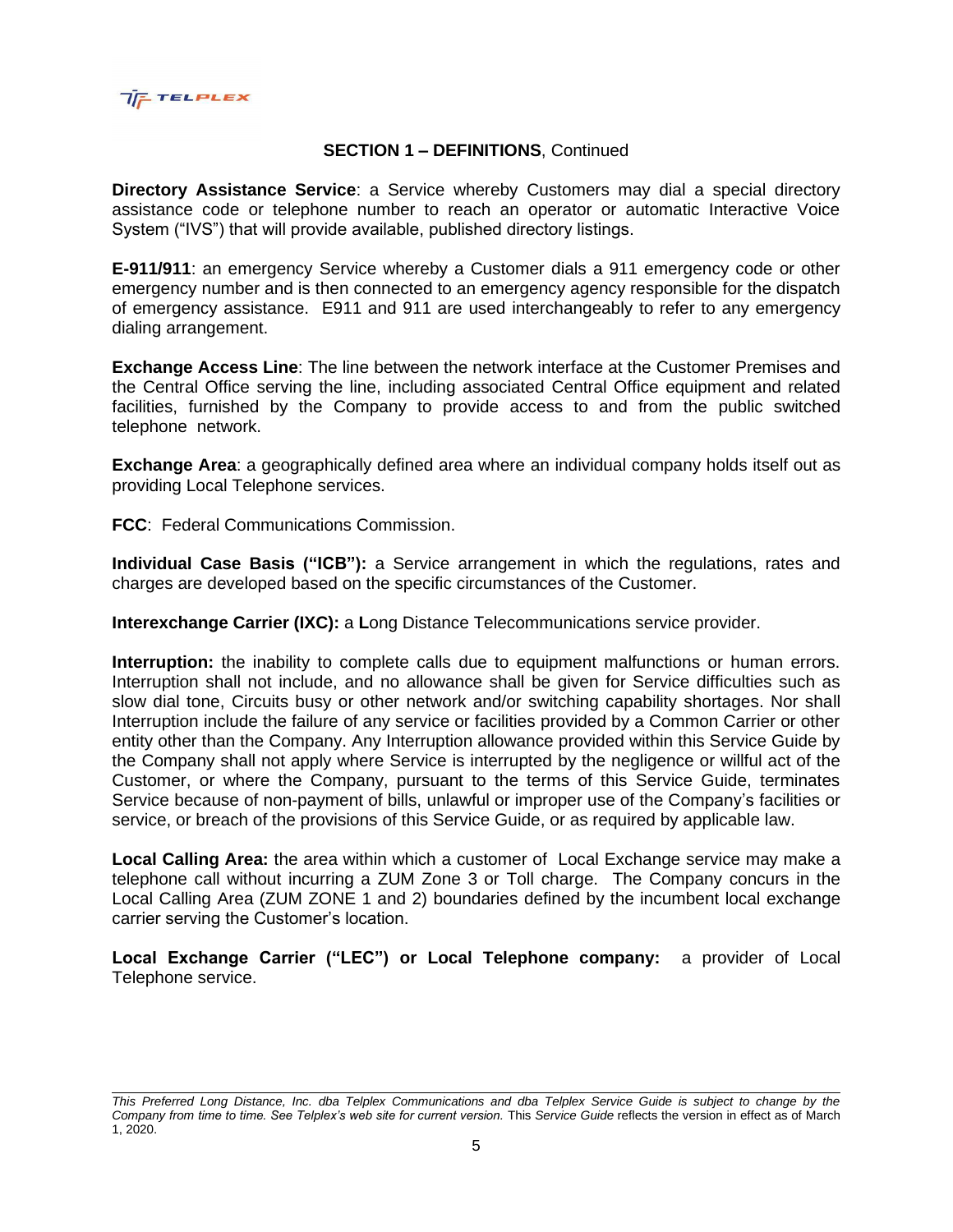

# **SECTION 1 – DEFINITIONS**, Continued

**Local Access and Transport Area** (**LATA):** a Local Access and Transport Area established pursuant to the Modification of Final Judgment entered by the United States District Court for the District of Columbia in Civil Action No. 82-0192; or any other geographic area designated as a LATA in the National Exchange Carrier Association, Inc. Service Guide F.C.C. No. 4, or its successor Service Guide(s).

**Local Telephone or Local Exchange Service:** public switched communication service between points within an Exchange Area

**Long Distance Telecommunications ("Toll") Service:** public switched communication service between points in different Exchange Areas.

**Monthly Recurring Charges (MRC):** monthly charges to the Customer for Services, that continue for the agreed upon duration of the service.

**Non-Recurring Charge (NRC):** a one-time charge assessed to initiate and establish a Service or in connection with other work performed by the Company.

**Person-to-Person:** a call for which the person originating the call specifies to the operator a particular person, department or extension to be reached. Person-to-Person charges only apply when the call is completed to the requested party, department, or extension or when the calling party agrees to talk to another person.

**PBX:** Private Branch Exchange.

**Premises:** Denotes a building, a portion of a building in a multitenant building, or buildings on contiguous property (except railroad rights-of-way, etc.) not separated by a public thoroughfare.

**Service:** Any service or product offered herein or any combination thereof.

**Service Area:** the area in which the Company provides Service.

**Service Order:** a written or verbal request by a Customer or prospective Customer for Company Services. The Company's acceptance of a Service Order initiates the respective obligations of the parties with regard to the ordered Service(s) pursuant to this Service Guide.

**Station**: the network control signaling unit and any other equipment provided at the Customer's Premises which enables the Customer to establish communications connections and to effect communications through such connections.

*This Preferred Long Distance, Inc. dba Telplex Communications and dba Telplex Service Guide is subject to change by the Company from time to time. See Telplex's web site for current version.* This *Service Guide* reflects the version in effect as of March 1, 2020.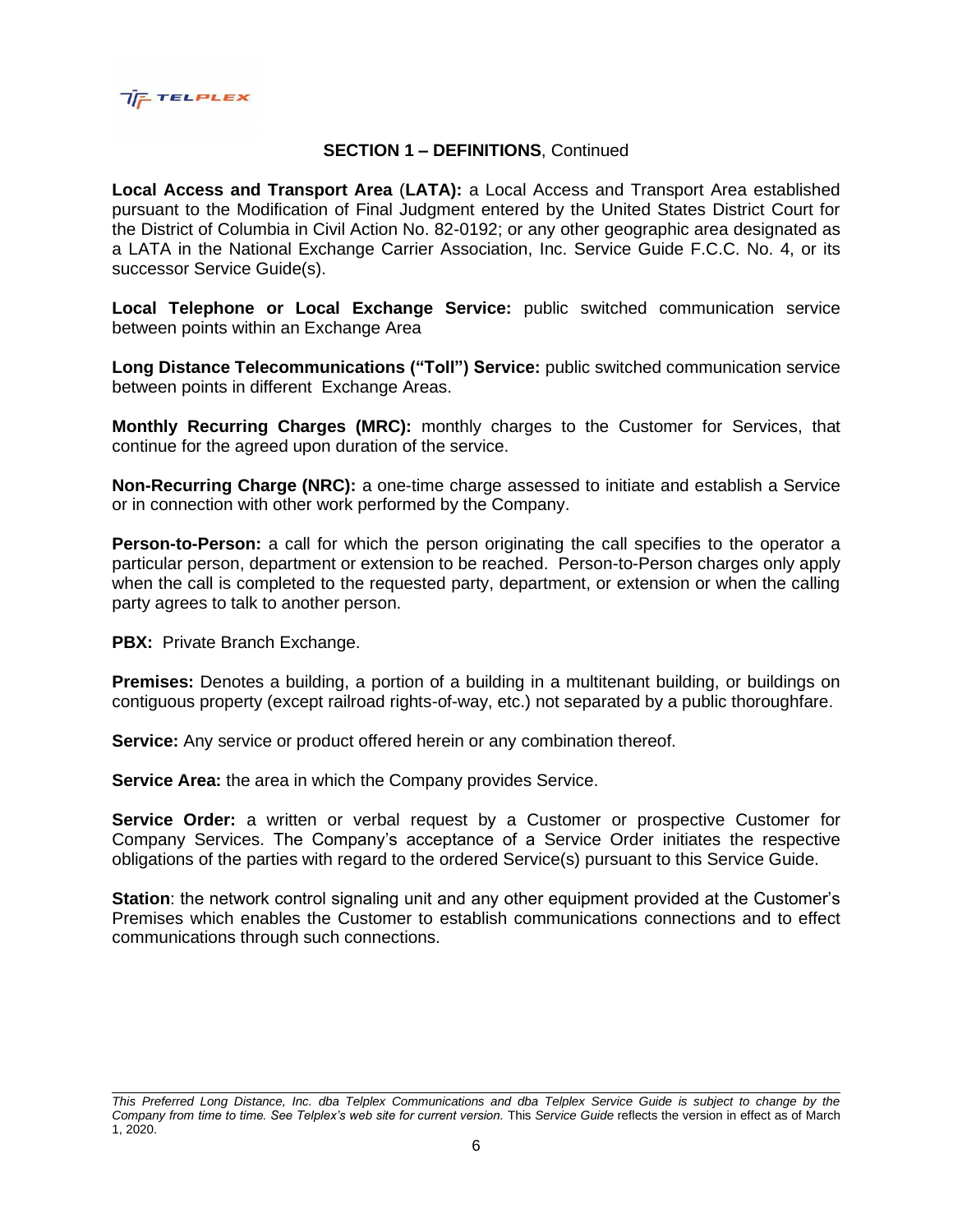

### **SECTION 1 – DEFINITIONS**, Continued

**Station-to-Station:** Any operator handled call where the person originating the call does not specify a particular person to be reached, or a particular station, room number, department, or office to be reached through a PBX attendant.

**Telecommunications Relay Service ("TRS"):** Enables deaf, hard-of-hearing or speechimpaired persons who use a text telephone or similar devices, to communicate freely with the hearing population not using text telephone and vice versa.

**Terminal Equipment:** Any telecommunications equipment at a Customer's or other end user's Premises or location that provides the end point for communications transmitted over the Company's Service..

**Termination of Service:** Discontinuance of both incoming and outgoing Service.

**Third Number Billing:** a billing option that allows a call to be billed to an account different from that of the calling or called party.

**Trunk:** a communications path, connecting a PBX to a Central Office or between two switch locations in a network.

**Usage Charges:** Charges assessed on a minutes-of-use or per use or message basis for communications over the Company's facilities.

**User or End User:** a Customer, joint User, or any other person authorized by a Customer to use Service provided under this Service Guide.

**Written; In Writing:** Both "written" and "in writing" describe materials intended to be read, either in hardcopy document form (including fax) or transmitted through electronic media. For purposes of these rules, whenever anything is required to be provided "in writing" or in "written" form (e.g., a disclosure, a notice, or a confirmation), the requirement may be satisfied through the use of electronic media if both the Company and Subscriber parties to the communication have agreed to do so. If they have not, a tangible, hardcopy document is required. (The Company's electronic communications with customers and agreements to use electronic communications must satisfy the requirements of the federal Electronic Signatures Act, 15 USCA §§ 7001 et seq. and/or the California Uniform Electronic Transactions Act, Cal. Civil Code §§ 1633 *et seq.*, as applicable.)

*This Preferred Long Distance, Inc. dba Telplex Communications and dba Telplex Service Guide is subject to change by the Company from time to time. See Telplex's web site for current version.* This *Service Guide* reflects the version in effect as of March 1, 2020.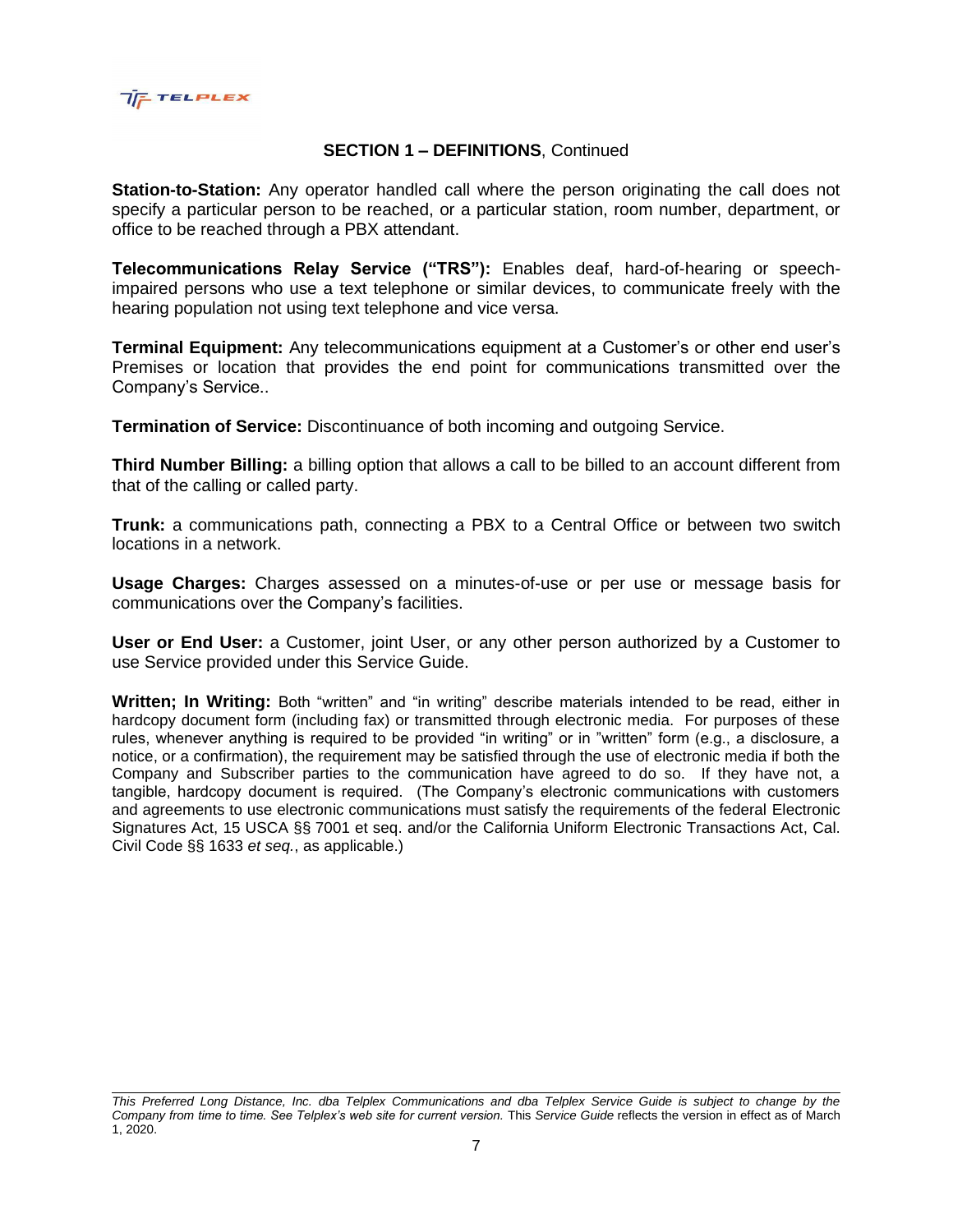

# **SECTION 2 – REGULATIONS**

#### **2.1. UNDERTAKING OF THE COMPANY**

#### **2.1.1. Scope**

The Company undertakes to furnish communications Service pursuant to the terms of this Service Guide in connection with transmission of communications between points within the state of California.

The Company is responsible under this Service Guide only for the Services provided by it and assumes no responsibility for any service provided by any other entity that purchases access to the Company network in order to originate or terminate its own services, or to communicate with its own customers.

#### **2.1.2. Shortage of Equipment or Facilities**

- A. The Company reserves the right to limit or to allocate the use of existing facilities, or of additional facilities offered by the Company, when necessary because of lack of facilities, or due to some other cause beyond the Company's control.
- B. The furnishing of Service under this Service Guide is subject to the availability on a continuing basis of all the necessary facilities and is limited to the capacity of the Company's facilities as well as facilities the Company may obtain from other carriers to furnish Service from time to time as required at the sole discretion of the Company.

*This Preferred Long Distance, Inc. dba Telplex Communications and dba Telplex Service Guide is subject to change by the Company from time to time. See Telplex's web site for current version.* This *Service Guide* reflects the version in effect as of March 1, 2020.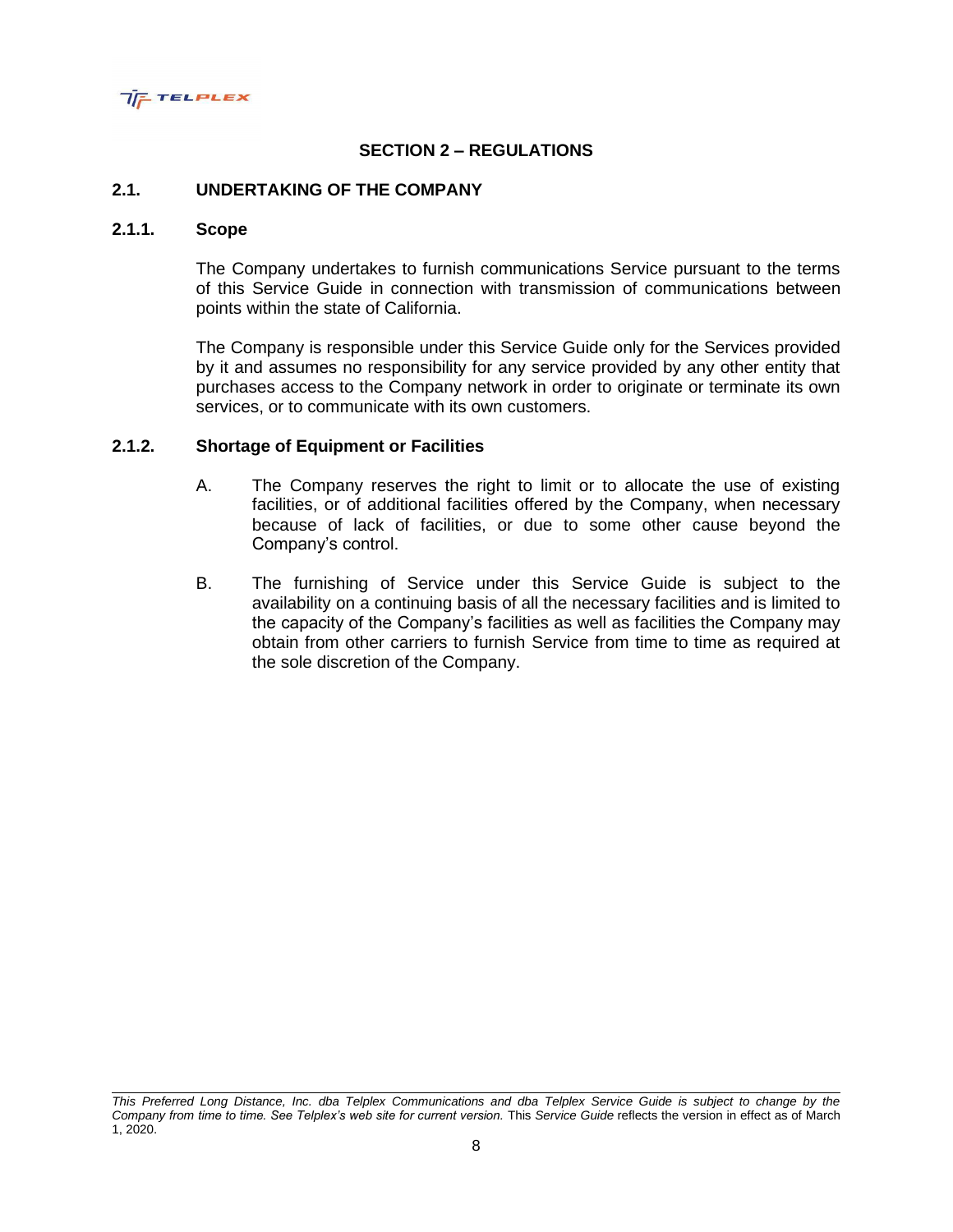

#### **2.1. UNDERTAKING OF THE COMPANY**, Continued

### **2.1.3. Terms and Conditions**

- A. Service is provided on the basis of a minimum period of at least thirty (30) days. For the purpose of computing charges in this Service Guide, a month is considered to have 30 days.
- B. At the Company's discretion, a Customer may be required to enter into a written Contract for Service. Customers will also be required to execute any other documents as may be reasonably requested by the Company.
- C. At the expiration of the initial term specified in each Service Order, or in any extension thereof, Service shall continue on a month-to-month basis at the then current rates unless terminated by either party upon notice. Any termination shall not relieve the Customer of its obligation to pay any charges incurred prior to the effective date of termination. The rights and obligations which by their nature extend beyond theof Service specified in an accepted Service Order shall survive such termination.
- D. In any action between the parties to enforce any provision of this Service Guide, the prevailing party shall be entitled to recover its legal fees and court costs from the non-prevailing party in addition to other relief a court may award.
- E. This Service Guide shall be interpreted and governed by the laws of the state of California regardless of its choice of laws provision.

*This Preferred Long Distance, Inc. dba Telplex Communications and dba Telplex Service Guide is subject to change by the Company from time to time. See Telplex's web site for current version.* This *Service Guide* reflects the version in effect as of March 1, 2020.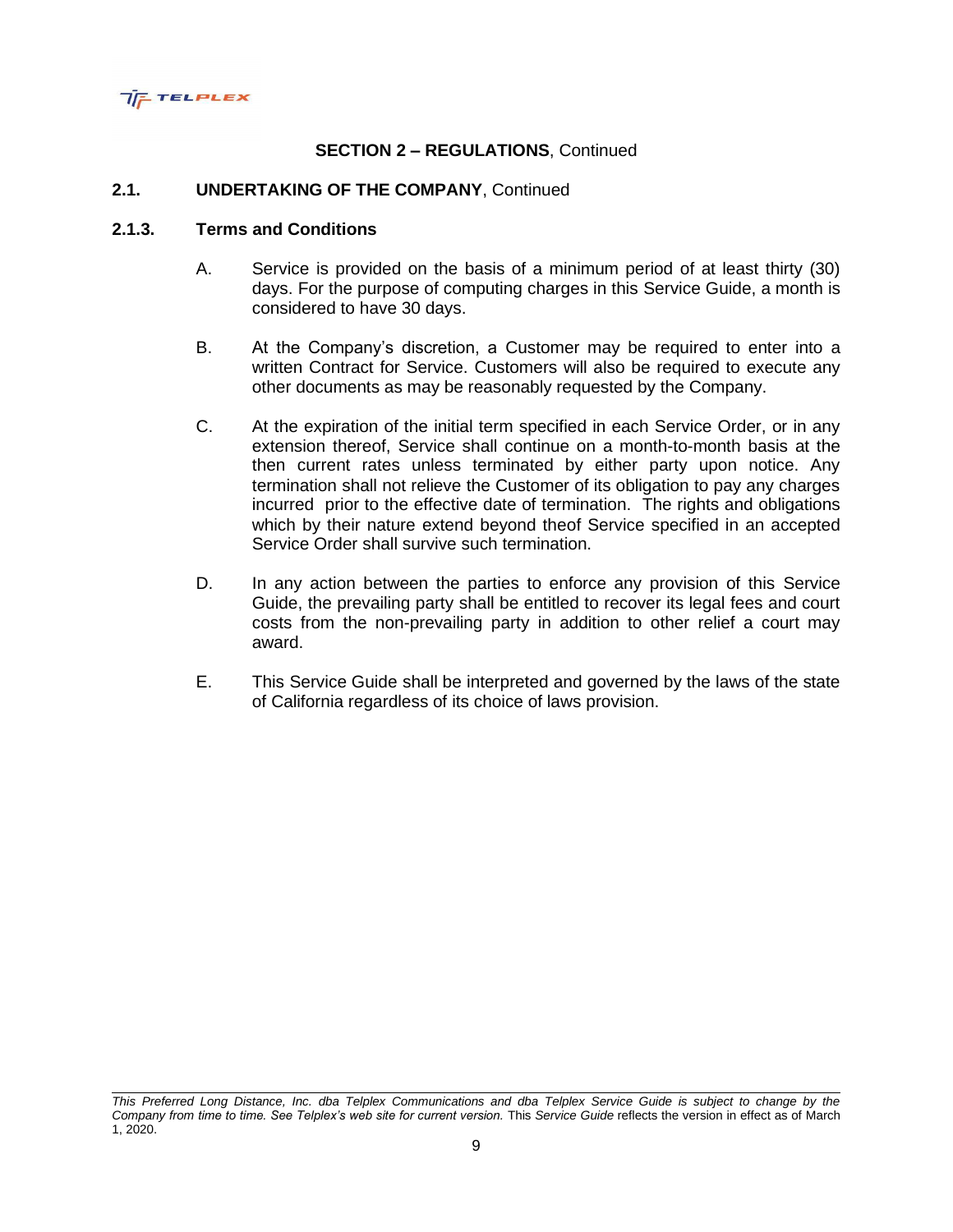

# SECTION 2 – REGULATIONS**, CONTINUED**

#### **2.1. UNDERTAKING OF THE COMPANY**, Continued

#### **2.1.4. Limitations on Liability**

- A. Except as otherwise stated in this section, the liability of the Company for damages arising out of either: (1) the furnishing of its Services, including but not limited to mistakes, omissions, Interruptions, delays, or errors, or other defects, representations, or use of these Services or (2) the failure to furnish its Service, whether caused by acts or omission, shall be limited to the extension of allowances to the Customer for Interruptions in Service as set forth in Section 2.10.
- B. Except for the extension of allowances to the Customer for Interruptions in Service as set forth in Section 2.10, the Company shall not be liable to a Customer or third party for any direct, indirect, special, incidental, reliance, consequential, exemplary or punitive damages, including, but not limited to, loss of revenue or profits, for any reason whatsoever, including, but not limited to, any act or omission, failure to perform, delay, Interruption, failure to provide any Service or any failure in or breakdown of facilities associated with the Service.
- C. The liability of the Company for errors in billing that result in overpayment by the Customer shall be limited to a credit equal to the dollar amount erroneously billed or, in the event that payment has been made and Service has been discontinued, to a refund of the amount erroneously billed.

*This Preferred Long Distance, Inc. dba Telplex Communications and dba Telplex Service Guide is subject to change by the Company from time to time. See Telplex's web site for current version.* This *Service Guide* reflects the version in effect as of March 1, 2020.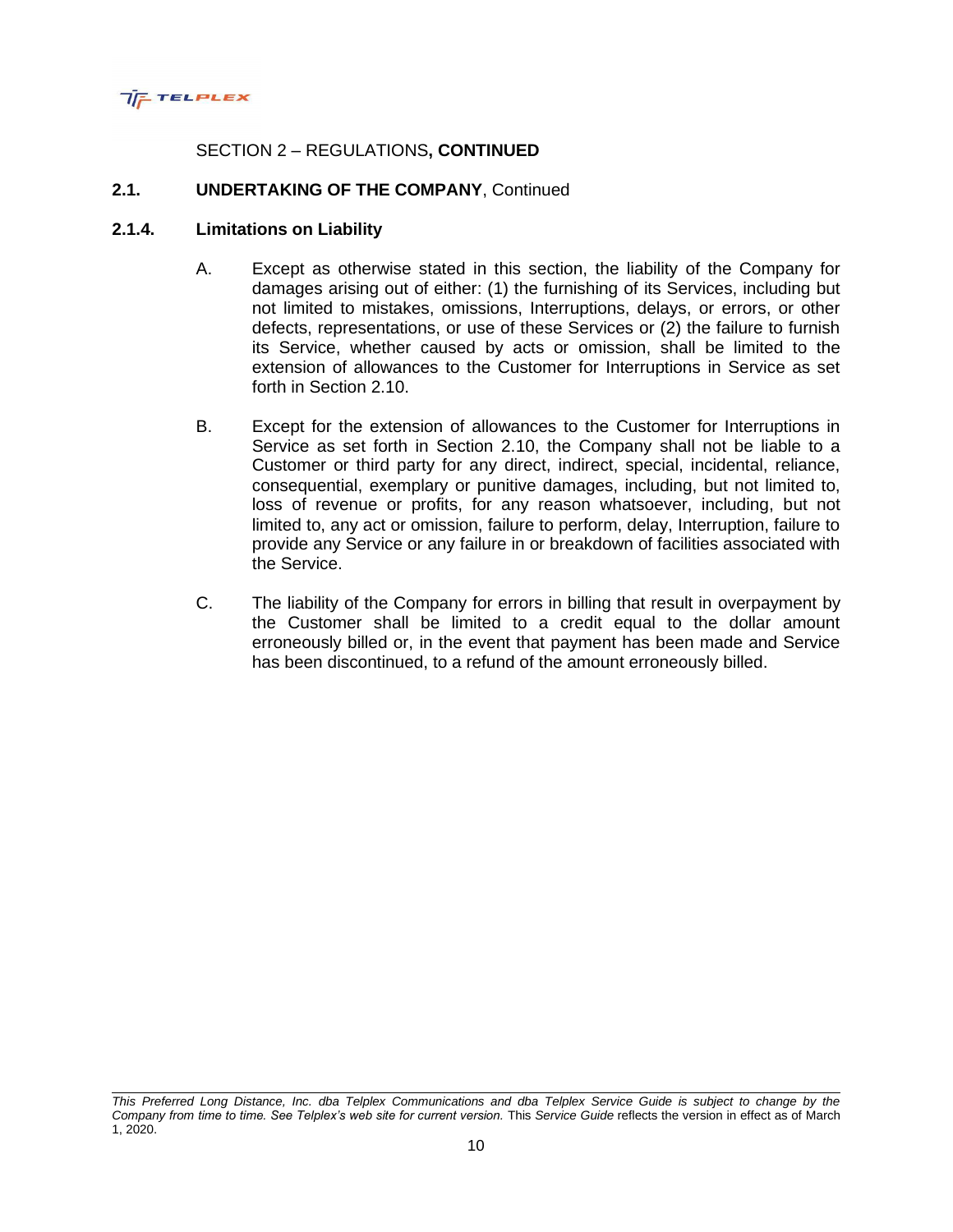

#### **2.1. UNDERTAKING OF THE COMPANY**, Continued

- D. The Company shall be indemnified and held harmless by the Customer from and against all loss, liability, damage and expense, including reasonable counsel fees, due to:
	- 1. Any act or omission of: (a) the Customer, (b) any other entity furnishing service, equipment or facilities for use in conjunction with services or facilities provided by the Company, or (c) any other person, except for the Company's employees, agents, or contractors;
	- 2. Any delay or failure of performance or equipment due to causes beyond the Company's control, including but not limited to, acts of God, fires, floods, earthquakes, hurricanes, or other catastrophes; national emergencies, insurrections, riots, wars or other civil commotions; strikes, lockouts, work stoppages or other labor difficulties; criminal actions taken against the Company; unavailability, failure or malfunction of equipment or facilities provided by the Customer or third parties; and any law, order, regulation or other action of any governing authority or agency thereof;
	- 3. Any unlawful or unauthorized use of the Company's facilities and Services;
	- 4. Libel, slander, invasion of privacy or infringement of patents, trade secrets, or copyrights arising from or in connection with the material transmitted by means of Company-provided facilities or Services; or by means of the combination of Company-provided facilities or Services;
	- 5. Breach in the privacy or security of communications transmitted over the Company's facilities;

*This Preferred Long Distance, Inc. dba Telplex Communications and dba Telplex Service Guide is subject to change by the Company from time to time. See Telplex's web site for current version.* This *Service Guide* reflects the version in effect as of March 1, 2020.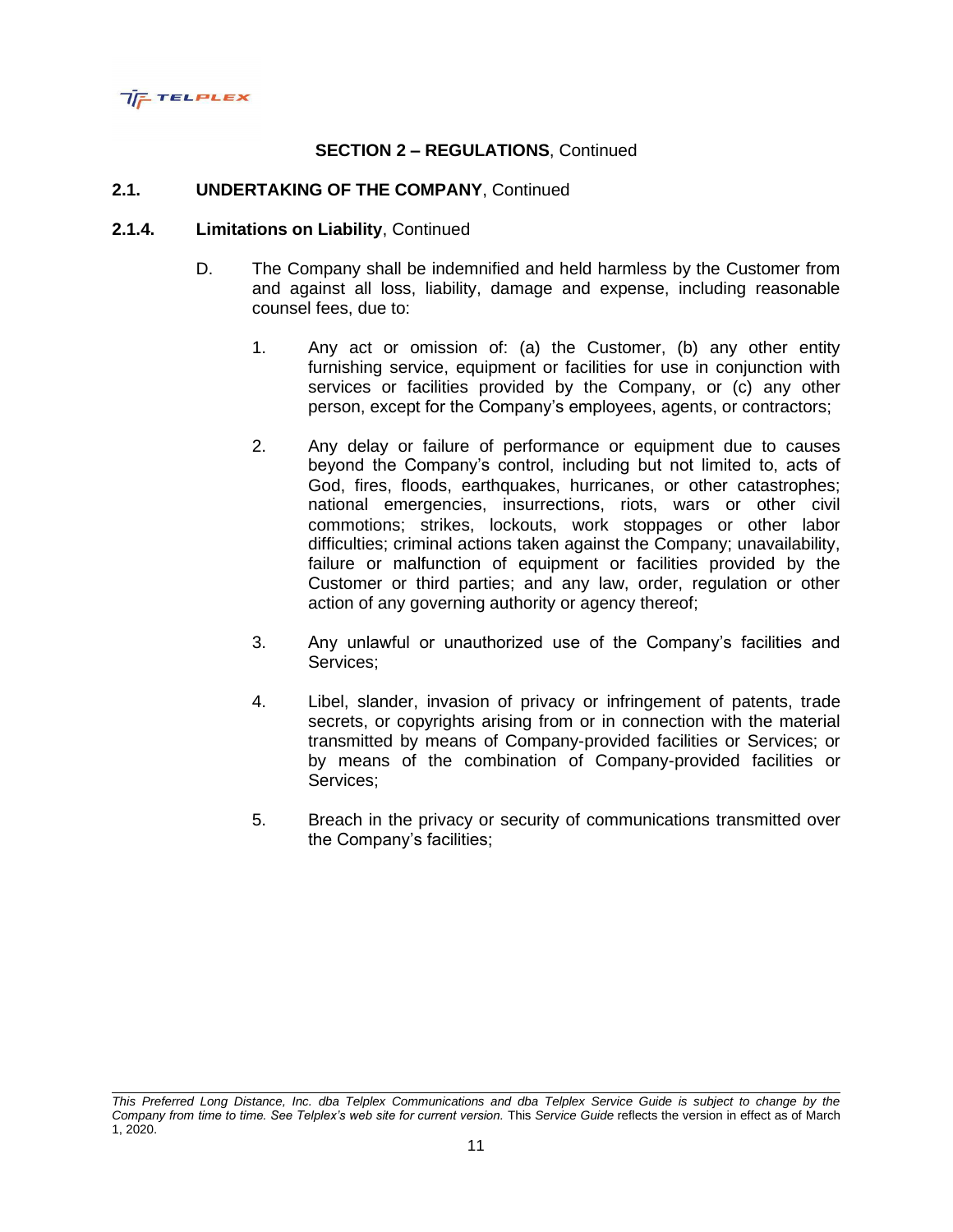

# **2.1. UNDERTAKING OF THE COMPANY**, Continued

- D. Continued
	- 6. Changes in any of the facilities, operations or procedures of the Company that render any equipment, facilities or services provided by the Customer obsolete, or require modification or alteration of such equipment, facilities or services, or otherwise affect their use or performance, except where reasonable notice is required by the Company and is not provided to the Customer, in which event the Company's liability is limited as set forth in paragraph A of this Section  $2.1.4.$
	- 7. Defacement of, or damage to, Customer Premises resulting from the furnishing of Services or equipment on such Premises or the installation or removal thereof;
	- 8. Injury to property or injury or death to persons, including claims for payments made under Workers' Compensation law or under any plan for employee disability or death benefits, arising out of, or caused by, any act or omission of the Customer, or the construction, installation, maintenance, presence, use or removal of the Customer's facilities or equipment connected, or to be connected to the Company's facilities;
	- 9. Any non-completion of calls due to network busy conditions;
	- 10. Any calls not actually attempted to be completed during any period that Service is unavailable;
	- 11. And any other claim resulting from any act or omission of the Customer or patron(s) of the Customer relating to the use of the Company's Services or facilities.

*This Preferred Long Distance, Inc. dba Telplex Communications and dba Telplex Service Guide is subject to change by the Company from time to time. See Telplex's web site for current version.* This *Service Guide* reflects the version in effect as of March 1, 2020.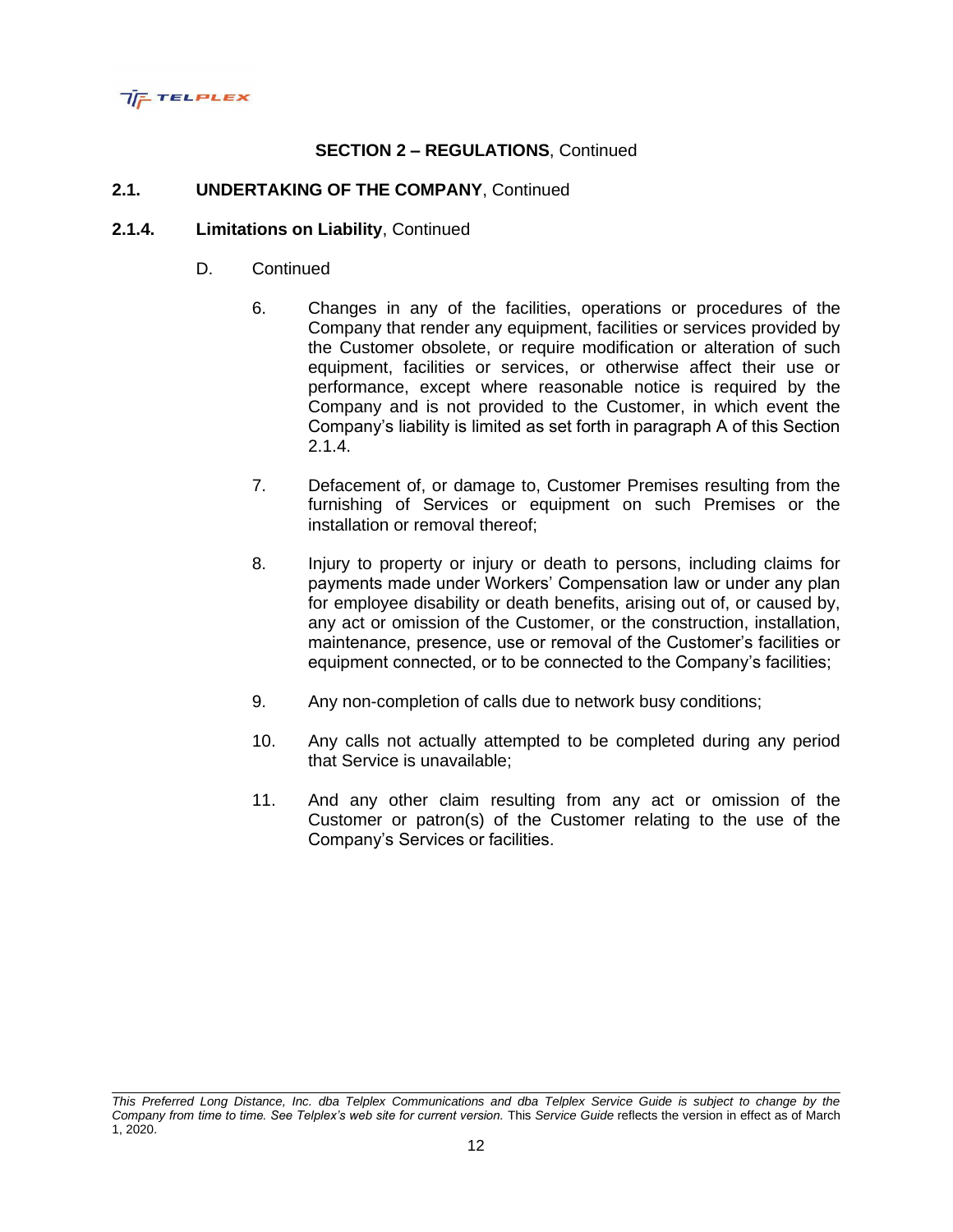

#### **2.1. UNDERTAKING OF THE COMPANY**, Continued

- E. The Company does not guarantee nor make any warranty with respect to installations provided by it for use in an explosive atmosphere.
- F. The Company makes no warranties or representations, EXPRESS OR IMPLIED, either in fact or by operation of law, statutory or otherwise, including warranties of merchantability or fitness for a particular use, except those expressly set forth herein.
- G. Failure by the Company to assert its rights pursuant to one provision of this Service Guide does not preclude the Company from asserting its rights under other provisions.
- H. Directory Errors: In the absence of gross negligence or willful misconduct, no liability for damages arising from errors or mistakes in, or omissions of, directory listings, or errors or mistakes in, or omissions of, listing obtainable from the directory assistance operator, including errors in the reporting thereof, shall attach to the Company. An allowance for errors or mistakes in or omissions of published directory listings, or for errors or mistakes in, or omissions of, listing obtainable from the directory assistance operator shall be at the monthly Service Guide rate for each listing, or in the case of a free or no-charge directory listing, credit shall equal two times the monthly Service Guide rate for an additional listing, for the life of the directory or the charge period during which the error, mistake or omission occurs.

*This Preferred Long Distance, Inc. dba Telplex Communications and dba Telplex Service Guide is subject to change by the Company from time to time. See Telplex's web site for current version.* This *Service Guide* reflects the version in effect as of March 1, 2020.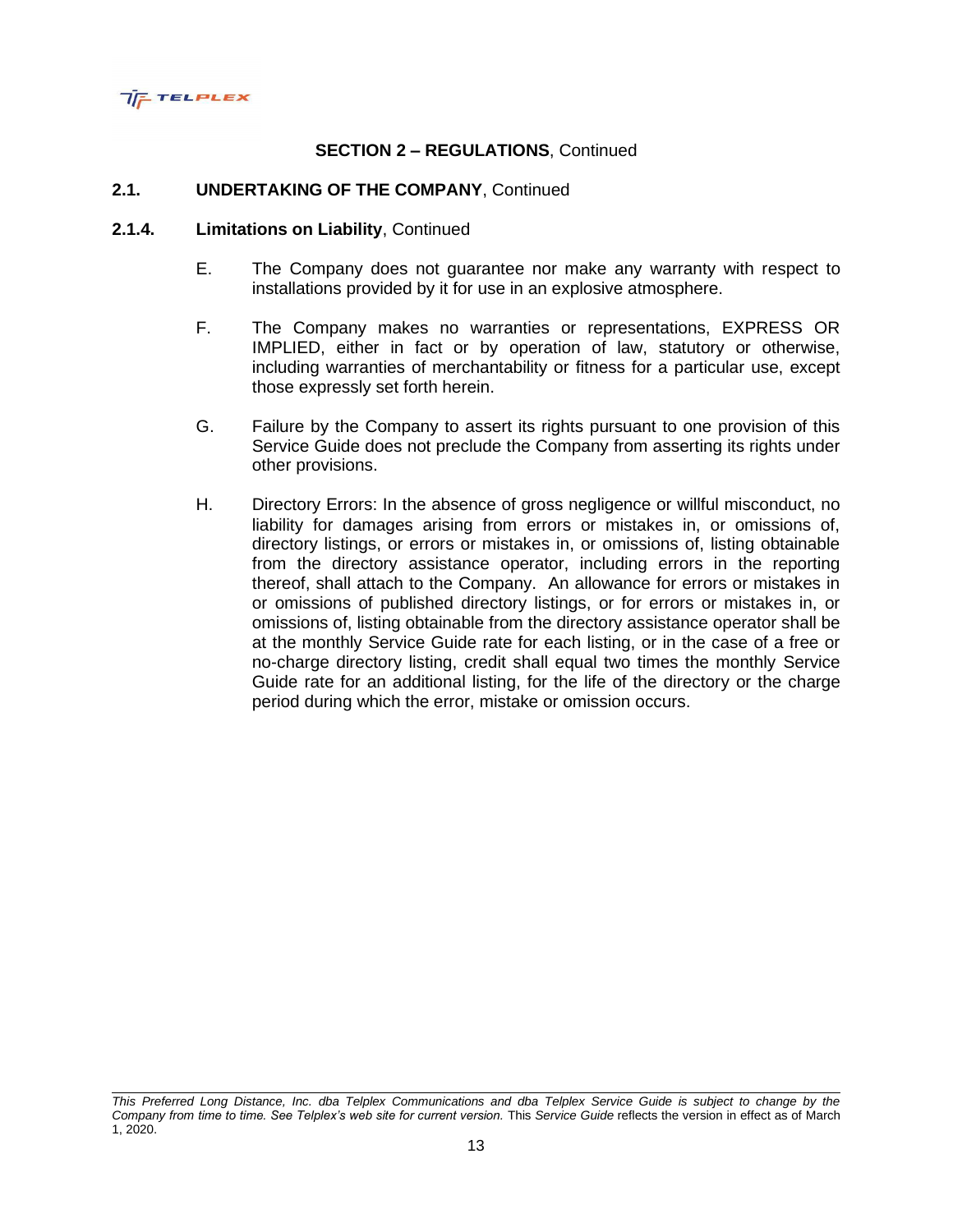

# **2.1. UNDERTAKING OF THE COMPANY**, Continued

- I. With respect to Emergency Number 911 Service
	- 1. End-users may access 911 emergency service at no charge to the end user or Subscriber.
	- 2. This Service is offered solely as an aid in handling assistance calls in connection with fire, police and other emergencies. The Company is not responsible for any losses, claims, demands, suits or any liability whatsoever, whether suffered, made instituted or asserted by the Customer or by any other party or person for any personal injury or death of any person or persons, and for any loss, damage or destruction of any property, whether owned by the Customer or others, caused or claimed to have been caused by: (1) mistakes, omissions, Interruptions, delays, errors or other defects in the provision of Service, or (2) installation, operation, failure to operate, maintenance, removal, presence, condition, location or use of any equipment and facilities furnishing this Service.
	- 3. The Company is not responsible for any infringement or invasion of the right of privacy of any person or persons, caused or claimed to have been caused directly or indirectly, by the installation, operation, failure to operate, maintenance, removal, presence, condition, occasion or use of emergency 911 Service features and the equipment associated therewith, or by any Services furnished by the Company, including, but not limited to the identification of the telephone number, address or name associated with the telephone used by the party or parties accessing emergency 911 Service, irrespective of any negligence or other wrongful act of the Company, the Customer, its Users, agencies or municipalities, or the employees or agents of any of them.

*This Preferred Long Distance, Inc. dba Telplex Communications and dba Telplex Service Guide is subject to change by the Company from time to time. See Telplex's web site for current version.* This *Service Guide* reflects the version in effect as of March 1, 2020.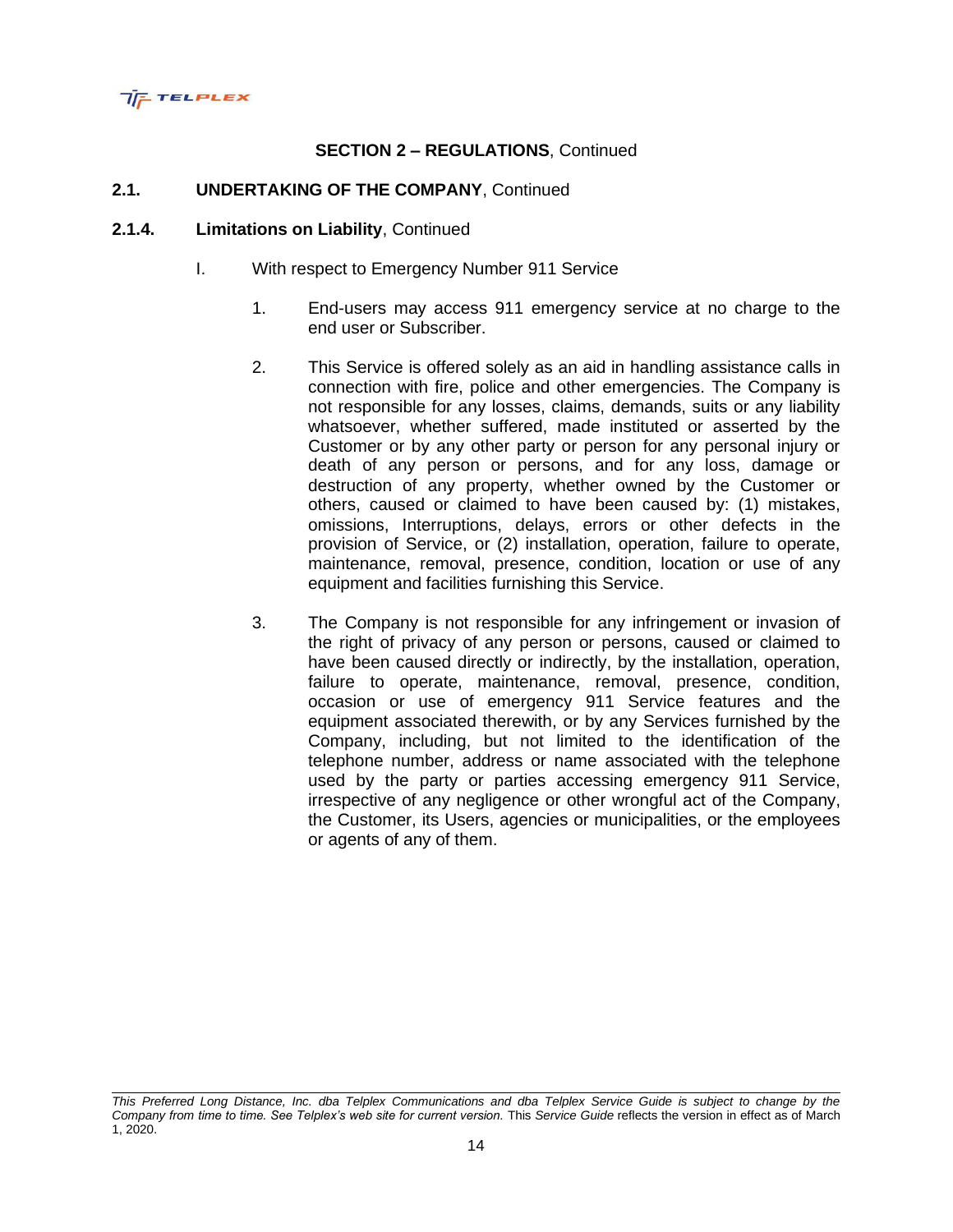

### **2.1. UNDERTAKING OF THE COMPANY**, Continued

#### **2.1.4. Limitations on Liability**, Continued

- I. With respect to Emergency Number 911 Service, Continued
	- 4. When a Customer with a non-published telephone number, as defined herein, places a call to the emergency 911 Service, the Company will release the name and address of the calling party, where such information can be determined, to the appropriate local governmental authority responsible for emergency 911 Service upon request of such governmental authority. By subscribing to Service under this Service Guide, the Customer acknowledges and agrees with the release of information as described above.
	- 5. It is the Customer's responsibility to provide, and update if necessary, accurate Automatic Number Identification (ANI) and Automatic Location Identification (ALI) sub-address information to the 911 database administrator. Once the customer provides ANI and ALI sub-address information to the 911 database administrator, it is the responsibility of the Utility (or Company) to provide the location of the pilot number to the PSAP for 911 calls, and where technically and operationally feasible the Utility (or Company) will deliver ANI to the PSAP at a station level behind a Multi-line Telephone System.



J. Limitations of Damages and of Period for Bringing Claims - The entire liability of Company for any claim, loss, damage or expense from any cause whatsoever shall in no event exceed sums actually paid to Company by the Customer for the specific Services giving rise to the claim, and no action or proceeding against Company shall be commenced more than one (1) year after the Service related to the claim is rendered.

#### **2.1.5. Notification of Service-Affecting Activities**

The Company will provide the Customer reasonable notification of Service-affecting activities that may occur in the normal operation of its business. Such activities may include, but are not limited to, equipment or facilities additions, removals or rearrangements and routine preventative maintenance. Generally, such activities are not specific to an individual Customer but affect many Customers' Services. No specific advance notification period is applicable to all Service activities. The Company will work cooperatively with the Customer to determine the reasonable notification requirements. With some emergency or unplanned Service-affecting conditions, such as an outage resulting from cable damage, notification to the Customer may not be possible.

*This Preferred Long Distance, Inc. dba Telplex Communications and dba Telplex Service Guide is subject to change by the Company from time to time. See Telplex's web site for current version.* This *Service Guide* reflects the version in effect as of March 1, 2020.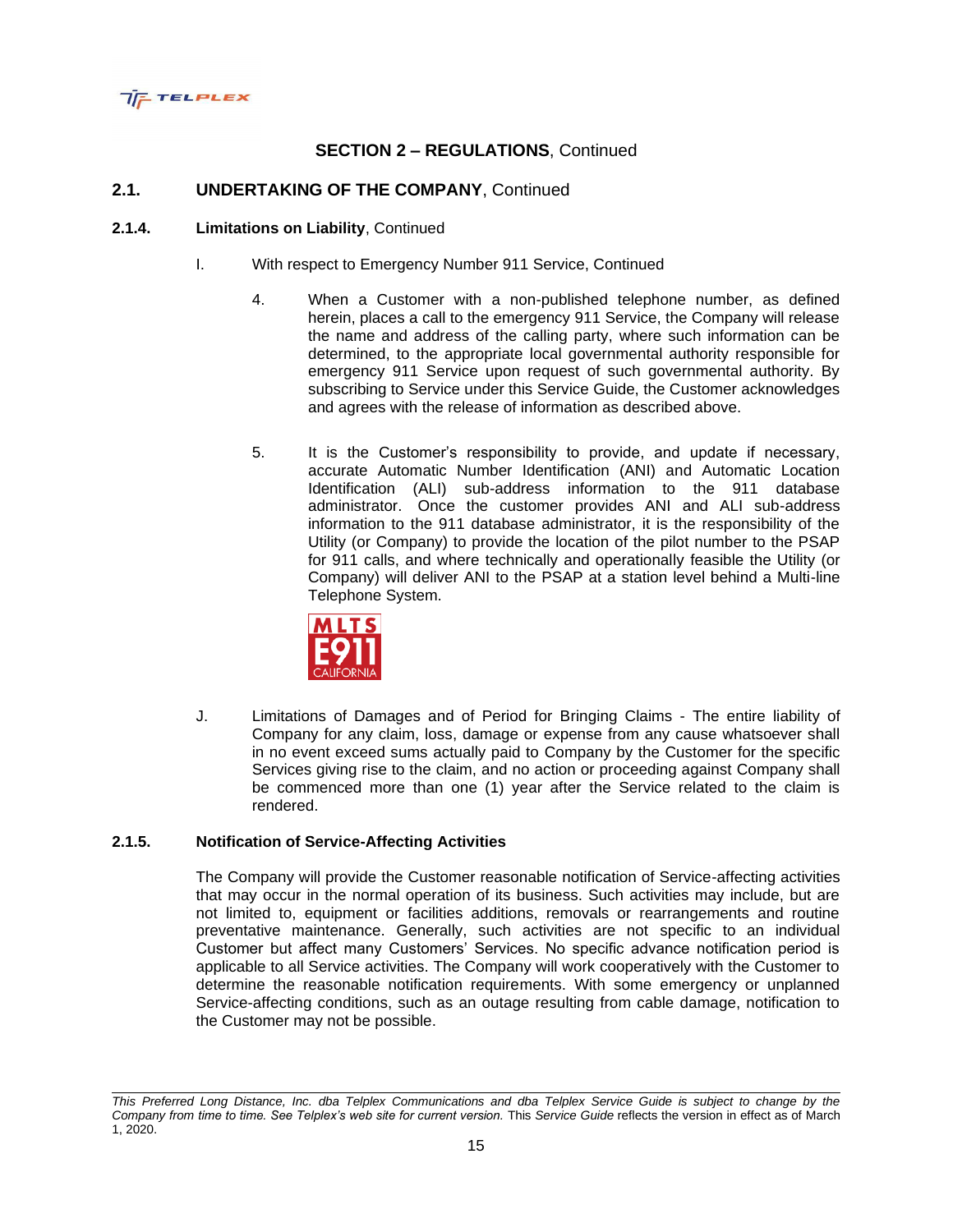

### **2.1. UNDERTAKING OF THE COMPANY**, Continued

#### **2.1.6. Provision of Equipment and Facilities**

- A. The Company shall use reasonable efforts to make Services available to a Customer on or before a particular date specified in the applicable Service Order, subject to the provisions of, and compliance by, the Customer with the regulations contained in this Service Guide. The Company does not guarantee availability by any such date and shall not be liable for any delays in commencing Service to any Customer.
- B. The Company shall use reasonable efforts to maintain facilities and equipment that it furnishes to the Customer. The Customer may not, nor may the Customer permit others to, rearrange, disconnect, remove, attempt to repair, or otherwise interfere with any of the facilities or equipment installed by the Company, except upon the written consent of the Company.
- C. The Company may substitute, change or rearrange any of its own equipment or facilities at any time, but shall not thereby alter the technical parameters of the Service provided the Customer.
- D. Equipment the Company provides or installs at the Customer Premises for use in connection with the Services the Company offers shall not be used for any purpose other than that for which it was provided.
- E. The Customer shall be responsible for the payment of Service charges as set forth herein for visits by the Company's contractors or employees to the Premises of the Customer when the Service difficulty or trouble report results from the use of equipment or facilities provided by any party other than the Company, including but not limited to the Customer.
- F. The Company shall not be responsible for the installation, operation, or maintenance of any Customer-provided communications equipment. Where such equipment is connected to the facilities furnished by the Company, the responsibility of the Company shall be limited to the Company's facilities The Company shall not be responsible for:
	- 1. the transmission of signals by Customer-provided equipment or for the quality of, or defects in, such transmission; or
	- 2. the reception of signals by Customer-provided equipment.

*This Preferred Long Distance, Inc. dba Telplex Communications and dba Telplex Service Guide is subject to change by the Company from time to time. See Telplex's web site for current version.* This *Service Guide* reflects the version in effect as of March 1, 2020.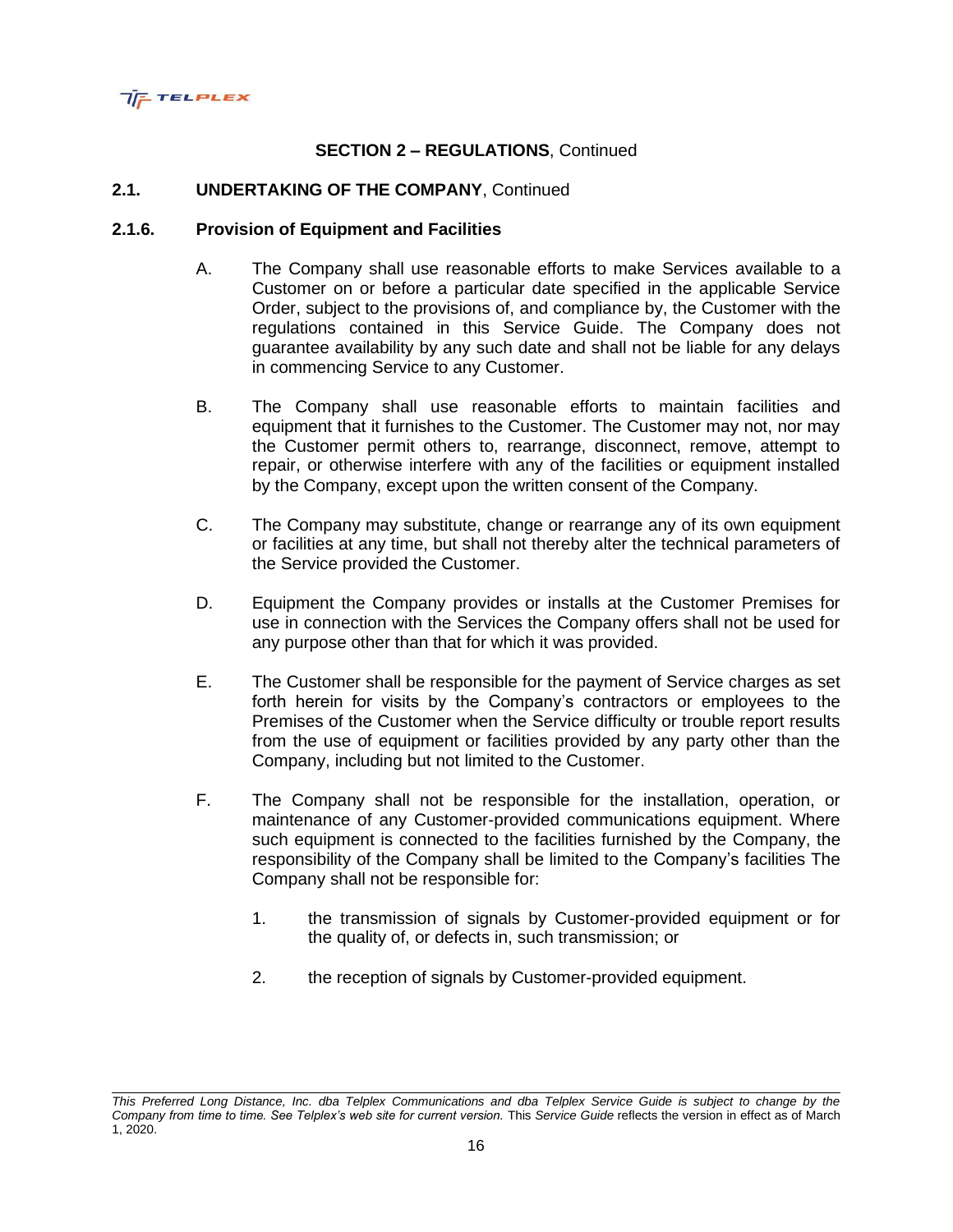

### **2.1. UNDERTAKING OF THE COMPANY**, Continued

### **2.1.7. Non-routine Installation**

At the Customer's request, installation service may be performed outside the Company's regular business hours. In that case, charges based on cost of the actual labor, material, or other costs incurred by or charged to the Company will apply. If installation is started during regular business hours but, at the Customer's request, extends beyond regular business hours into time periods including, but not limited to, weekends, Holidays, and/or night hours, additional charges may apply.

#### **2.1.8. Special Construction**

Subject to the agreement of the Company and to all of the regulations contained in this Service Guide, special construction of facilities may be undertaken on a reasonable efforts basis at the request of the Customer. Special construction is that construction undertaken:

- A. where facilities are not presently available, and there is no other requirement for the facilities so constructed;
- B. of a type other than that which the Company would normally utilize in the furnishing of its Services;
- C. over a route other than that which the Company would normally utilize in the furnishing of its Services;
- D. in a quantity greater than that which the Company would normally construct;
- E. on an expedited basis;
- F. on a temporary basis until permanent facilities are available;
- G. involving abnormal costs; or
- H. in advance of its normal construction.

### **2.1.9. Ownership of Facilities**

Title to all facilities provided in accordance with this Service Guide remains in the Company, its partners, agents, contractors or suppliers.

*This Preferred Long Distance, Inc. dba Telplex Communications and dba Telplex Service Guide is subject to change by the Company from time to time. See Telplex's web site for current version.* This *Service Guide* reflects the version in effect as of March 1, 2020.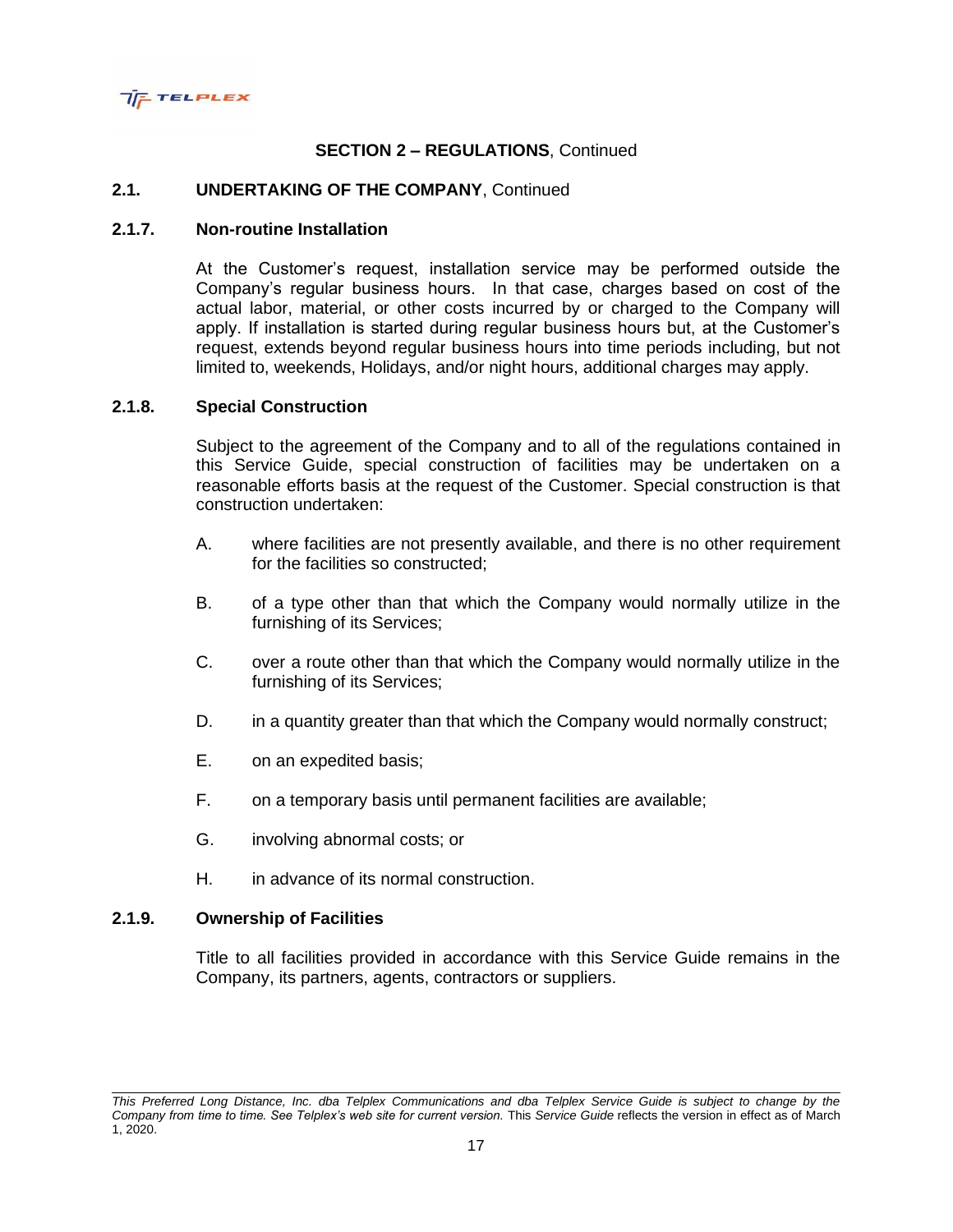

#### **2.2. PROHIBITED USES**

- **2.2.1.** The Services the Company offers shall not be used for any unlawful purpose or for any use as to which the Customer has not obtained all required governmental approvals, authorizations, licenses, consents and permits.
- **2.2.2.** The Company may require Applicants for Service who intend to use the Company's offerings for resale and/or for shared use to file a letter with the Company confirming that their use of the Company's offerings complies with relevant laws and Commission regulations, policies, orders, and decisions.
- **2.2.3.** The Company may block any signals being transmitted over its Network by Customers that cause interference to the Company or other Users. Customer shall not be relieved of any obligation to make payments for charges relating to any blocked Service and shall indemnify the Company for any claim, judgment or liability resulting from such blockage.
- **2.2.4.** A Customer, joint User, or Authorized User may not assign, or transfer in any manner, the Service or any rights associated with the Service without the written consent of the Company. The Company will permit a Customer to transfer its existing Service to another entity if the existing Customer has paid all charges owed to the Company for regulated communications Services. Such a transfer will be treated as a disconnection of existing Service and installation of new Service, and non-recurring installation charges as stated in this Service Guide will apply.

*This Preferred Long Distance, Inc. dba Telplex Communications and dba Telplex Service Guide is subject to change by the Company from time to time. See Telplex's web site for current version.* This *Service Guide* reflects the version in effect as of March 1, 2020.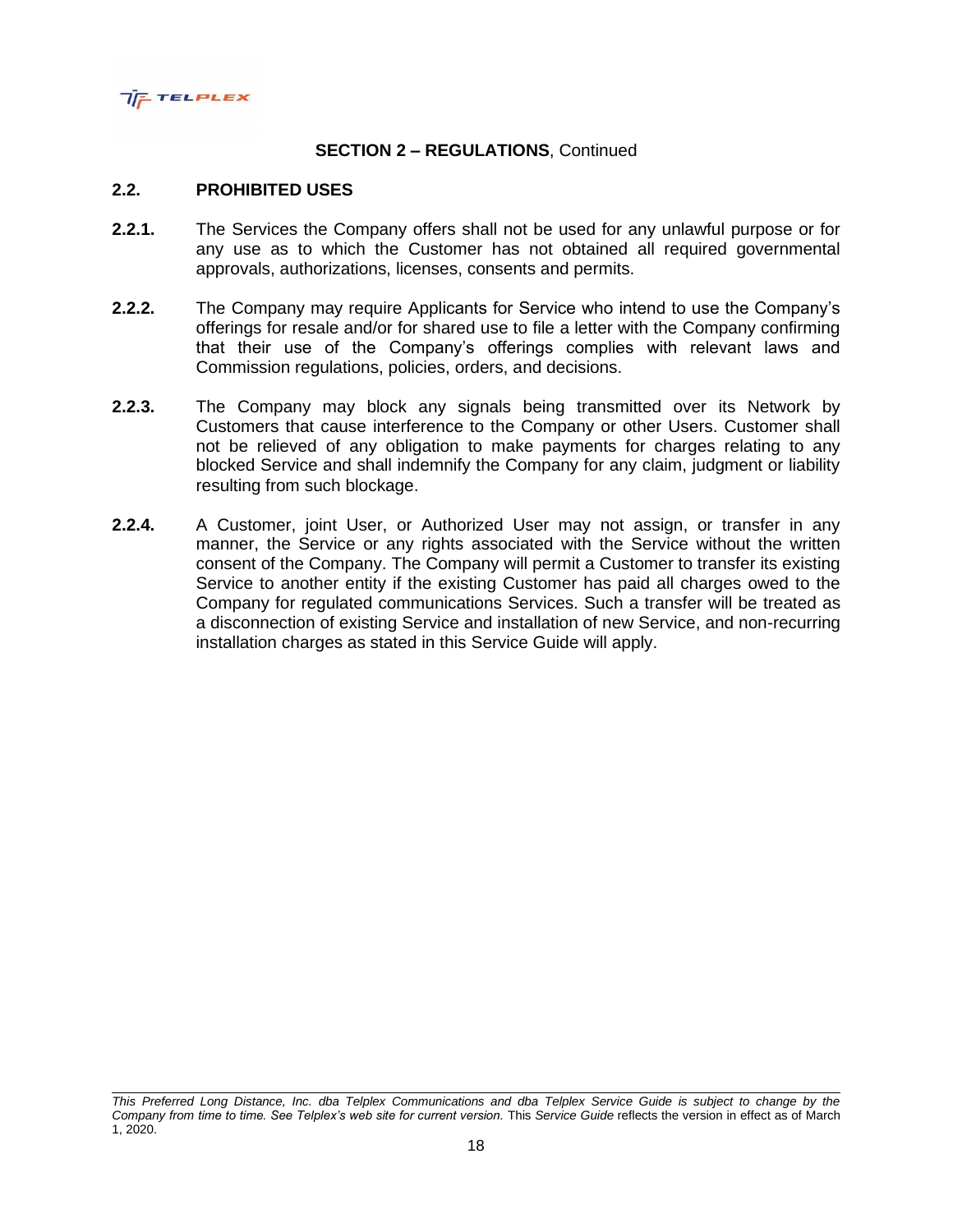

#### **2.3. OBLIGATIONS OF THE CUSTOMER**

#### **2.3.1. General**

The Customer is responsible for making proper application for Service; placing any necessary Service Order; complying with Service Guide regulations; and payment of charges for Services provided. Specific Customer responsibilities include, but are not limited to, the following:

- A. the payment of all applicable charges pursuant to this Service Guide;
- B. indemnifying the Company for damage to or loss of the Company's facilities or equipment caused by the acts or omissions of the Customer; or the noncompliance by the Customer, with these regulations; or by fire or theft or other casualty on the Customer Premises, unless caused by the negligence or willful misconduct of the employees or agents of the Company;
- C. providing at no charge, as specified from time to time by the Company, any needed personnel, equipment space and power to operate Company facilities and equipment installed on the Premises of the Customer, and the level of heating and air conditioning necessary to maintain the proper operating environment on such Premises;
- D. obtaining, maintaining, and otherwise having full responsibility for all rights-ofway and conduits necessary for installation of fiber optic cable and associated equipment used to provide Communication Services to the Customer from the cable building entrance or property line to the location of the equipment space described in Section 2.3.1.C. Any and all costs associated with obtaining and maintaining the rights-of-way described herein, including the costs of altering the structure to permit installation of the Company-provided facilities, shall be borne entirely by, or may be charged by the Company to, the Customer. The Company may require the Customer to demonstrate its compliance with this section prior to accepting a Service Order;

*This Preferred Long Distance, Inc. dba Telplex Communications and dba Telplex Service Guide is subject to change by the Company from time to time. See Telplex's web site for current version.* This *Service Guide* reflects the version in effect as of March 1, 2020.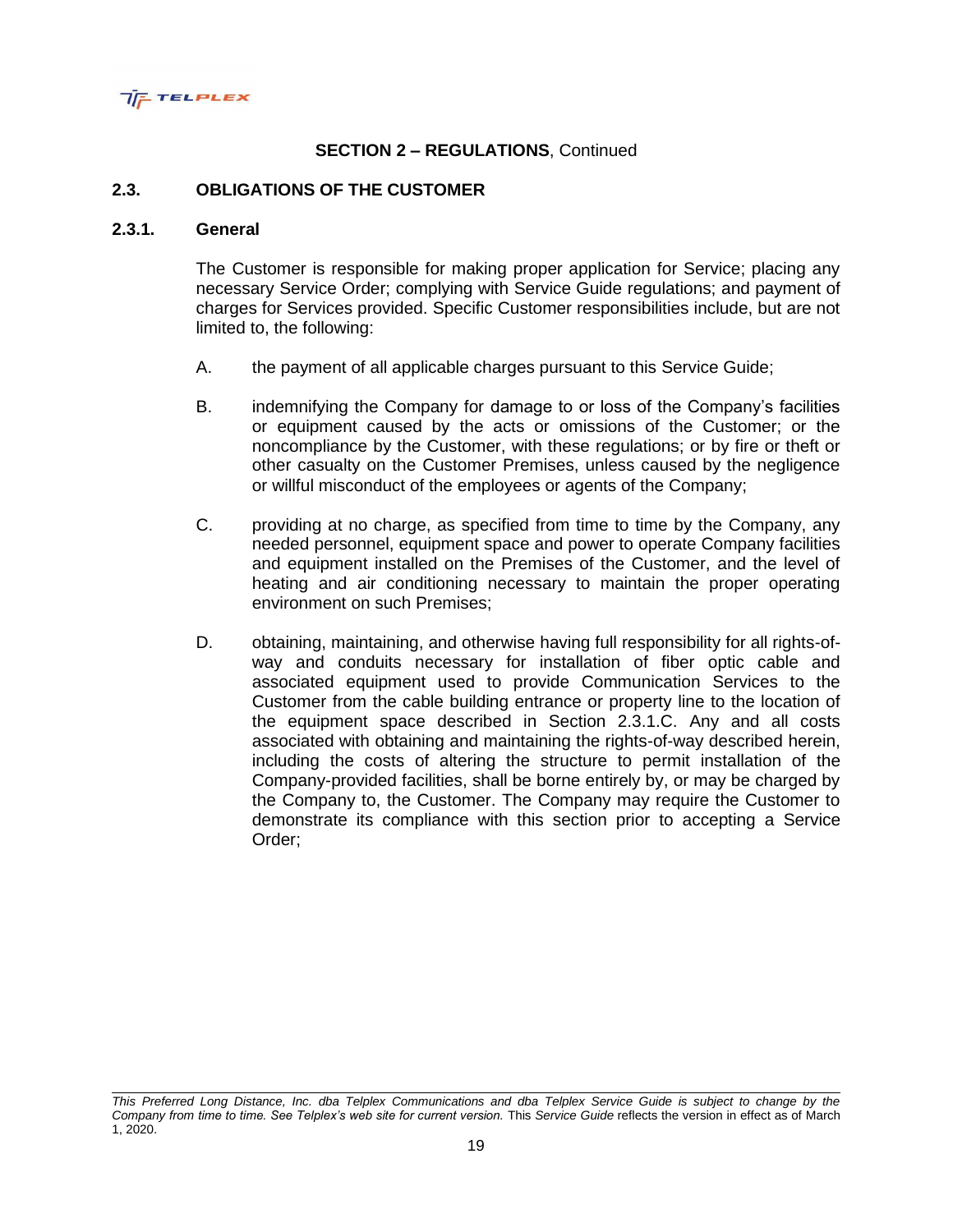

#### **2.3. OBLIGATIONS OF THE CUSTOMER**, Continued

#### **2.3.1. General**, Continued

- E. providing a safe place to work and complying with all laws and regulations regarding the working conditions on the Premises at which Company employees and agents shall be installing or maintaining the Company's facilities and equipment. The Customer will be required to install and maintain Company facilities and equipment within a hazardous area. The Customer shall be responsible for identifying, monitoring, removing and disposing of any hazardous material (e.g. asbestos) prior to any construction or installation work;
- F. complying with all laws and regulations applicable to, and obtaining all consents, approvals, licenses and permits as may be required with respect to the location of Company facilities and equipment in any Customer Premises or the rights-of-way for which Customer is responsible under Section 2.3.1.D; and granting or obtaining permission for Company agents or employees to enter the Premises of the Customer at any time for the purpose of installing, inspecting, maintaining, repairing, or upon Termination of Service as stated herein, removing the facilities or equipment of the Company;
- G. not creating, or allowing to be placed, any liens or other encumbrances on the Company's equipment or facilities; and
- H. making Company facilities and equipment available periodically for maintenance purposes at a time agreeable to both the Company and the Customer. No allowance will be made for the period during which Service is interrupted for such purposes.

*This Preferred Long Distance, Inc. dba Telplex Communications and dba Telplex Service Guide is subject to change by the Company from time to time. See Telplex's web site for current version.* This *Service Guide* reflects the version in effect as of March 1, 2020.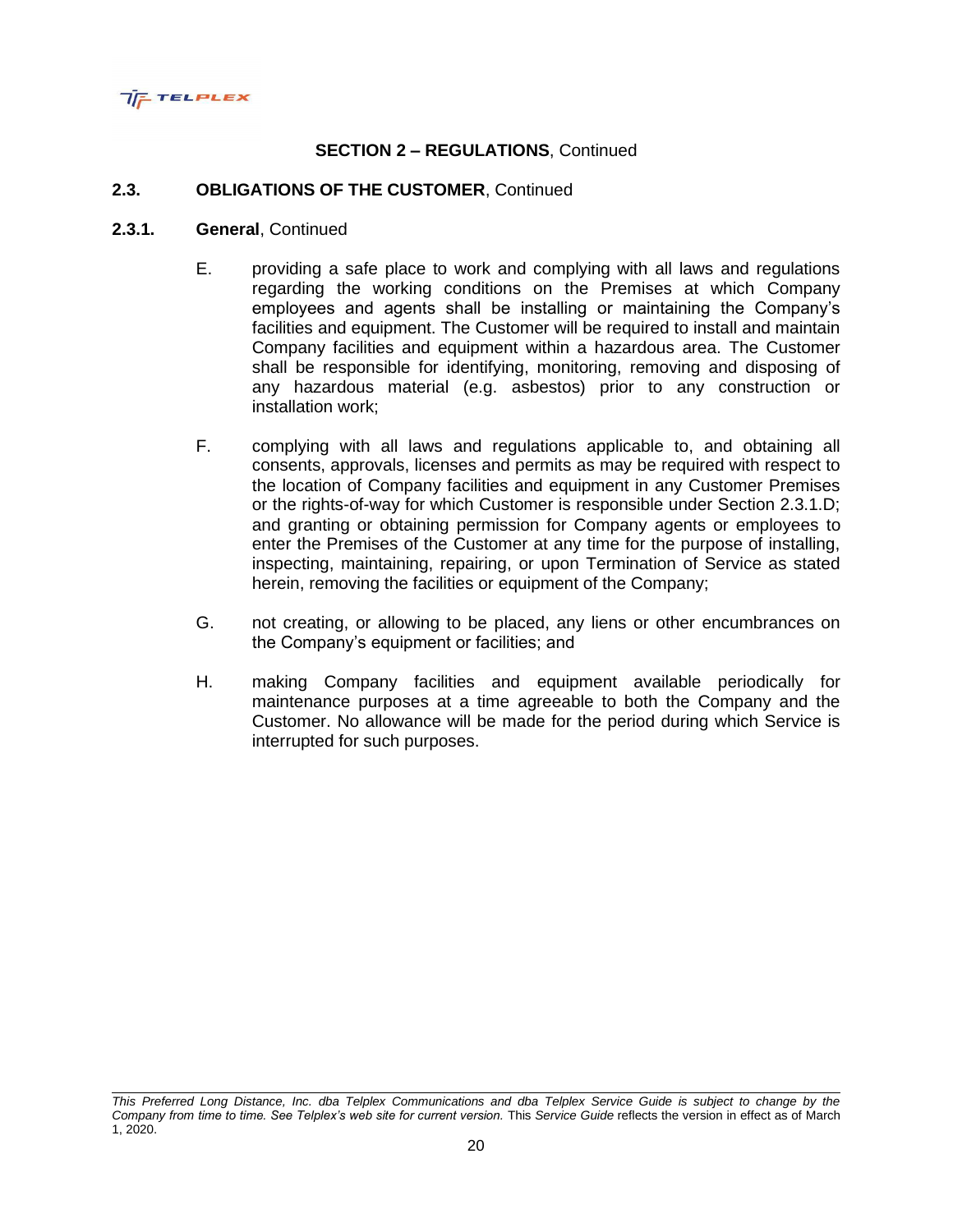

### **2.3. OBLIGATIONS OF THE CUSTOMER**, Continued

#### **2.3.2. Liability of the Customer**

- A. The Customer will be liable for damages to the facilities of the Company and for all incidental and consequential damages caused by the negligent or intentional acts or omissions of the Customer, its officers, employees, agents, invitees, or contractors where such acts or omissions are not the direct result of the Company's negligence or intentional misconduct.
- B. To the extent caused by any negligent or intentional act of the Customer as described in Subsection A, preceding, the Customer shall indemnify, defend and hold harmless the Company from and against all claims, actions, damages, liabilities, costs and expenses, including reasonable attorneys' fees, for (1) any loss, destruction or damage to property of any third party, and (2) any liability incurred by the Company to any third party for any Interruption of, interference to, or other defect in any Service provided by the Company to such third party.
- C. The Customer shall not assert any claim against any other Customer or User of the Company's Services for damages resulting in whole or in part from or arising in connection with the furnishing of Service under this Service Guide including, but not limited to, mistakes, omissions, Interruptions, delays, errors or other defects or misrepresentations, whether or not such other Customer or User contributed in any way to the occurrence of the damages, unless such damages were caused solely by the negligent or intentional act or omission of the other Customer or User and not by any act, or omission of, the Customer. Nothing in this Service Guide is intended either to limit or to expand Customer's right to assert any claims against third parties for damages of any nature other than those described in the preceding sentence.

*This Preferred Long Distance, Inc. dba Telplex Communications and dba Telplex Service Guide is subject to change by the Company from time to time. See Telplex's web site for current version.* This *Service Guide* reflects the version in effect as of March 1, 2020.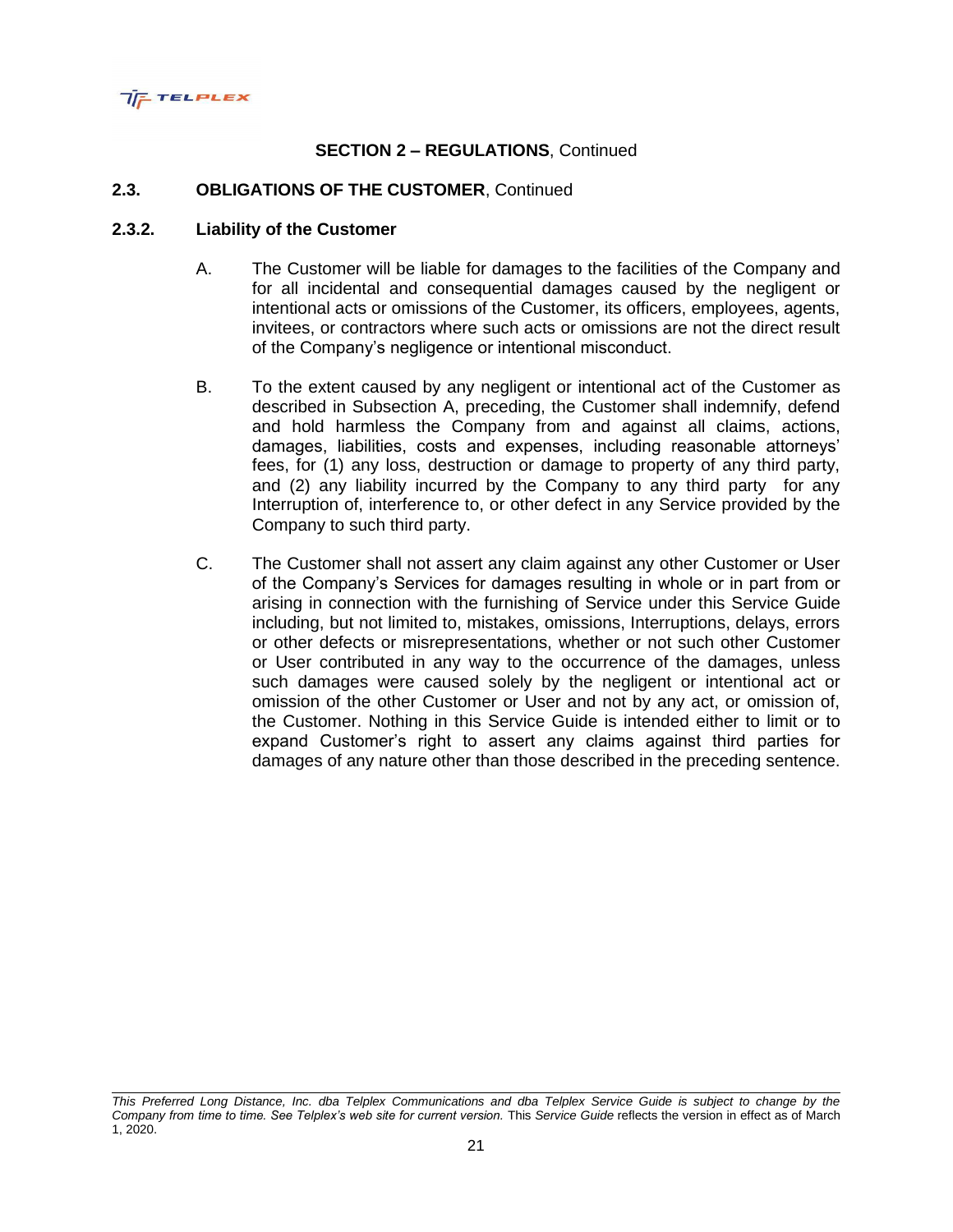

#### **2.4. CUSTOMER EQUIPMENT AND CHANNELS**

#### **2.4.1. General**

A User may transmit or receive information or signals via the facilities of the Company. The Company's Services are designed primarily for the transmission of voice-grade telephonic signals, except as otherwise stated in this Service Guide. A User may transmit any form of signal that is compatible with the Company's equipment, but the Company does not guarantee that its Services will be suitable for purposes other than voice-grade telephonic communication.

#### **2.4.2. Station Equipment**

- A. Terminal Equipment on the User's Premises and the electric power consumed by such equipment shall be provided by and maintained at the expense of the User. The User is responsible for the provision of wiring or cable to connect its Terminal Equipment to the Company Point of Connection.
- B. The Customer is responsible for ensuring that Customer-provided equipment connected to Company equipment and facilities is compatible with such equipment and facilities. The magnitude and character of the voltages and currents impressed on Company-provided equipment and wiring by the connection, operation, or maintenance of such equipment and wiring shall be such as not to cause damage to the Company-provided equipment and wiring or injury to the Company's employees or to other persons. Any additional protective equipment required to prevent such damage or injury shall be provided by the Company at the Customer's expense, subject to prior Customer approval of the equipment expense.

*This Preferred Long Distance, Inc. dba Telplex Communications and dba Telplex Service Guide is subject to change by the Company from time to time. See Telplex's web site for current version.* This *Service Guide* reflects the version in effect as of March 1, 2020.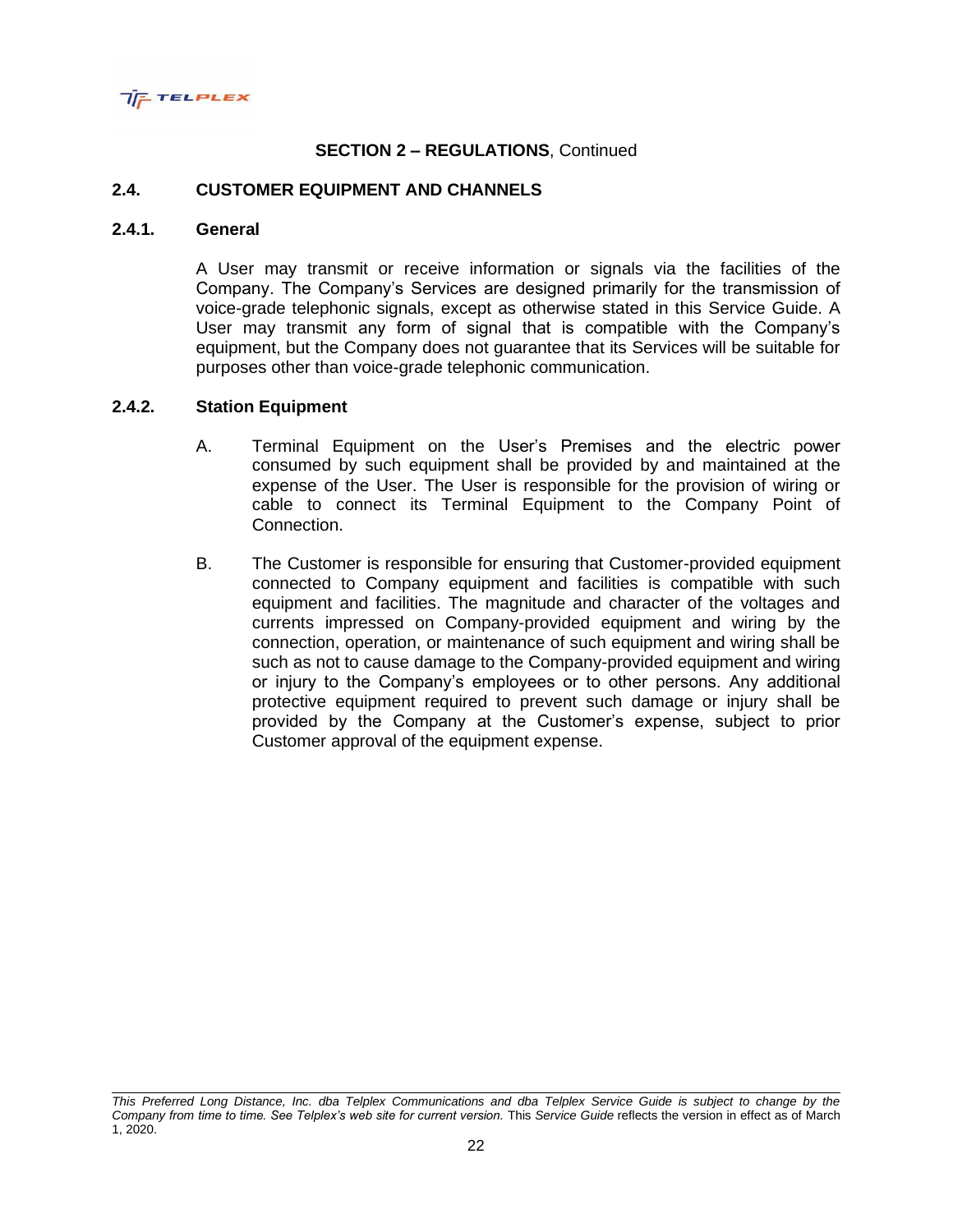

### **2.4. CUSTOMER EQUIPMENT AND CHANNELS**, Continued

### **2.4.3. Interconnection of Facilities**

- A. Any special interface equipment necessary to achieve compatibility between the facilities and equipment of the Company used for furnishing Communication Services and the Channels, facilities, or equipment of others shall be provided at the Customer's expense.
- B. Communication Services may be connected to the services or facilities of other communications carriers only as authorized by such carriers.
- C. Facilities furnished under this Service Guide may be connected to Customerprovided Terminal Equipment in accordance with the provisions of this Service Guide. All such Terminal Equipment shall be registered with the FCC, pursuant to Part 68 of Title 47, Code of Federal Regulations; and all Userprovided wiring shall be installed and maintained in compliance with those regulations.
- D. Users may interconnect communications facilities that are used in whole or in part for interstate communications to Services provided under this Service Guide only to the extent that the User is an "End User", as defined in Section 69.2(m) of the Federal Communications Commission's rules, 47 C.F.R. §69.2(m).

*This Preferred Long Distance, Inc. dba Telplex Communications and dba Telplex Service Guide is subject to change by the Company from time to time. See Telplex's web site for current version.* This *Service Guide* reflects the version in effect as of March 1, 2020.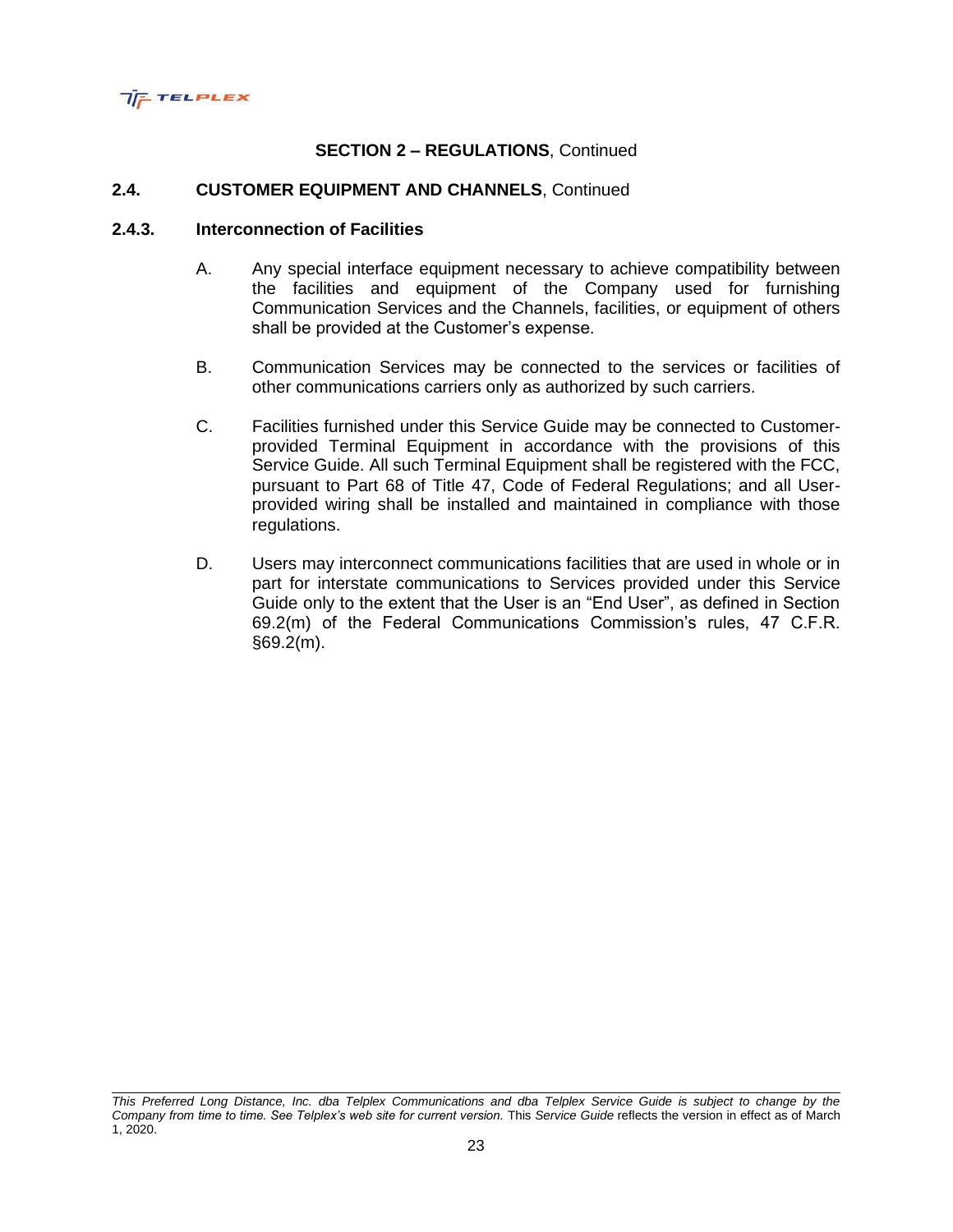

### **2.4. CUSTOMER EQUIPMENT AND CHANNELS**, Continued

### **2.4.4. Inspections**

- A. Upon suitable notification to the Customer, and at a reasonable time, the Company may make such tests and inspections as may be necessary to determine that the Customer is complying with the requirements set forth in Section 2.4.2.A for the installation, operation, and maintenance of Customerprovided facilities, equipment, and wiring in the connection of Customerprovided facilities and equipment to Company-owned facilities and equipment.
- B. If the protective requirements for Customer-provided equipment are not being complied with, the Company may take such action as it deems necessary to protect its facilities, equipment, and personnel. The Company will notify the Customer promptly if there is any need for further corrective action. Within ten days of receiving this notice, the Customer must take this corrective action and notify the Company of the action taken. If the Customer fails to do this, the Company may take whatever additional action is deemed necessary, including the suspension of Service, to protect its facilities, equipment and personnel from harm.

*This Preferred Long Distance, Inc. dba Telplex Communications and dba Telplex Service Guide is subject to change by the Company from time to time. See Telplex's web site for current version.* This *Service Guide* reflects the version in effect as of March 1, 2020.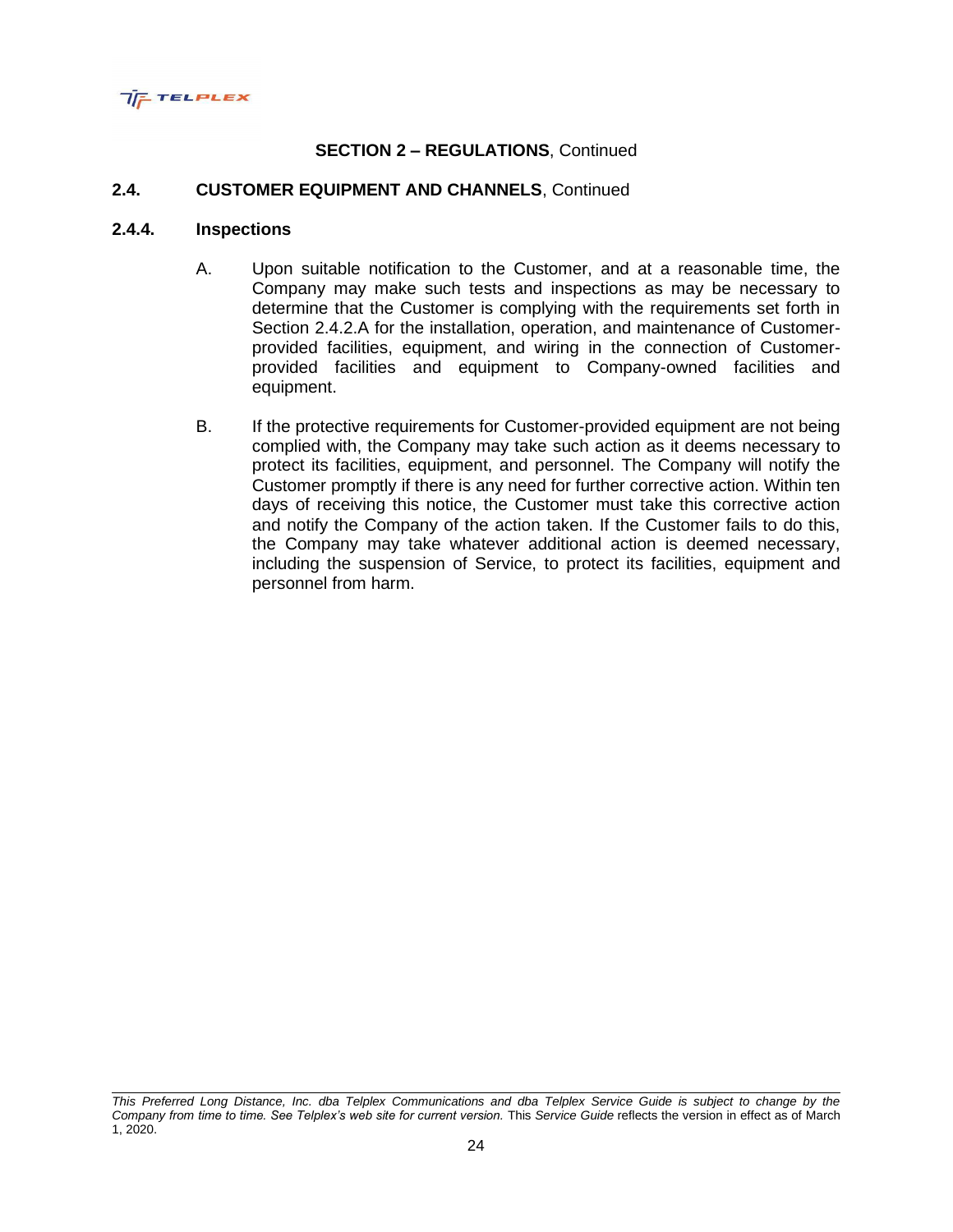

#### **2.5. APPLICATION FOR SERVICE**

- **2.5.1** Service may be initiated based on any form of agreement (e.g. written or oral agreement) between the Company and the Customer. Prior to the agreement, the Customer shall be informed of all rates and charges for the Services the Customer desires, and any other rates or charges which will appear on the Customer's first bill.
- **2.5.2.** Applicants requesting new or additional services from the Company may be required to provide identification acceptable to the Company. In addition, Applicants may be required to meet credit or deposit requirements as set forth in this Service Guide.
- **2.5.3.** Upon acceptance of a verbal Service Order, the Company will provide a Customer with a written confirmation. Such written confirmation shall be provided the Customer not later than ten days after acceptance of the Service Order, unless ordered through another carrier, in which case written confirmation will be provided the Customer no later than ten days after the Company receives such notice from the other carrier. The confirmation letter will: briefly describe the Service, itemize all charges that will appear on the Customer's bill, and describe, by reference to this Service Guide, all material terms and conditions of the service that could affect what the Consumer pays for the Service local exchange services provided by the Company.
- **2.5.4.** Applicants whose Service Orders are accepted by the Company are responsible for all charges for Services provided by the Company, including any charges to the Company assessed by any underlying carrier for special arrangements or services undertaken on the Applicant's behalf. In the event an Applicant cancels, changes, defers, or modifies any request for Service before the Service commences, the Applicant remains responsible for any non-recoverable costs incurred by the Company in meeting the Applicant's request prior to cancellation, change, deferral, or modification, including any charges to the Company assessed by any underlying carrier for special arrangements or services undertaken on the Applicant's behalf. Notwithstanding the foregoing, an Applicant will not be liable for any charges or nonrecoverable costs that were not disclosed to the Applicant by the Company before initiating Service; provided that the Applicant will remain liable for authorized charges imposed by third parties and billed by the Company.
- **2.5.5.** Applicants who are denied service due to failure to establish credit or pay a deposit will be given the reason for the denial in writing within 10 days of the denial of service.

*This Preferred Long Distance, Inc. dba Telplex Communications and dba Telplex Service Guide is subject to change by the Company from time to time. See Telplex's web site for current version.* This *Service Guide* reflects the version in effect as of March 1, 2020.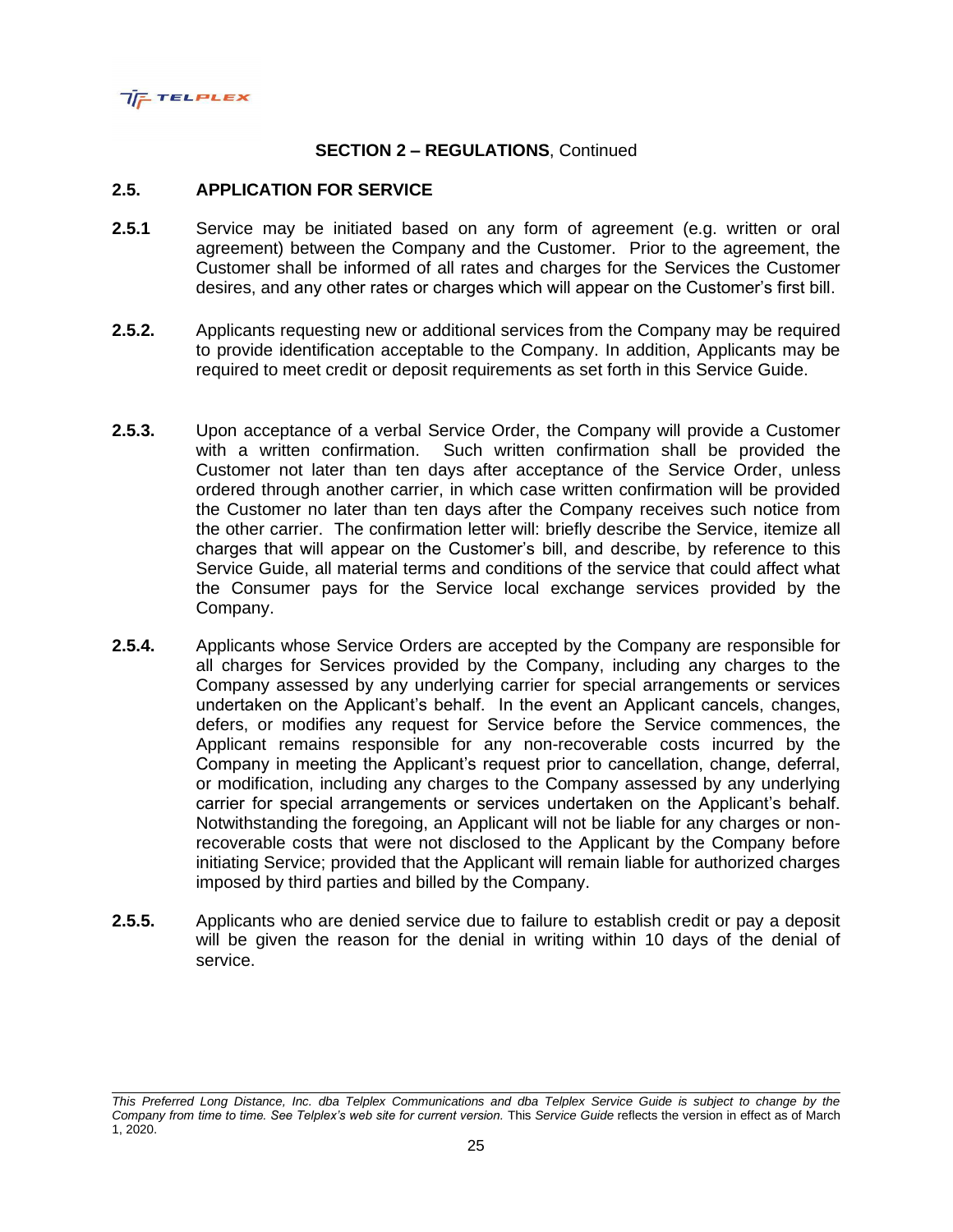

### **2.6. SPECIAL INFORMATION REQUIRED ON FORMS**

#### **2.6.1. Customer Bills**

The Company will be clearly and conspicuously identified on each bill. Each bill will prominently display a toll-free number for service or billing inquiries, along with a mailing address (or an email address if the Subscriber has agreed to communicate via electronic media) where the Subscriber may write. Each bill for telephone service will contain notations concerning the following areas:

- When to pay the bill;
- Billing detail including the period of service covered by the bill;
- Late payment charge and when it may be applied;
- How to pay the bill;
- Questions about the bill;
- In addition to the above, each bill will include the following statements:

"Your bill is due upon presentation. The bill is delinquent if payment is not received by the  $25<sup>th</sup>$  of the month. A late charge is incurred for services rendered when not paid by the due date. Previous balances are subject to a late charge of 1.5%, calculated monthly, without deduction for payments or credits made during the period. The annualized late charge is 18%. If payment is not received by the due date, your service may be disconnected. A reconnection fee and all outstanding charges will be due prior to reconnection. A security deposit may also be required to reactivate disconnected service."

"For California customers only, if you have a complaint you cannot resolve with us directly, you write the California Public Utilities Commission, Consumer Affairs Branch, 505 Van Ness Ave., San Francisco, CA 94102, or at www.cpuc.ca.gov, or call 1-800-649-7570 or TDD 1-800-229-6846."

*This Preferred Long Distance, Inc. dba Telplex Communications and dba Telplex Service Guide is subject to change by the Company from time to time. See Telplex's web site for current version.* This *Service Guide* reflects the version in effect as of March 1, 2020.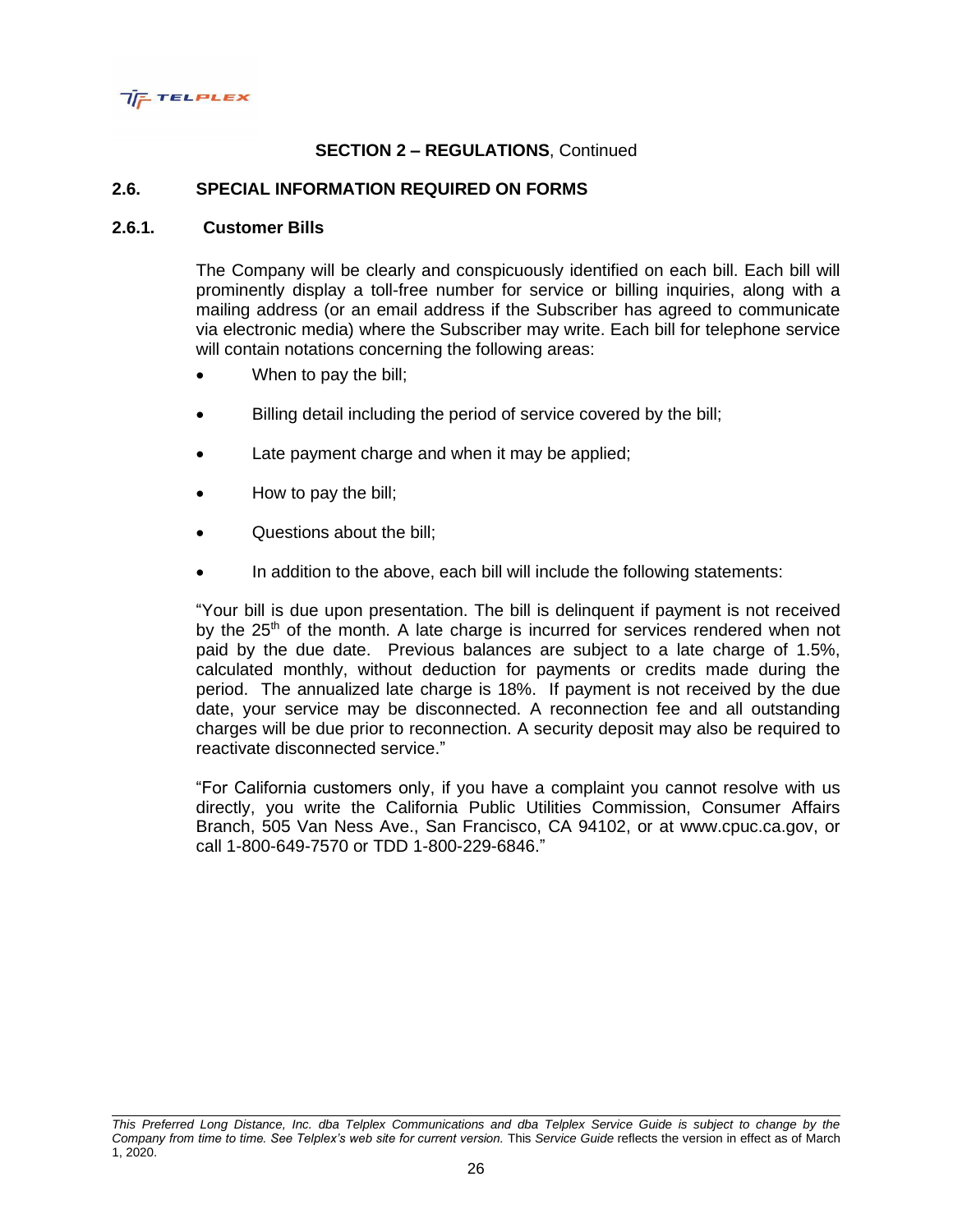

### **2.7. PAYMENT ARRANGEMENTS**

### **2.7.1. Payment for Service**

- A. The Customer is responsible for the payment of all charges for facilities and Services furnished by the Company to the Customer and to all Authorized Users by the Customer, regardless of whether those Services are used by the Customer itself or are resold to or shared with other persons.
- B. The Customer is responsible for payment of any government-imposed sales, use, gross receipts, excise, or other local, state, federal taxes, charges, or surcharges (however designated) (excluding taxes on Company's net income) imposed on or based upon the provision, sale, or use of Services or equipment provided by the Company, plus the amount of any governmentmandated universal service contributions or other amounts that are imposed on the Company based on revenues received from, or Services provided to, the Customer. Such taxes, fees, and surcharges are not included in the rates specified herein and will be added to the Company's bills for Services.
- C. The security of the Customer's PIN is the responsibility of the Customer. All calls placed using a PIN shall be billed to and shall be the obligation of the Customer. The Customer shall not be responsible for charges in connection with the unauthorized use of PINs arising after the Customer notifies the Company of the loss, theft, or other breach of security of such PINs.
- D. Customers will only be charged once, on either an interstate or intrastate basis, for any nonrecurring or usage based charges.

*This Preferred Long Distance, Inc. dba Telplex Communications and dba Telplex Service Guide is subject to change by the Company from time to time. See Telplex's web site for current version.* This *Service Guide* reflects the version in effect as of March 1, 2020.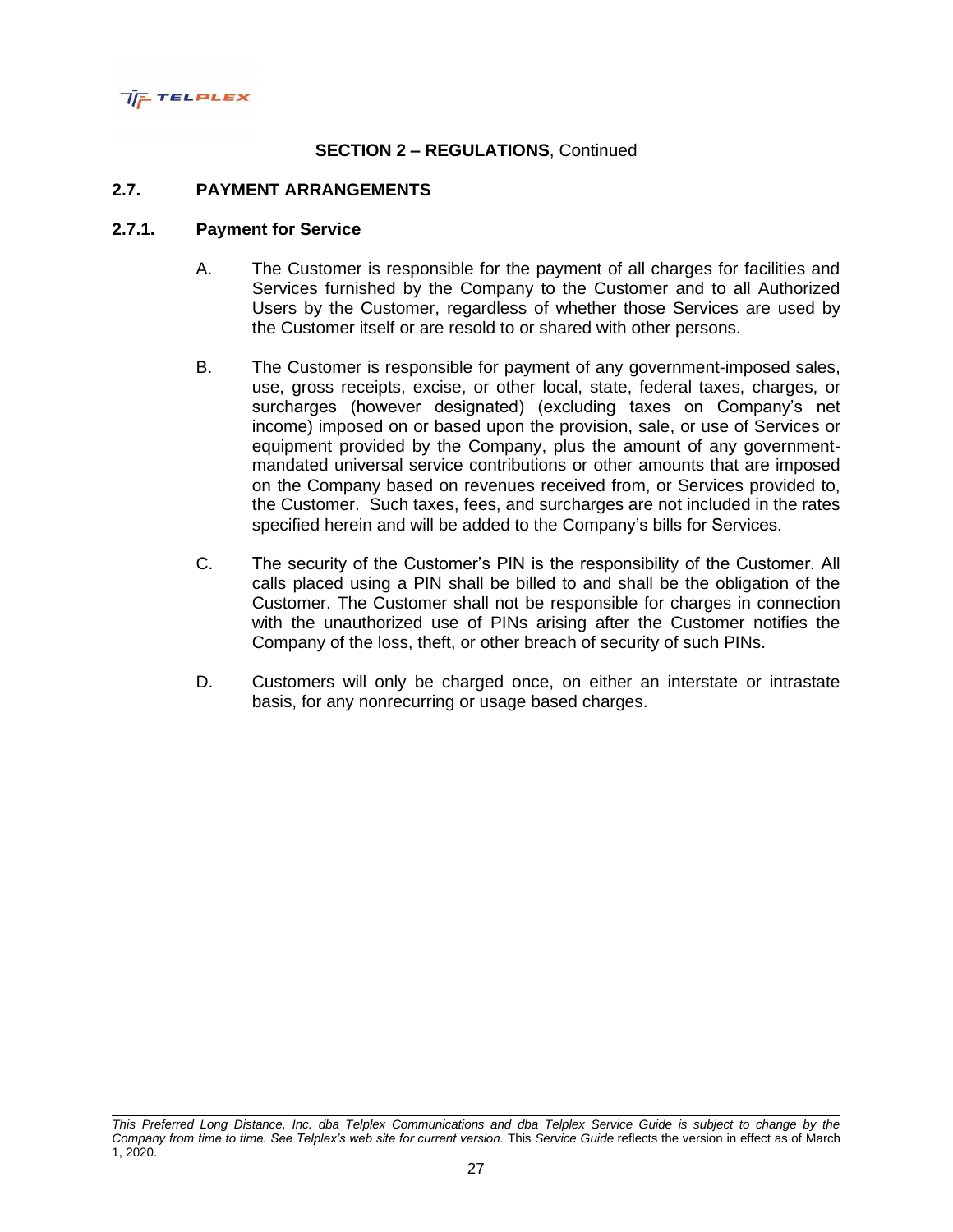

### **2.7. PAYMENT ARRANGEMENTS**, Continued

# **2.7.2. Billing and Collection of Charges**, Continued

The Customer is responsible for payment of all charges incurred by the Customer or other Authorized Users for Services and facilities furnished to the Customer by the Company.

- A. Non-recurring charges are due and payable by the due date shown on the bill.
- B. The Company will present invoices for recurring charges monthly to the Customer, in advance of the month in which Service is provided, and Recurring Charges will be due by the due date shown on the bill. When billing is based on Customer usage, charges will be billed monthly for preceding billing periods.
- C. When Service does not begin on the first day of the month, or end on the last day of the month, the charge for the fraction of the month in which Service was furnished will be calculated on a pro rata basis. For this purpose, every month is considered to have thirty (30) days.
- D. Billing of the Customer by the Company will begin on the Service Commencement Date, which is the first day on which the Service or facility becomes available for use. The Service Commencement Date may be postponed by mutual agreement of the parties, or if the Service or facility does not conform to standards set forth in this Service Guide or the Service Order. Billing accrues through and includes the day that the Service, sircuit, arrangement or component is discontinued.
- E. If any portion of the payment is not received by the Company, or if any portion of the payment is received by the Company in funds that are not immediately available, by the due date, as shown on the bill, a late charge will be due to the Company. The late charge will be assessed at the rate of 1.5% per month on all amounts that remain outstanding after the due date for each month in which any portion of the outstanding amount remains unpaid. No apportionment will be made for payments made or credits applied during such month.
- F. The Customer will be assessed a charge of twenty-five dollars (\$25.00) for each check submitted by the Customer to the Company that a financial institution refuses to honor.
- G. If Service is disconnected by the Company in accordance with Section 2.7.6 following, then the Company may reconnect service upon the Customer's payment of the past due balance and all applicable installation charges.

*This Preferred Long Distance, Inc. dba Telplex Communications and dba Telplex Service Guide is subject to change by the Company from time to time. See Telplex's web site for current version.* This *Service Guide* reflects the version in effect as of March 1, 2020.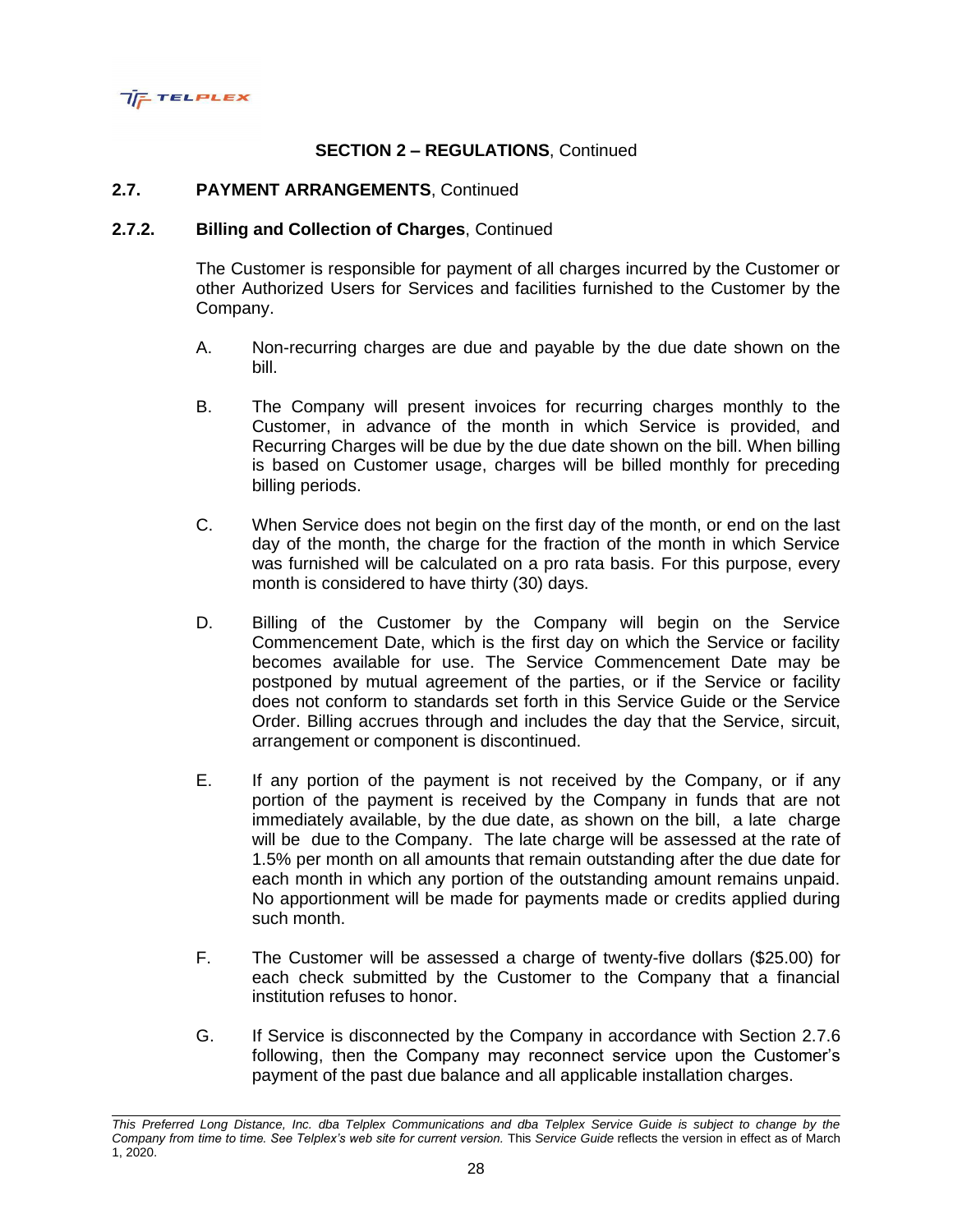

### **2.7. PAYMENT ARRANGEMENTS**, Continued

#### **2.7.3. Disputed Bills**

- A. Customer inquiries or complaints regarding Service or accounting may be made in writing or by telephone to the Company at: Telplex 16830 Ventura Blvd., Ste 350, Encino, CA 91436, Telephone: 1.888.479.2770.
- B. In the event a Subscriber disputes the amount of a bill for the Company's service, the Company will, at the Subscriber's request, conduct an investigation and review of the disputed amount, reaching a determination and communicating it to the Subscriber in writing within 30 days. During the time the investigation is pending, no late charges or penalties will be collected, the charge will not be sent to collection, and no adverse credit report will be made based on non-payment of the charge. If the Subscriber prevails, then no late charge or penalty will be imposed on the amount in dispute. However, the undisputed portion of the bill must be paid by the due date or the Subscriber's service may be subject to disconnection if the Company has notified the Subscriber by written notice of such delinquency and impending termination. If, upon investigation and review of the bill by the Company, the Company denies all or part of the dispute, the Subscriber must pay the portion of the bill for which the dispute has been denied within 7 days after the Company communicates its findings to the Customer in writing. Should the portion of the bill for which the dispute has been denied remain unpaid for longer than these 7 days, then the Company may proceed to terminate service.
- C. Not less than seven days prior to discontinuing service, the Company will provide the Customer whose payments are overdue with a written notice
- D. If the Customer is not satisfied with the Company's response, the Customer submit a complaint to the California Public Utilities Commission (CPUC) by visiting [http://www.cpuc.ca.gov/complaints/.](http://www.cpuc.ca.gov/complaints/) Billing and service complaints are handled by the CPUC's Consumer Affairs Branch (CAB), which can be reached by the following means if the Customer prefers not to submit a complaint online:

Telephone: 1-800-649-7570 (8:30 AM to 4:30 PM, Monday through Friday) Mail: California Public Utilities Commission, Consumer Affairs Branch, 505 Van Ness Avenue, Room 2003, San Francisco, CA 94102

*This Preferred Long Distance, Inc. dba Telplex Communications and dba Telplex Service Guide is subject to change by the Company from time to time. See Telplex's web site for current version.* This *Service Guide* reflects the version in effect as of March 1, 2020.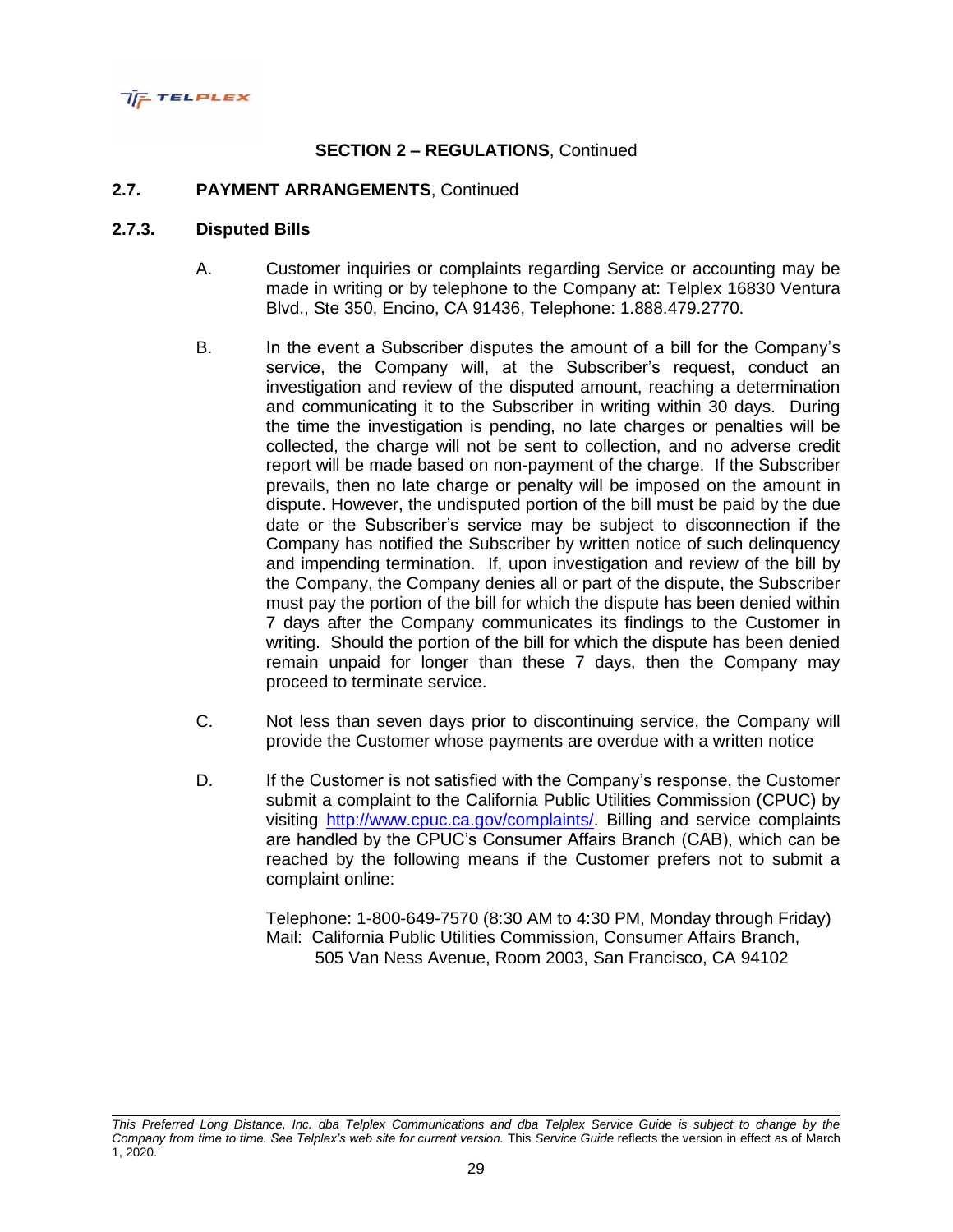

### **2.7. PAYMENT ARRANGEMENTS**, Continued

#### **2.7.3. Disputed Bills** Continued

D. Continued

Customers with limitations hearing or speaking, dial 711 to reach the California Relay Service, which is for those needing direct assistance relaying telephone conversations, as well their friends, family, and business contacts. If the Customer prefers having calls immediately answered in your mode of communication, dial one of the toll-free language-specific numbers below to be routed to the California Relay Service provider.

| <b>Type of Call</b>                | Language             | Toll-free 800<br><b>Number</b> |
|------------------------------------|----------------------|--------------------------------|
| TTY/VCO/HCO                        | English              | 1-800-735-2929                 |
| to Voice                           | Spanish              | 1-800-855-3000                 |
| Voice to                           | English              | 1-800-735-2922                 |
| TTY/VCO/HCO                        | Spanish              | 1-800-855-3000                 |
| From or to<br>Speech-to-<br>Speech | English &<br>Spanish | 1-800-854-7784                 |

To avoid having service turned off while waiting for the outcome of a complaint to the CPUC **specifically regarding the accuracy of a bill**, the Customer should contact CAB for assistance. If the Customer's case meets the eligibility criteria, CAB will provide the Customer with instructions on how to mail a check or money order to be impounded pending resolution of the case. The Customer must continue to pay current charges while the complaint is under review to keep service turned on.

- E. Service may not be discontinued for nonpayment of a disputed amount if the subscriber has: (a) submitted a claim to CAB for informal review; and (b) deposited the disputed amount with the Commission. During the time any CAB review is pending, no late charges or penalties may be collected, the charge may not be sent to collection, and no adverse credit report may be made based on non-payment of the charge.
- F. Neither party to a complaint involving service to a Consumer (i.e., neither the Company nor Customer) will be liable to the other for attorneys fees or other costs incurred in connection with any complaint brought before the Commission, FCC, or any other government agency, other than a court of law having jurisdiction over the matter.

*This Preferred Long Distance, Inc. dba Telplex Communications and dba Telplex Service Guide is subject to change by the Company from time to time. See Telplex's web site for current version.* This *Service Guide* reflects the version in effect as of March 1, 2020.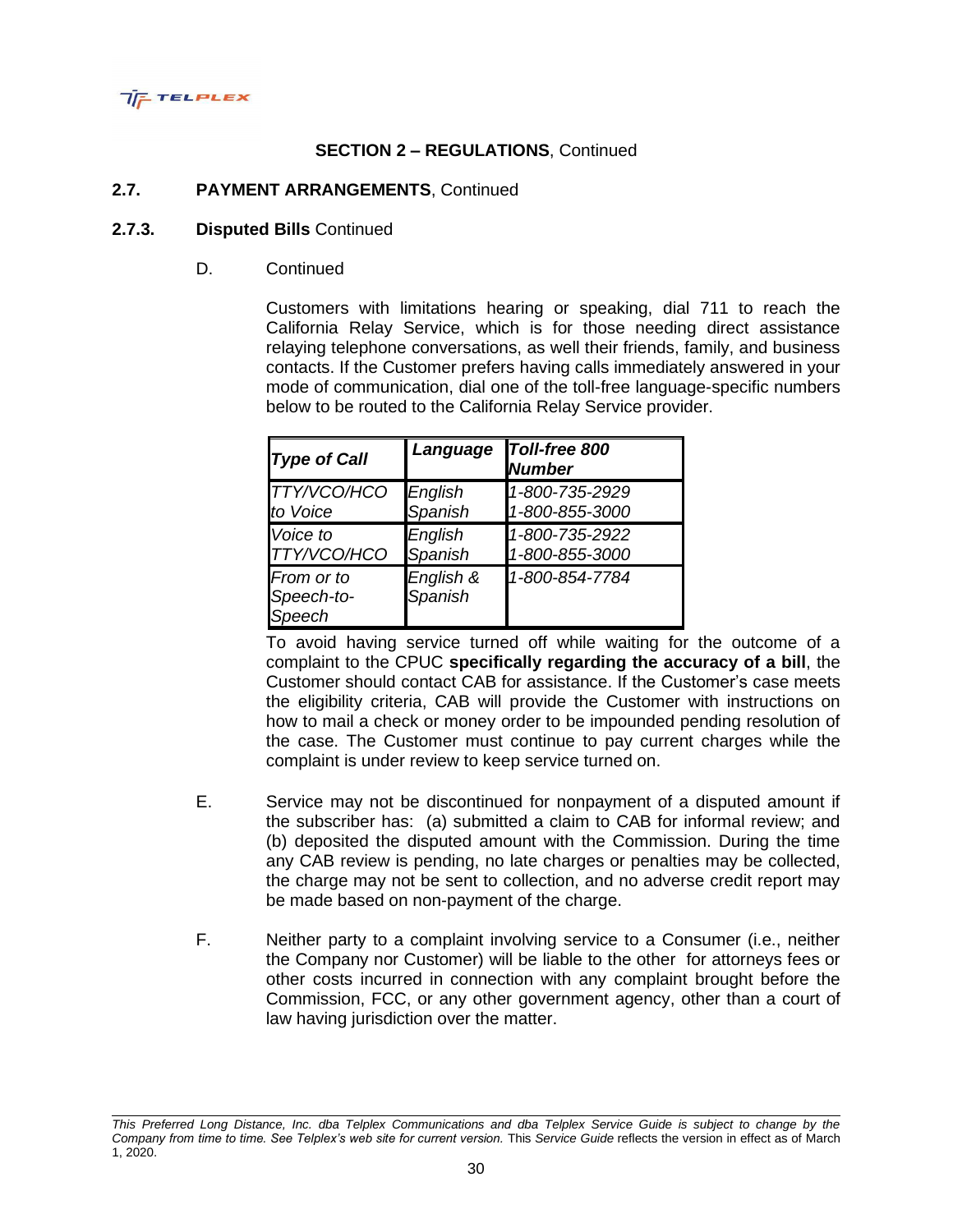

### **2.7. PAYMENT ARRANGEMENTS**, Continued

### **2.7.4. Deposits**

- A. Company may require a deposit from an applicant for new Service. A deposit may be waived if, according to Company's assessment, the applicant is a satisfactory credit risk.
- B. Company may require a deposit from an existing Customer as a condition to the further provision of Service if, according to Company's assessment, the Customer has become a credit risk.
- C. Company will calculate the maximum deposit required from an Applicant for Service or an existing Customer by estimating the expected charges for Service for a two (2) month period. Company may adjust the amount of deposit to be held in order to maintain a two (2) month estimated amount when, according to Company's assessment, such adjustment is deemed necessary to adequately secure the account.
- D. Customers may satisfy deposit requirements as follows:
	- 1. In cash,
	- 2. By an acceptable bank letter of credit,
	- 3. Other forms of security acceptable to Company.
- E. Deposits will be refunded to Customers within 120 days after the discontinuance of all Services.
- F. When Service has been terminated or disconnected, Company will deduct any and all unpaid amounts from the deposit, and the difference will be refunded, if applicable.
- G. Interest, if any, to be applied to Customer deposits held by Company shall be at the rate, if any, that is prescribed by the Commission.

*This Preferred Long Distance, Inc. dba Telplex Communications and dba Telplex Service Guide is subject to change by the Company from time to time. See Telplex's web site for current version.* This *Service Guide* reflects the version in effect as of March 1, 2020.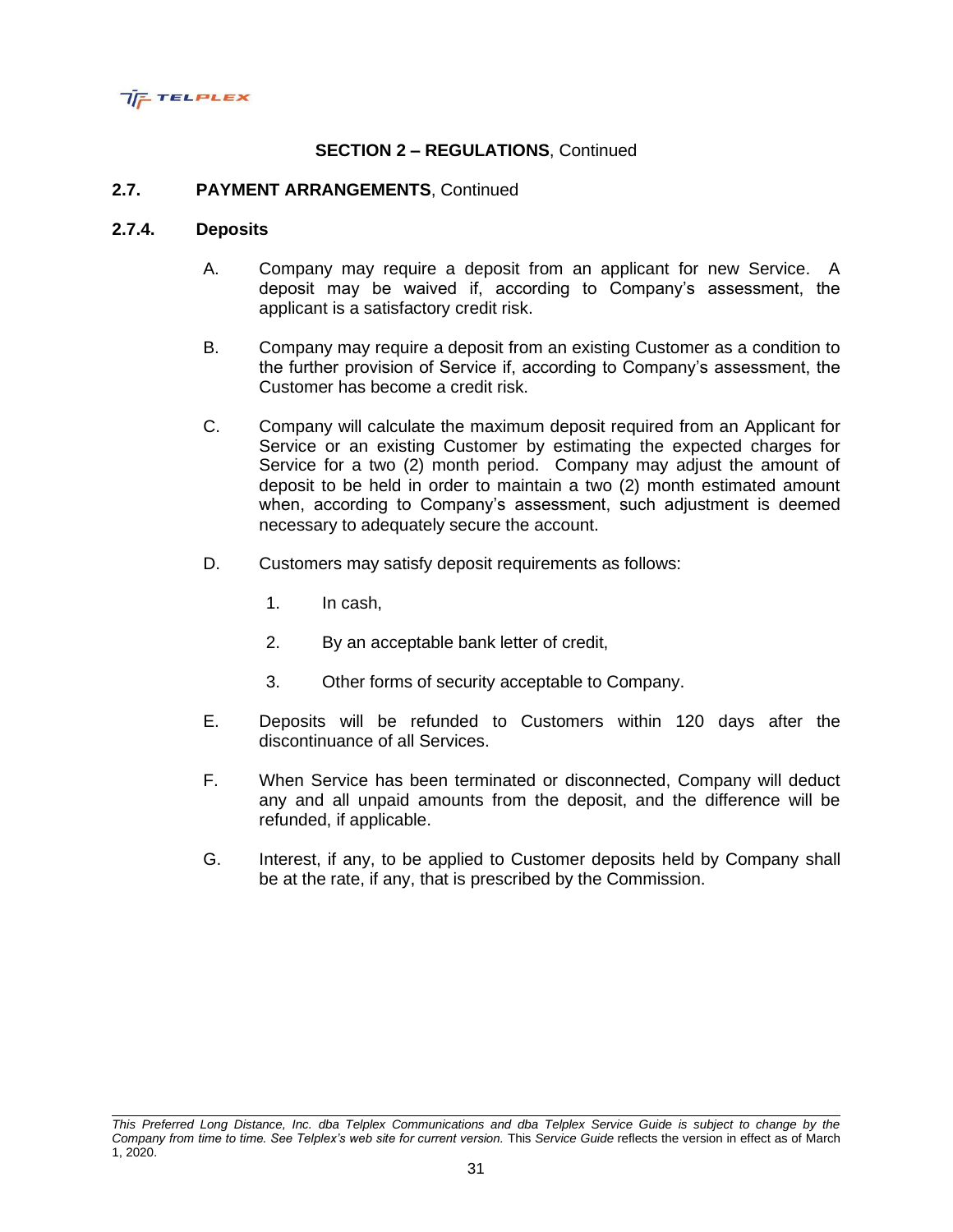

#### **2.5. PAYMENT ARRANGEMENTS**, Continued

#### **2.7.5. Establishment of Credit**

- A. In order to assure the proper payment of all Customer-incurred charges for Service, the Company will require Applicants and Customers to establish and maintain acceptable credit.
- B. The establishment or re-establishment of credit by an Applicant or Customer will not relieve the Applicant or Customer from compliance with other responsibilities, including the timely payment of all charges assessed by the Company, and in no way modify the provisions concerning disconnection and termination of Service for failure to pay Customer-incurred charges for Service rendered by the Company.
- C. The Company may refuse to furnish service to an Applicant that has not paid charges for service previously furnished by any telephone company until, at the option of the Company, the Applicant pays any past due bill and/or makes deposit arrangements suitable to the Company.

*This Preferred Long Distance, Inc. dba Telplex Communications and dba Telplex Service Guide is subject to change by the Company from time to time. See Telplex's web site for current version.* This *Service Guide* reflects the version in effect as of March 1, 2020.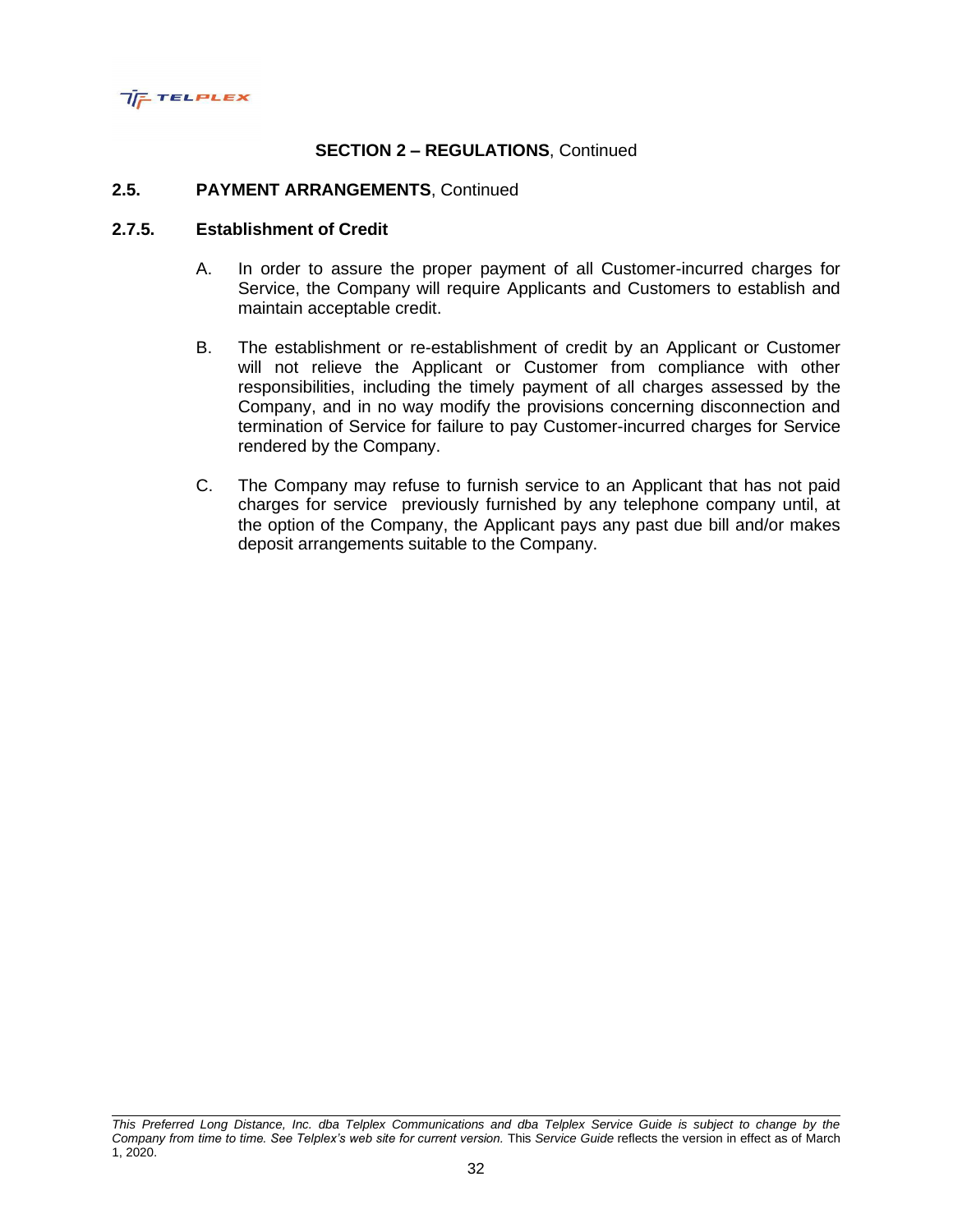

### **2.7. PAYMENT ARRANGEMENTS**, Continued

#### **2.7.5. Establishment of Credit**, Continued

- D. Applicants may establish credit by submitting a business credit evaluation plan acceptable to the Company.
- E. If verification of an Applicant's credit is required, the Company may, at its discretion, provide service if the Applicant furnishes advance payment of both the applicable charges for connection of service and the estimated charges for the first thirty (30) days of service.
- F. If the verification of credit results in unsatisfactory credit information, the Applicant will be informed of the reason or reasons for denial of credit, after which the Company may refuse to provide or continue service until the Customer provides a deposit, pursuant to section 2.7.4.
- G. An existing Customer may be required to reestablish credit by the payment or increase of a cash deposit, when any of the following conditions occur:
	- 1. During the first twelve (12) months that a customer receives service, the Customer pays late three (3) times or has service disconnected by the Company for nonpayment two (2) times;
	- 2. After the first twelve (12) months that the Customer has received service, the Customer has had service disconnected two (2) times by the Company or the Company provides evidence that the Customer used a device or scheme to obtain service without payment; or
	- 3. After the first twelve (12) months that a business Customer has received service, the business Customer pays late at least three (3) times during any twelve (12) month period.
- H. Payment by a Customer of past-due bills will not, of itself, relieve the Customer from the obligation of establishing credit.
- I. A Customer may be required to reestablish credit when the nature of service furnished or the basis on which credit was established has significantly changed.
- J. If a Customer fails to reestablish credit as required by the Company, service may be disconnected no sooner than five (5) days after delivery, or eight (8) days after mailing, of written notice of intention to disconnect.

*This Preferred Long Distance, Inc. dba Telplex Communications and dba Telplex Service Guide is subject to change by the Company from time to time. See Telplex's web site for current version.* This *Service Guide* reflects the version in effect as of March 1, 2020.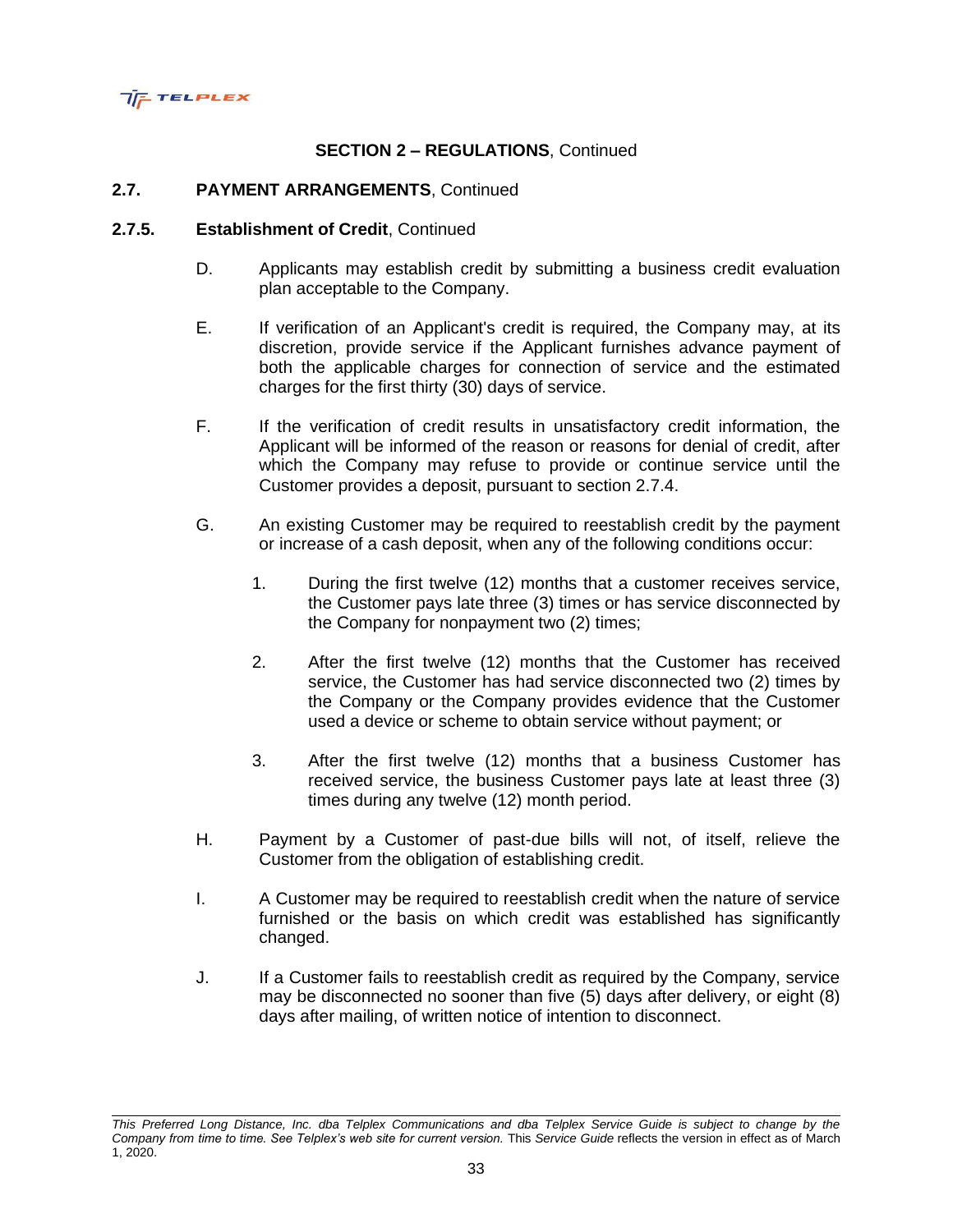

### **2.8. TERMINATION OF SERVICE ARRANGEMENTS**

#### **2.8.1. Refusal or Cancellation of Service by Company**

A. Refusal of Service

Company reserves the right to refuse to furnish Service to an Applicant without incurring liability if any of the following conditions exist:

- 1. The Applicant has an outstanding amount due for similar services and is unwilling to make acceptable arrangements with the Company for payment;
- 2. A condition exists which in the Company's judgment is unsafe or hazardous to the Applicant, the general population, or the Company's personnel or facilities;
- 3. The Applicant evidences an intent to violate the provisions of this Service Guide;
- 4. The Applicant has failed to furnish such funds, suitable facilities, and/or rights-of-way necessary to serve the Applicant and which have been specified by the Company as a condition to providing Service;
- 5. Applicant falsifies his or her identity for the purpose of obtaining Service;
- 6. Service is requested at an address where Service has been discontinued for non-payment of bills for any Service subject to this Service Guide and it is determined that the non-paying Customer still conducts business at the address; or
- 7. The Service requested is not available for reasons cited elsewhere in this Service Guide.

*This Preferred Long Distance, Inc. dba Telplex Communications and dba Telplex Service Guide is subject to change by the Company from time to time. See Telplex's web site for current version.* This *Service Guide* reflects the version in effect as of March 1, 2020.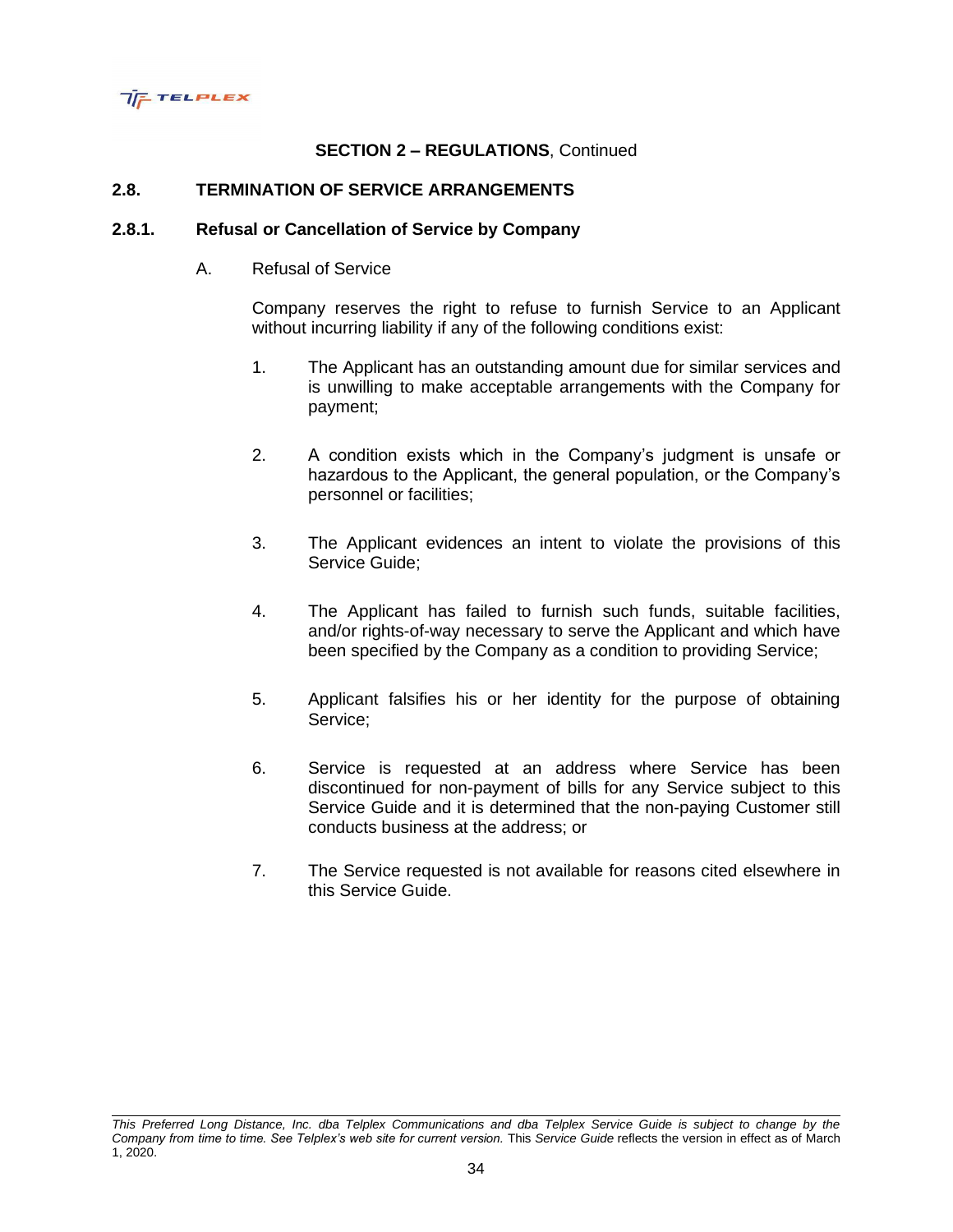

### **2.8. TERMINATION OF SERVICE ARRANGEMENTS**, Continued

#### **2.8.1. Refusal or Cancellation of Service by Company**, Continued

- B. Discontinuance or Termination of Service
	- 1. Company reserves the right to immediately discontinue furnishing Service to Customer for the following reasons:
		- (a) nonpayment of billed and delinquent charges, deposits, deferred payments owed to the Company;
		- (b) abusive use of Services in a manner that interferes with the service of another person;
		- (c) intentionally using the Service in a manner that causes wrongful billing charges to another person;
		- (d) intentionally using the Service to transmit messages or to locate a person to give or obtain information, without payment of appropriate message charges;
		- (e) using the Service with fraudulent intent by impersonating someone else;
		- (f) using the Service for unlawful purposes;
		- (g) tampering with or destroying Company lines, equipment or other properties;
		- (h) subterfuge or deliberately furnishing false information when applying for and obtaining Services;

*This Preferred Long Distance, Inc. dba Telplex Communications and dba Telplex Service Guide is subject to change by the Company from time to time. See Telplex's web site for current version.* This *Service Guide* reflects the version in effect as of March 1, 2020.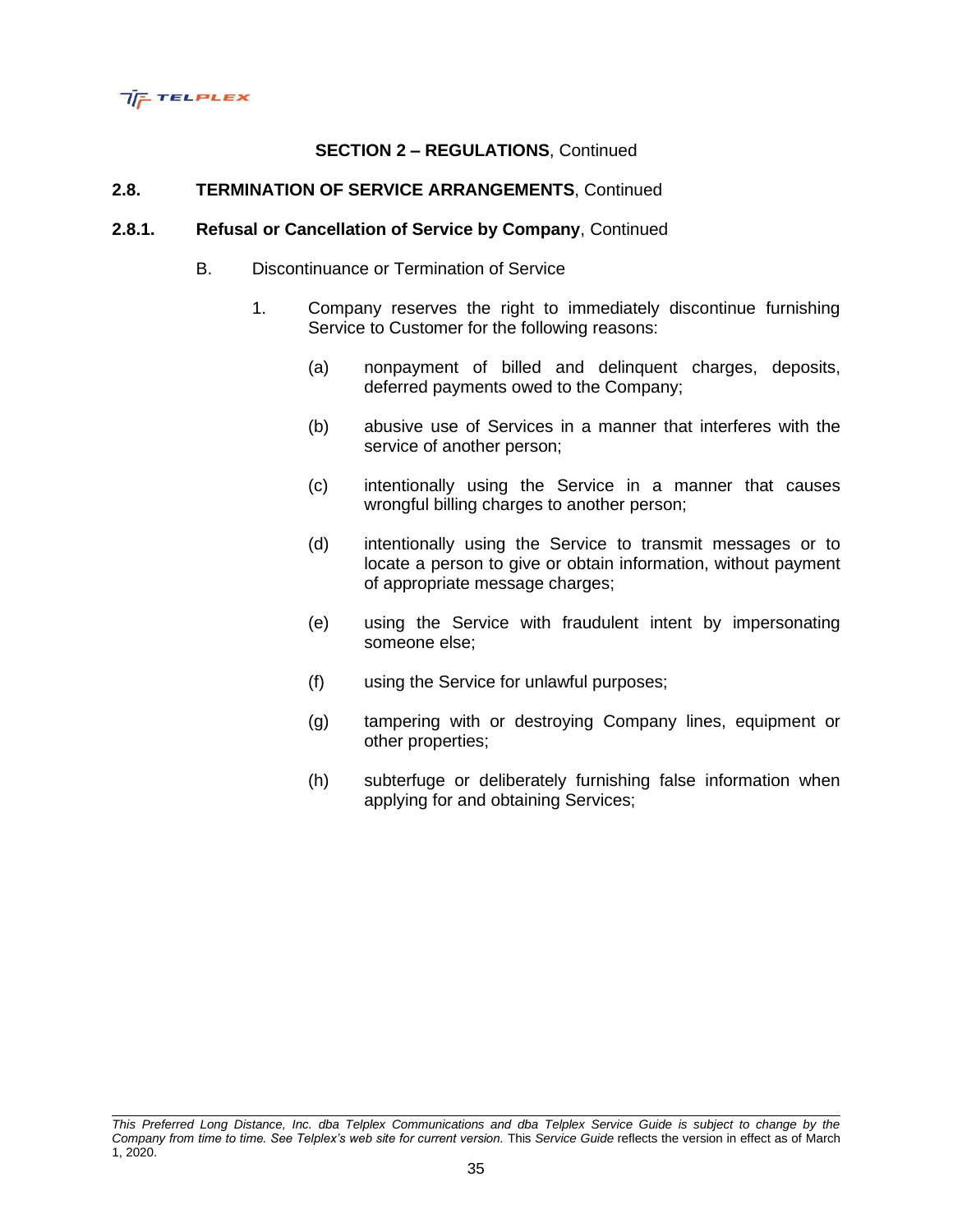

# **2.8. TERMINATION OF SERVICE ARRANGEMENTS**, Continued

#### **2.8.1. Refusal or Cancellation of Service by Company**, Continued

- B. Discontinuance or Termination of Service, Continued
	- 2. Company may discontinue Service according to the following conditions upon seven (7) days written notice:
		- (a) For violation of the Service Guide;
		- (b) For the non-payment of any proper charge assessed by the Company, including one for the Service furnished to the Customer at the same or another location, or where the Customer had voluntarily assumed, in writing, responsibility for the bills for such Service;
		- (c) When the Company has reason to believe that a Customer has used a device or scheme to obtain Service without payment and where the Company has so notified the Customer prior to disconnection; or
		- (d) Failure to meet or maintain the Company's credit requirements; or
		- (e) If the Customer provides false information to the Company regarding the Customer's identity, address, credit-worthiness, past, current or planned use of Company's Services; or
		- (f) For Customer's breach of the Contract for Service between the Company and Customer; or
		- (g) Unauthorized resale of equipment or Service.

Except for discontinuance pursuant to items c and g, above, service may be discontinued only during business hours on or after the date specified in the notice of discontinuance, which date will be at least 7 days after such notice is given.

*This Preferred Long Distance, Inc. dba Telplex Communications and dba Telplex Service Guide is subject to change by the Company from time to time. See Telplex's web site for current version.* This *Service Guide* reflects the version in effect as of March 1, 2020.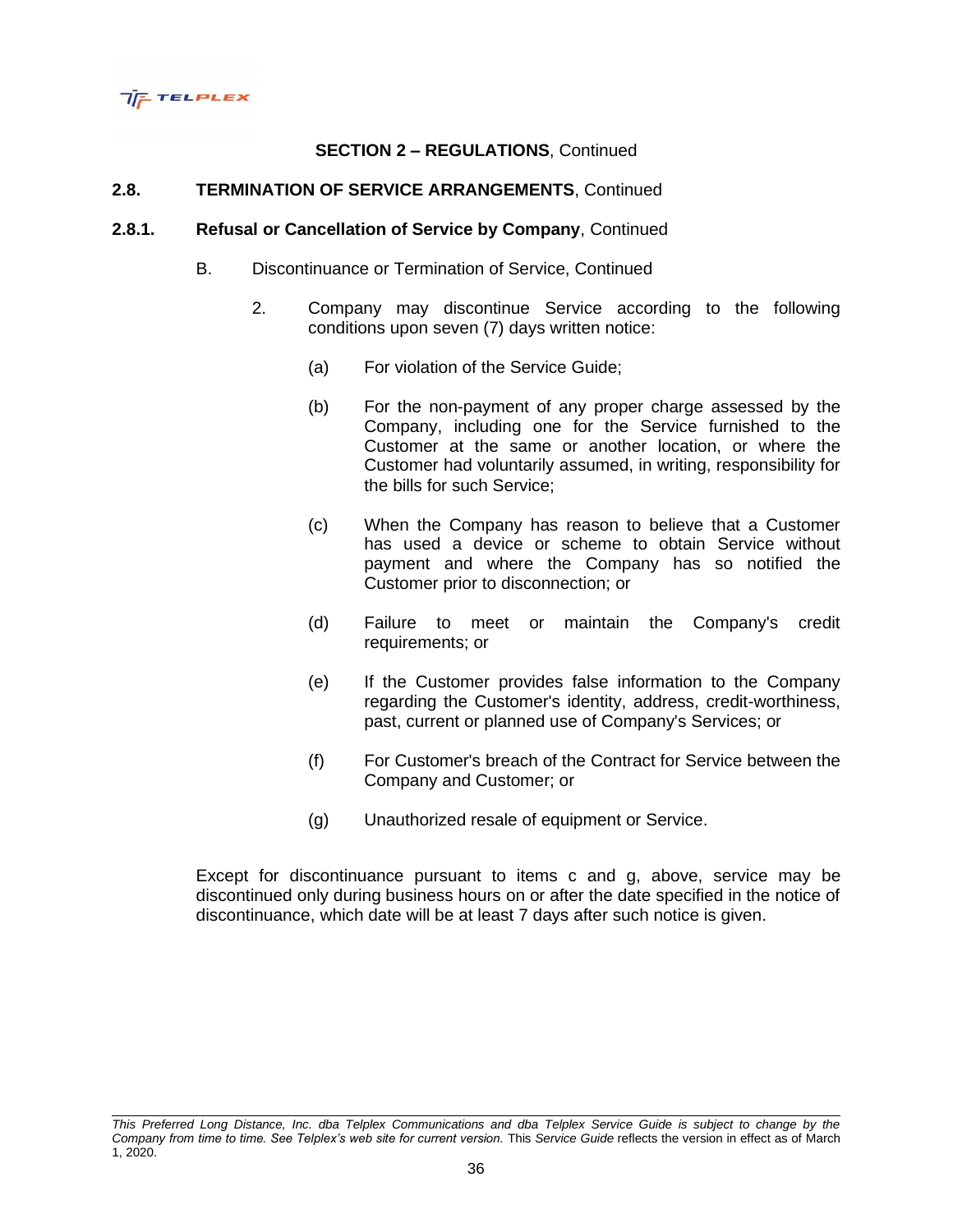

### **2.8. TERMINATION OF SERVICE ARRANGEMENTS**, Continued

#### **2.8.1. Refusal or Cancellation of Service by Company**, Continued

- C. Service may not be terminated for the following reasons:
	- 1. failure to pay any amount subject to a bona fide dispute pending before the Commission.
- D. Notice of Discontinuance of Service

Subscribers are responsible for notifying the Company of their desire to discontinue service on or before the date of disconnection. Such notice may be either verbal or written.

Notices to discontinue service for nonpayment of bills will be provided in writing to the Subscriber not less than 7 calendar days prior to termination. Each notice will include all of the following information:

- 1. Company's name.
- 2. The name and address of the Subscriber, and the telephone number(s) associated with the delinquent account.
- 3. Information sufficient for the Subscriber to identify what service(s) are to be terminated, and the delinquent amount(s).
- 4. The time or date by which payment, or arrangement for payment, must be made to avoid termination.
- 5. The toll-free telephone number of the Company's representative who can provide additional information or institute arrangements for payment.

The notice and disconnection requirements do not apply where the Subscriber's acts or omissions demonstrate an intention to defraud the Company, or threaten the integrity or security of the Company's operations or facilities.

*This Preferred Long Distance, Inc. dba Telplex Communications and dba Telplex Service Guide is subject to change by the Company from time to time. See Telplex's web site for current version.* This *Service Guide* reflects the version in effect as of March 1, 2020.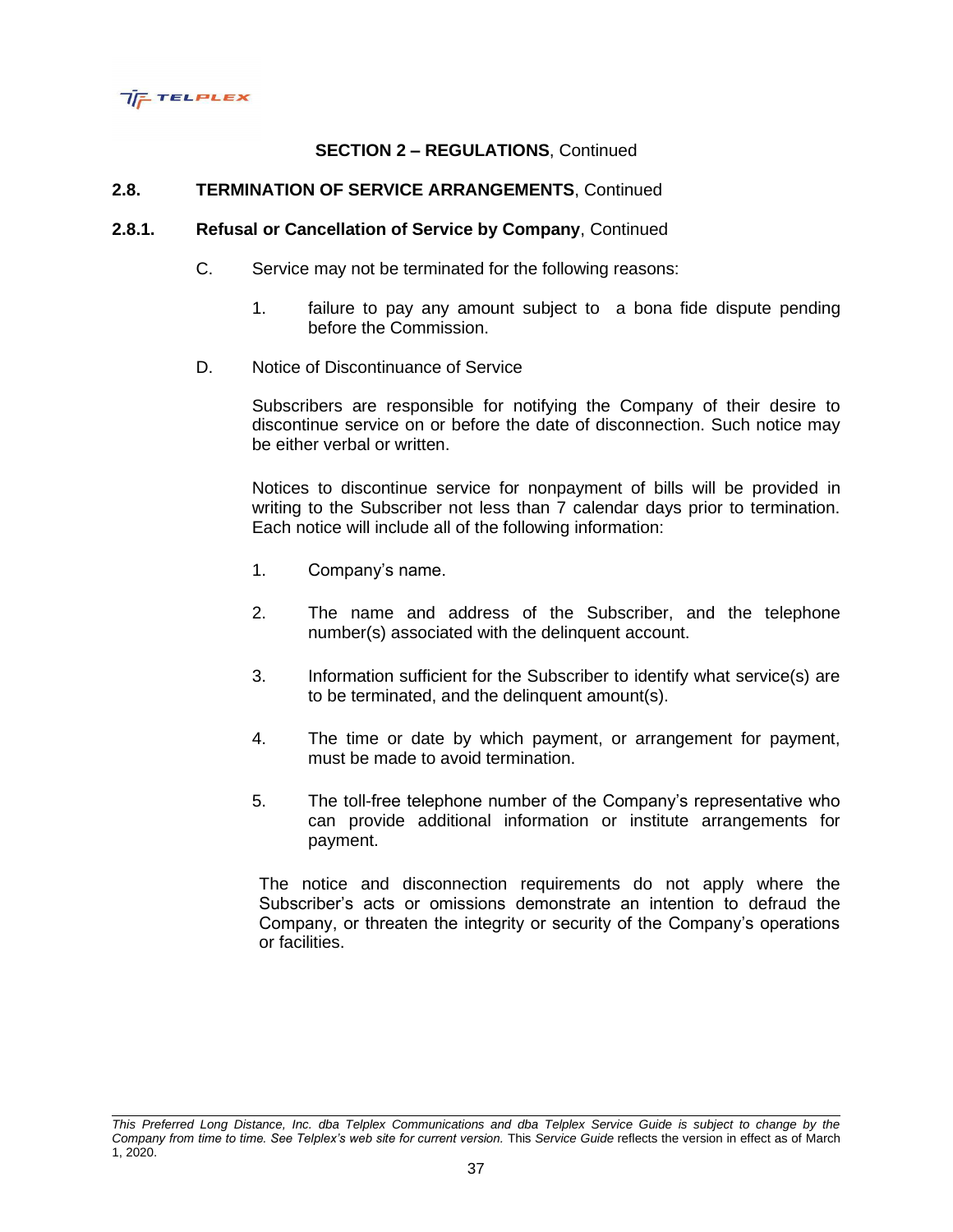

#### **2.8. TERMINATION OF SERVICE ARRANGEMENTS**, Continued

#### **2.8.2. Cancellation of Application for Service**

- A. A Service Order cannot be canceled once it is accepted by the Company without the Company's agreement. Where the Company permits a Customer to cancel a Service Order prior to the start of Service or prior to any special construction, no charges will be imposed except for those specified below.
- B. Where, prior to cancellation by the Customer, the Company incurs any expenses in installing the Service or in preparing to install the Service that it otherwise would not have incurred, a charge equal to the costs incurred by the Company, less net salvage, shall apply, but in no case shall this charge exceed the sum of the charge for the minimum period of Services ordered, including installation charges, and all charges others levy against the Company that would have been chargeable to the Customer had Service commenced (all discounted to present value at six percent).
- C. Where the Company incurs any expense in connection with special construction, or where special arrangements of facilities or equipment have begun, before the Company receives a cancellation notice, a charge equal to the costs incurred by the Company, less net salvage, applies. In such cases, the charge will be based on such elements as the cost of the equipment, facilities, and material, the cost of installation, engineering, labor, and supervision, general and administrative expense, other disbursements, depreciation, maintenance, taxes, provision for return on investment, and any other costs associated with the special construction or arrangements.
- D. The special charges described in 2.8.2.A. through 2.8.2.C. will be calculated and applied on a case-by-case basis.

*This Preferred Long Distance, Inc. dba Telplex Communications and dba Telplex Service Guide is subject to change by the Company from time to time. See Telplex's web site for current version.* This *Service Guide* reflects the version in effect as of March 1, 2020.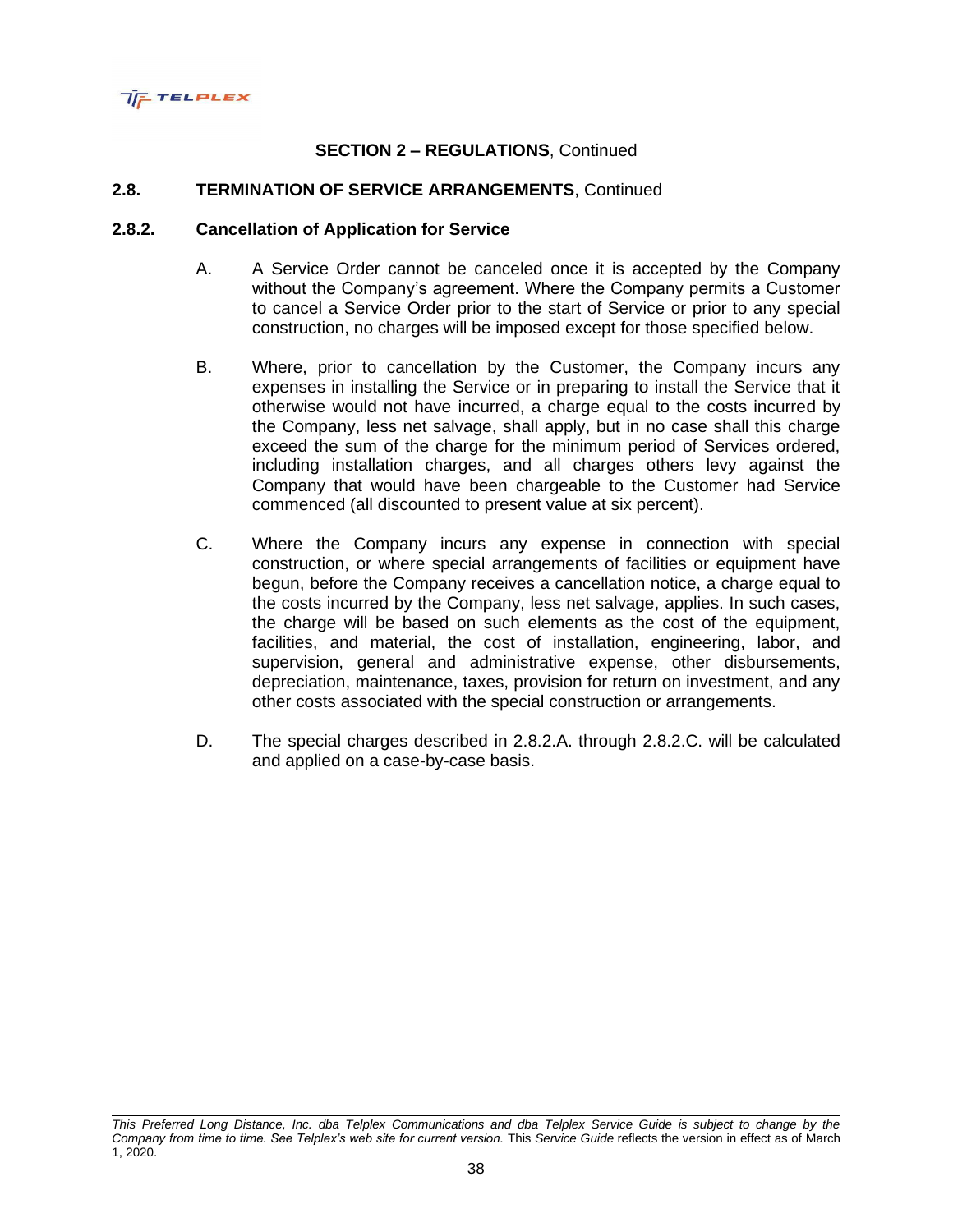

### **2.8. TERMINATION OF SERVICE ARRANGEMENTS**, Continued

### **2.8.3. Changes in Service Requested**

If the Customer makes or requests material changes in Circuit engineering, equipment specifications, Service parameters, Premises locations, or otherwise materially modifies any provision of the Service Order, the Customer's installation fee shall be adjusted accordingly.

### **2.8.4. General**

If a Customer cancels a Service Order or terminates Services before the completion of the term, the Customer agrees to pay to the Company termination liability charges, as defined below. These charges shall become due as of the effective date of the cancellation or termination and be payable within the period, set forth above.

#### **2.8.5. Termination Liability**

The Customer's termination liability for cancellation of Service shall be equal to:

- A. all unpaid Non-Recurring charges for activities undertaken, or for costs incurred, by the Company to establish Service to the Customer; plus
- B. any disconnection, early cancellation or termination charges reasonably incurred and paid to third parties by the Company on behalf of the Customer; plus
- C. all Recurring Charges specified in the applicable Service Order for the balance of the then current term discounted at the prime rate announced in the *Wall Street Journal* on the third business day following the date of cancellation;
- D. minus a reasonable allowance for costs avoided by the Company as a direct result of the Customer's cancellation.

*This Preferred Long Distance, Inc. dba Telplex Communications and dba Telplex Service Guide is subject to change by the Company from time to time. See Telplex's web site for current version.* This *Service Guide* reflects the version in effect as of March 1, 2020.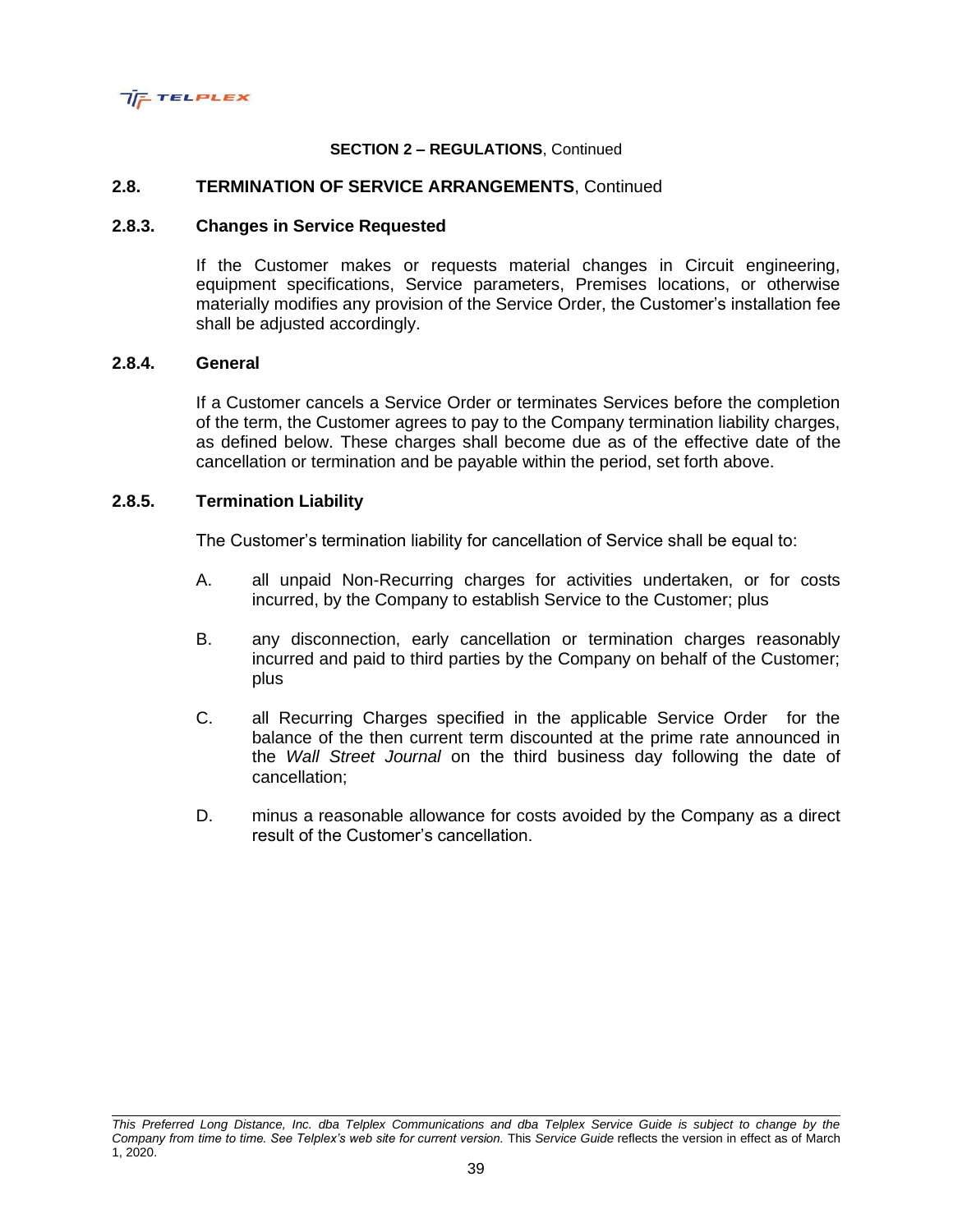

### **2.9 NOTICES AND PROVISION OF CERTAIN INFORMATION**

### **2.9.1. General**

Unless otherwise provided by these Rules, any notice by the Company to a Subscriber will be given by written notice mailed to the Subscriber's last known address, or by email if the Subscriber has agreed to receive notices in this way. Where written notice is given, the notice will be of a legible size and printed in type having a minimum point size of 10. Mailed notices will be deemed given on the date of mailing as shown by the postmark on the notice or envelope that contains the notice.

Unless otherwise provided, any notice by a Subscriber or its authorized representative may be given verbally to the Company by telephone or at the Company's business office or by written notice mailed to the Company's business office.

### **2.9.2. Rate Information**

Rate information and information regarding the key terms and conditions of service will be provided in writing upon request by an Applicant or Subscriber.

The Company will notify all affected subscribers at least 30 days in advance of every proposed change in Service Guide provisions affecting the Subscribers' service that may result in higher rates or charges or more restrictive terms or conditions. The notice to Consumers shall present in a clear and conspicuous manner the following statement: "Your Rates, Terms or Services Have Changed," and shall describe the current and proposed rates, terms or conditions, as appropriate. [Note: This notice requirement applies only to the Company's rates, terms and conditions, and thus excludes both changes in charges incurred on another carrier's system and simply passed through by the Company; and government taxes, surcharges, or fees that the Company is required to collect and remit to a government agency or similar government-mandated amounts paid by the Company based on revenues from, or is its provision of, Service.]

## **2.9.3. Transfers**

The Company will notify each affected Subscriber at least 30 days in advance whenever it requests Commission approval for a transfer of subscribers. The notice will describe the proposed transfer in straightforward terms; explain that the transfer is subject to Commission approval; identify the transferee; describe any changes in rates, charges, terms, or conditions of service; explain that the Subscriber has the right to select another utility; and provide a toll-free customer service telephone number for responding to the Subscriber's questions.

*This Preferred Long Distance, Inc. dba Telplex Communications and dba Telplex Service Guide is subject to change by the Company from time to time. See Telplex's web site for current version.* This *Service Guide* reflects the version in effect as of March 1, 2020.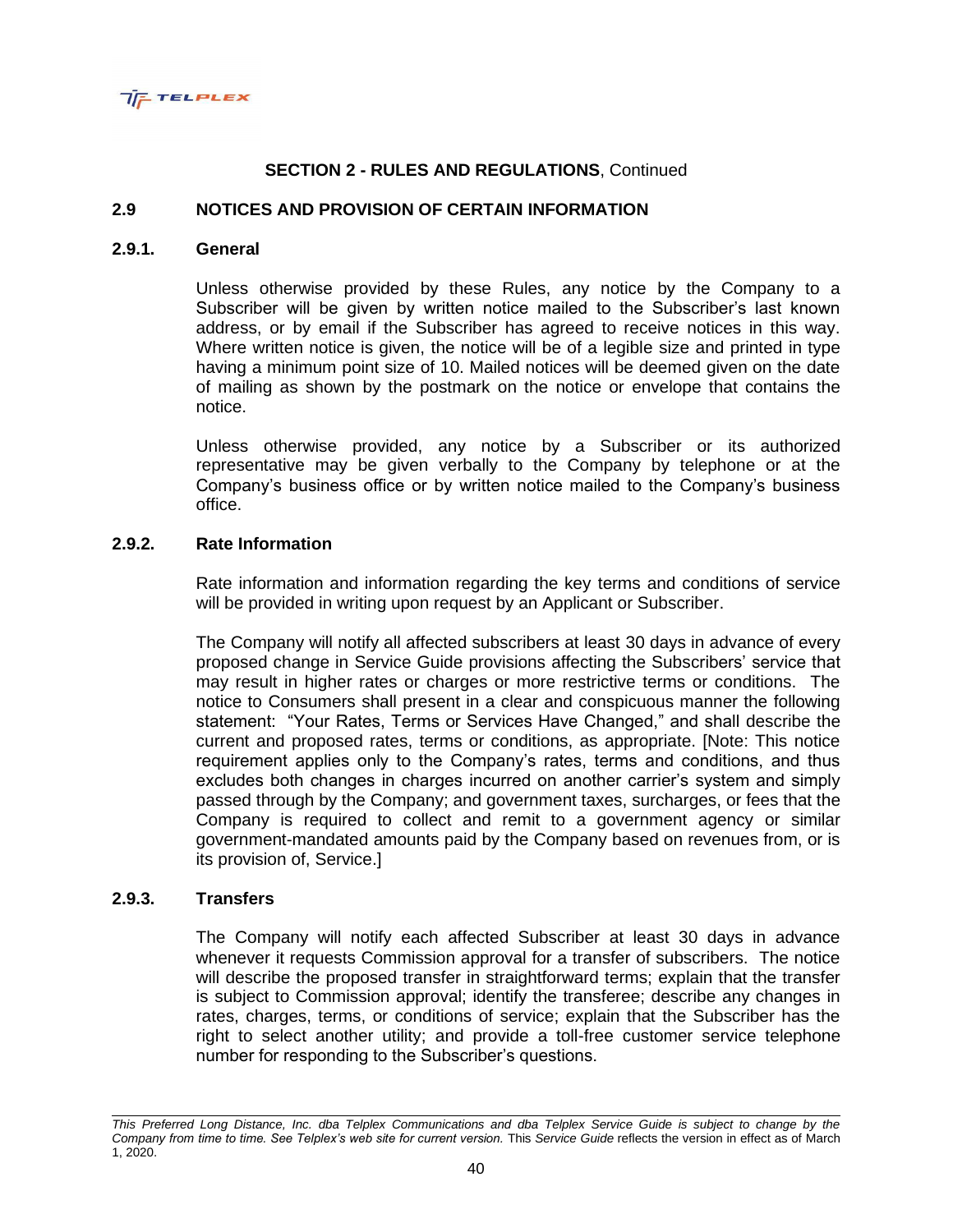

## **2.9. NOTICES AND PROVISION OF CERTAIN INFORMATION,** Continued

#### **2.9.4. Notice of Discontinuance of Service**

Subscribers are responsible for notifying the Company of their desire to discontinue service on or before the date of disconnection. Such notice may be either verbal or written.

Notices to discontinue service for nonpayment of bills will be provided in writing to the Subscriber not less than 7 calendar days prior to termination. Each notice will include all of the following information:

- Company's name.
- The name and address of the Subscriber, and the telephone number(s) associated with the delinquent account.
- Information sufficient for the Subscriber to identify what service(s) are to be terminated, and the delinquent amount(s).
- The time or date by which payment, or arrangement for payment, must be made to avoid termination.
- The toll-free telephone number of the Company's representative who can provide additional information or institute arrangements for payment.

*This Preferred Long Distance, Inc. dba Telplex Communications and dba Telplex Service Guide is subject to change by the Company from time to time. See Telplex's web site for current version.* This *Service Guide* reflects the version in effect as of March 1, 2020.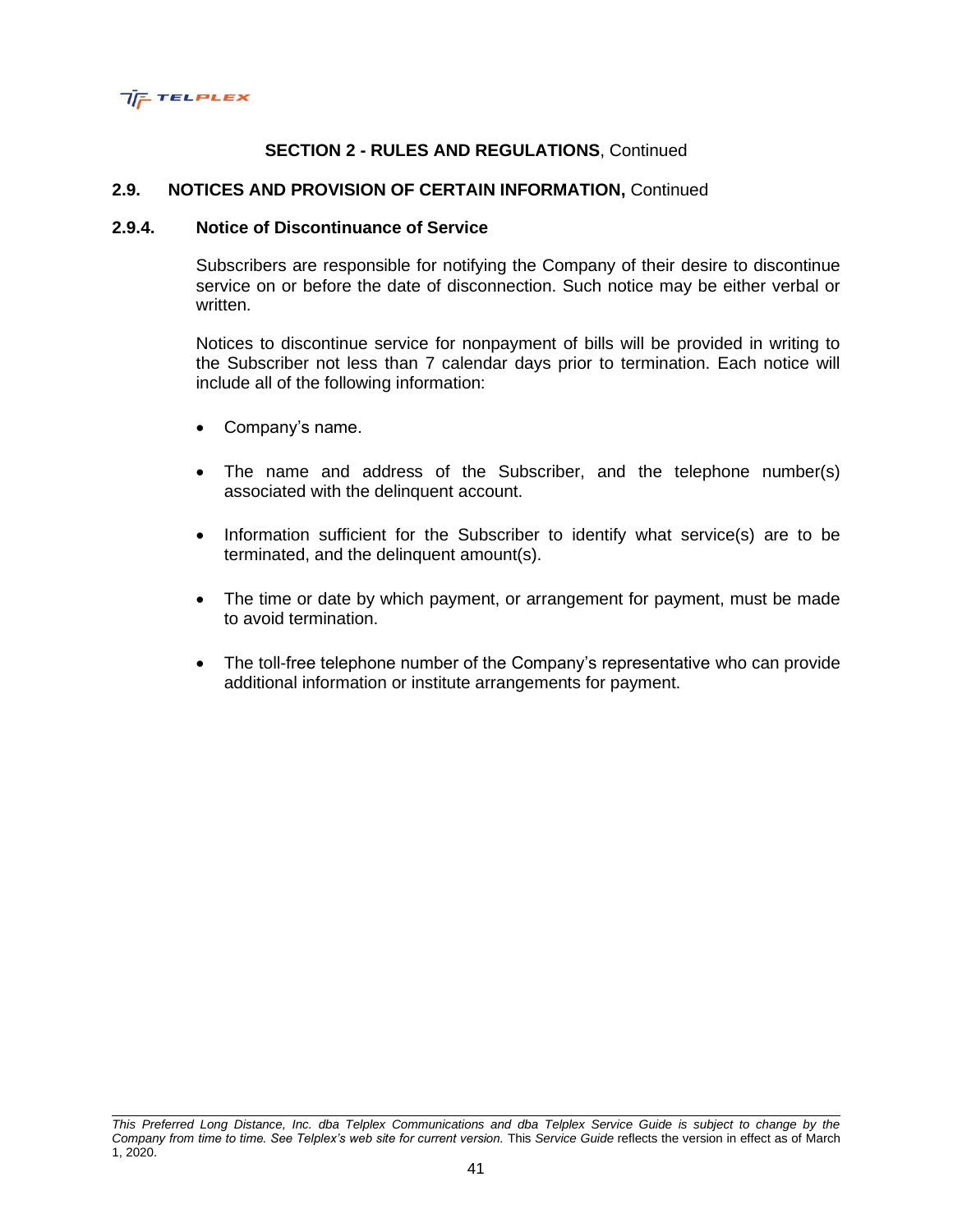

## **2.9. NOTICES AND PROVISION OF CERTAIN INFORMATION**, Continued

#### **2.9.4. Notice of Discontinuance of Service**, Continued

The notice and disconnection requirements do not apply where the Subscriber's acts or omissions demonstrate an intention to defraud the Company, or threaten the integrity or security of the Company's operations or facilities.

### **2.9.5. Notice of Disclosure of Telephone Numbers During 800, 888 and 900 Calls**

The Company will provide an annual written notice to all Subscribers that use of tollfree (e.g. 800, 888 numbers) and 900 numbers may result in disclosure of the Subscriber's telephone number to the called party.

## **2.9.6. Bill Information**

Upon request by any Subscriber, including any former Subscriber for whom, in the judgment of either the Company or the Subscriber, charges or credits are still pending, the Company will provide:

- A. A description of each service for which charges appear(ed) on the Subscriber's bill, and sufficient information regarding that service to respond to the Subscriber's inquiry.
- B. A toll-free telephone number the Subscriber may call to reach the Company, and the Company's post office address to which the Subscriber may write, regarding questions, disputes and complaints related to the bill or to any other aspect of the subscriber's service.
- C. For any charges the Company has placed on the bill on behalf of any third party, but for which the Company does not handle inquiries, disputes and complaints: the name of that third party, a toll-free telephone number the Subscriber may call, and a post office address to which the subscriber may write for inquiries, disputes and complaints related to those charges.

*This Preferred Long Distance, Inc. dba Telplex Communications and dba Telplex Service Guide is subject to change by the Company from time to time. See Telplex's web site for current version.* This *Service Guide* reflects the version in effect as of March 1, 2020.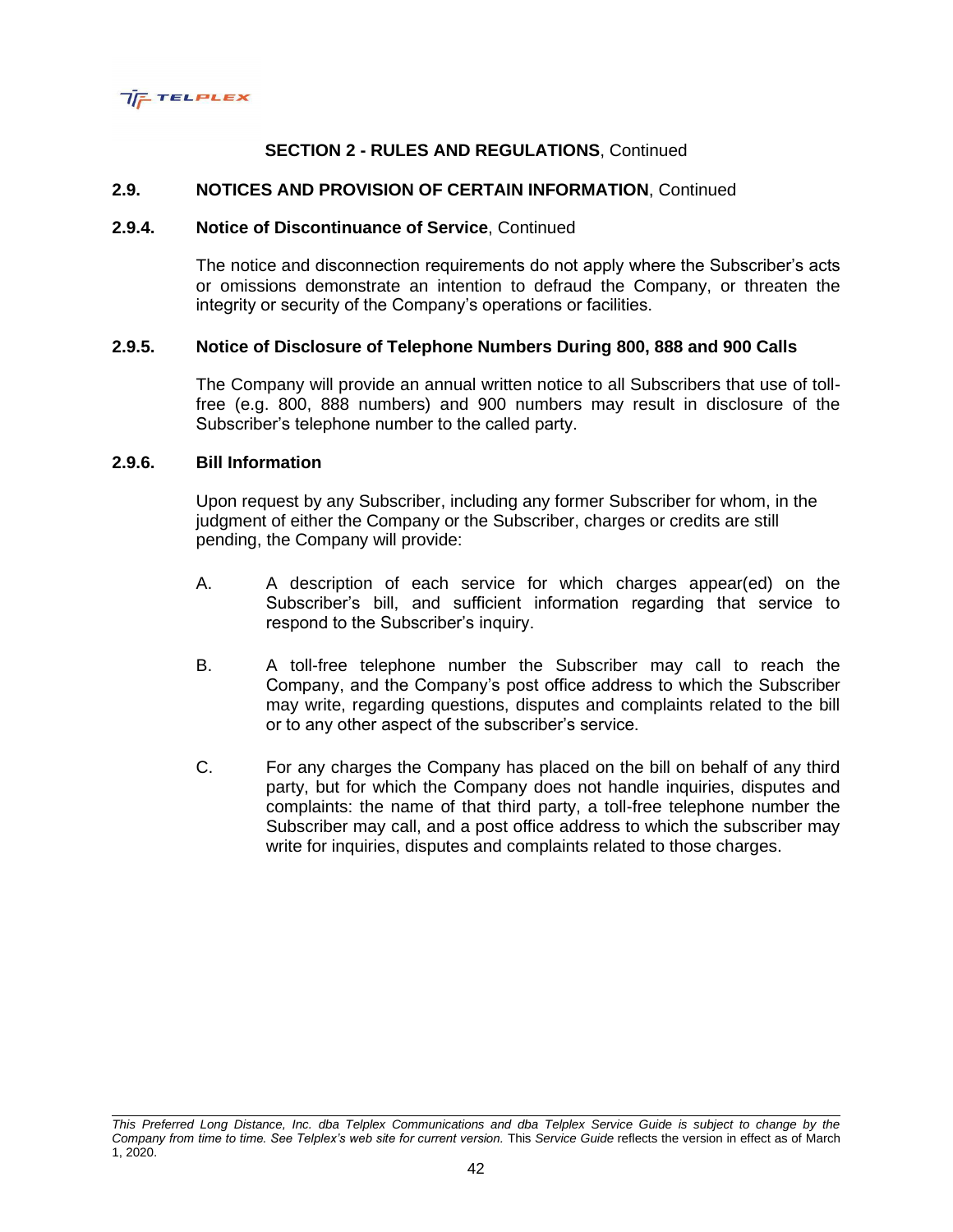

## **2.9. NOTICES AND PROVISION OF CERTAIN INFORMATION**, Continued

#### **2.9.7. Other**

On request by any Customer or other member of the public, the Company will also provide the following:

- A. The Company's legal name, its designated utility number (Cal. PUC U-number), and the names under which it offers regulated telecommunications service in California.
- B. A description of the Company's service offerings that relate to the customer's inquiry and are currently open to Customers in California, and the applicable key rates, terms and conditions.
- C. The address and toll-free telephone number of the Commission's Consumer Affairs Branch, and if the request is related to a complaint, an explanation that a consumer may contact CAB for assistance if he or she is not satisfied with the Company's handling of her or her complaint.
- D. A description of Customer's privacy rights and how the Company handles confidential subscriber information.

*This Preferred Long Distance, Inc. dba Telplex Communications and dba Telplex Service Guide is subject to change by the Company from time to time. See Telplex's web site for current version.* This *Service Guide* reflects the version in effect as of March 1, 2020.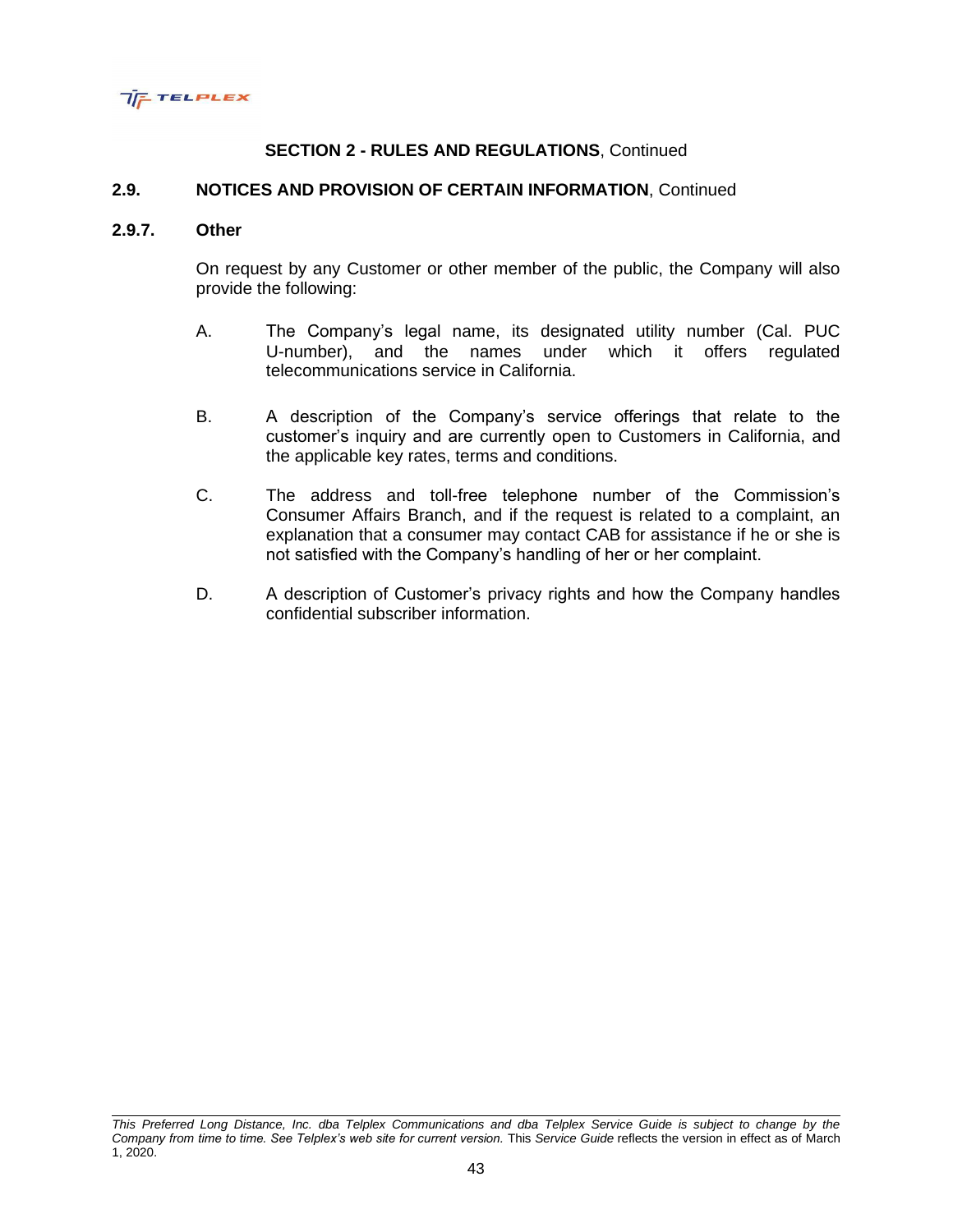

## **2.10. ALLOWANCES FOR INTERRUPTIONS IN SERVICE**

Interruptions in Service that are not due to the negligence of, or noncompliance with the provisions of this Service Guide, by the Customer or the operation or malfunction of the facilities, power or equipment provided by the Customer, will be credited to the Customer as set forth in 2.10.1 for the part of the Service that the Interruption affects.

#### **2.10.1. General**

- A. A credit allowance will be given when Service is interrupted, except as specified below. A Service is interrupted when it becomes inoperative to the Customer, i.e., the Customer is unable to transmit or receive, because of a failure of a component furnished by the Company under this Service Guide.
- B. An Interruption period begins when the Customer reports a Service, facility or Circuit to be inoperative and, if necessary, releases it for testing and repair. An Interruption period ends when the Service, facility or Circuit is operative.
- C. If the Customer reports a Service, facility or circuit to be interrupted but declines to release it for testing and repair, or refuses access to its Premises for test and repair by the Company, the Service, facility or circuit is considered to be impaired but not interrupted. No credit allowances will be made for a Service, facility or circuit considered by the Company to be impaired.
- D. The Customer shall be responsible for the payment of Service charges as set forth herein for visits by the Company's agents or employees to the Premises of the Customer when the Service difficulty or trouble report results from the use of equipment or facilities provided by any party other than the Company, including but not limited to the Customer.

*This Preferred Long Distance, Inc. dba Telplex Communications and dba Telplex Service Guide is subject to change by the Company from time to time. See Telplex's web site for current version.* This *Service Guide* reflects the version in effect as of March 1, 2020.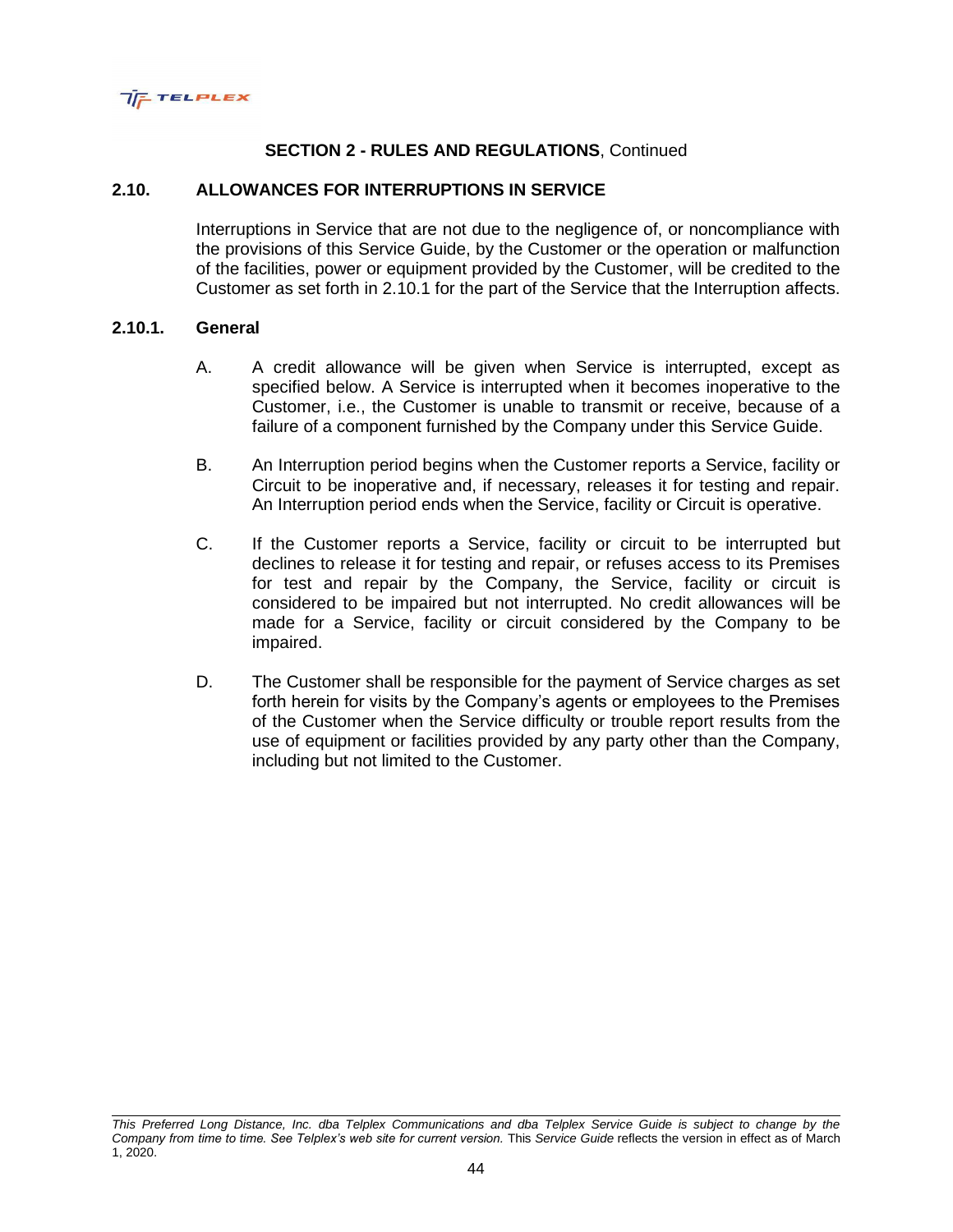

## **2.10. ALLOWANCES FOR INTERRUPTIONS IN SERVICE**, Continued

#### **2.10.2. Limitations of Allowances**

No credit allowance will be made for any interruption in Service:

- A. Due to the negligence of, or noncompliance with, the provisions of this Service Guide by any person or entity other than the Company, including but not limited to the Customer;
- B. Due to the failure of power, equipment, systems, connections or services not provided by the Company;
- C. Due to circumstances or causes beyond the reasonable control of the Company;
- D. During any period in which the Company is not given full and free access to its facilities and equipment for the purposes of investigating and correcting interruptions;
- E. A Service will not be deemed interrupted, if a Customer continues to voluntarily make use of such Service. If the Service is interrupted, the Customer can get a Service credit, use another means of communications provided by the Company, or utilize another service provider;
- F. During any period when the Customer has released Service to the Company for maintenance purposes or for implementation of a Customer order for a change in Service arrangements;
- G. That occurs or continues due to the Customer's failure to authorize replacement of any element of special construction; and
- H. That was not reported to the Company within thirty (30) days of the date that Service was affected.

*This Preferred Long Distance, Inc. dba Telplex Communications and dba Telplex Service Guide is subject to change by the Company from time to time. See Telplex's web site for current version.* This *Service Guide* reflects the version in effect as of March 1, 2020.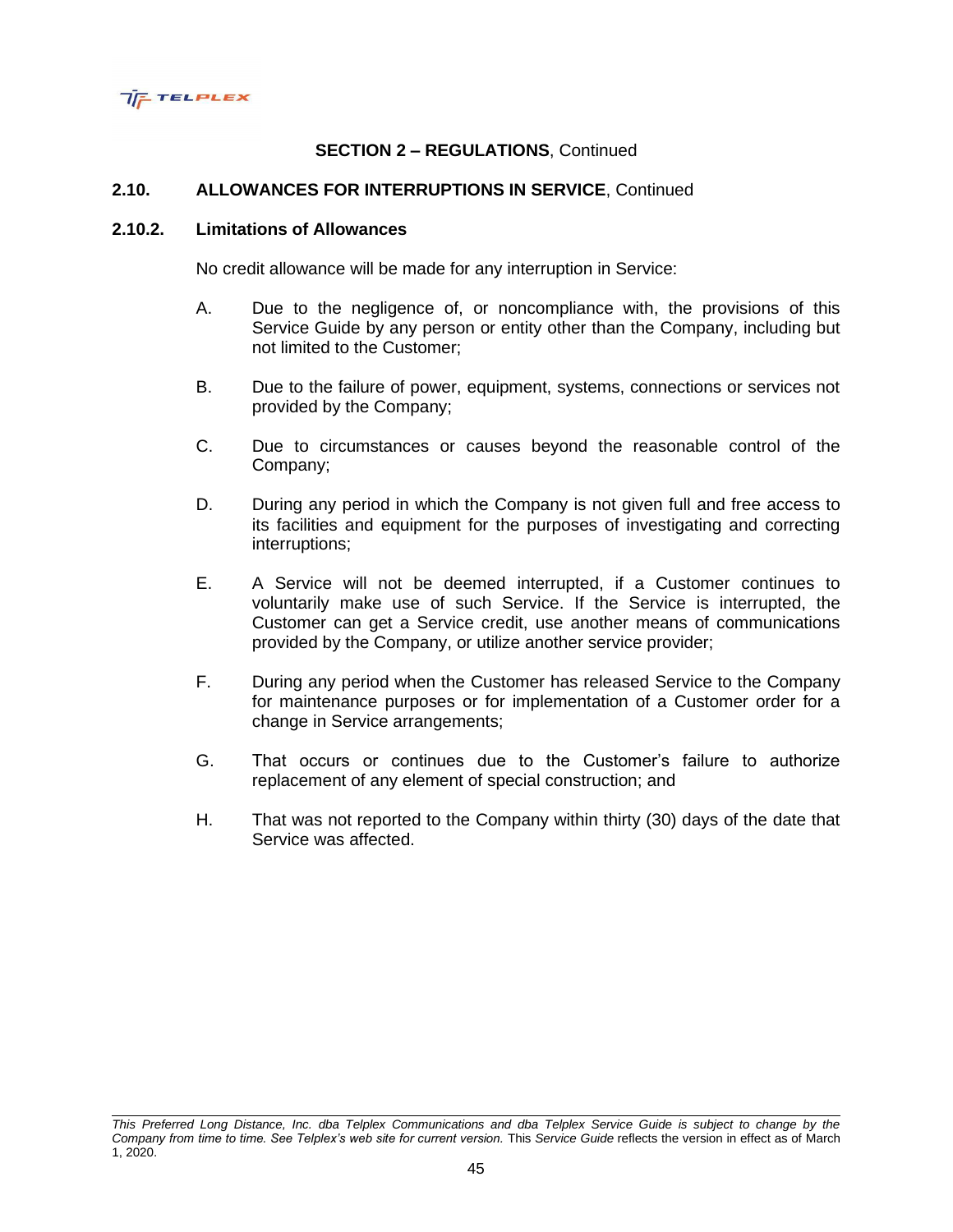

## **2.10. ALLOWANCES FOR INTERRUPTIONS IN SERVICE**, Continued

#### **2.10.3. Use of Another Means of Communications**

If the Customer elects to use another means of communications during the period of Interruption, the Customer must pay the charges for the alternative service used.

### **2.10.4. Application of Credits for Interruptions in Service**

- A. Credits for Interruptions in Service that is provided and billed on a flat rate basis for a minimum period of at least one month, beginning on the date that billing becomes effective, shall in no event exceed an amount equivalent to the proportionate charge to the Customer for the period of Service during which the event that gave rise to the claim for a credit occurred. A credit allowance is applied on a pro rata basis against the rates specified hereunder and is dependent upon the length of the Interruption. Only those facilities on the interrupted portion of the Circuit will receive a credit.
- B. For calculating credit allowances, every month is considered to have thirty (30) days.
- C. A credit allowance will be given for Interruptions of more than 24 consecutive hours. A one-day credit allowance will be provided for each 24 hour period of Interruption.
- D. Adjustments not in dispute will be rendered within two (2) billing periods after the billing period in which the Interruption occurred.

*This Preferred Long Distance, Inc. dba Telplex Communications and dba Telplex Service Guide is subject to change by the Company from time to time. See Telplex's web site for current version.* This *Service Guide* reflects the version in effect as of March 1, 2020.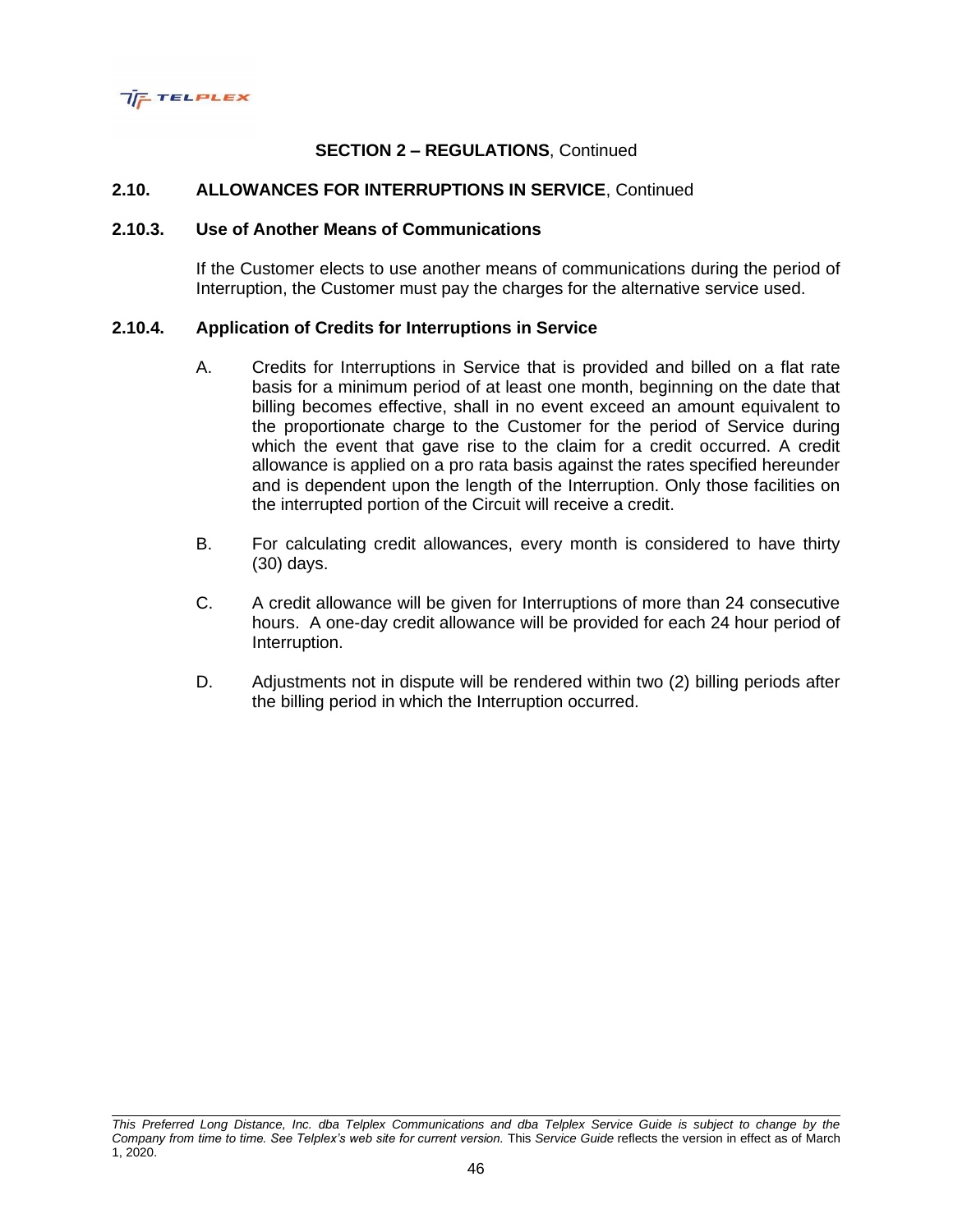

## **2.11. USE OF CUSTOMER'S SERVICE BY OTHERS**

## **2.11.1. Joint Use Arrangements**

Joint use arrangements will be permitted for all Services provided under this Service Guide. From each joint use arrangement, one member will be designated as the Customer responsible for the manner in which the joint use of the Service will be allocated. The Company will accept orders to start, rearrange, relocate, or discontinue Service only from the designated Customer. Without affecting the Customer's ultimate responsibility for payment of all charges for the Service, each joint User shall be responsible for the payment of the charges billed to it.

*This Preferred Long Distance, Inc. dba Telplex Communications and dba Telplex Service Guide is subject to change by the Company from time to time. See Telplex's web site for current version.* This *Service Guide* reflects the version in effect as of March 1, 2020.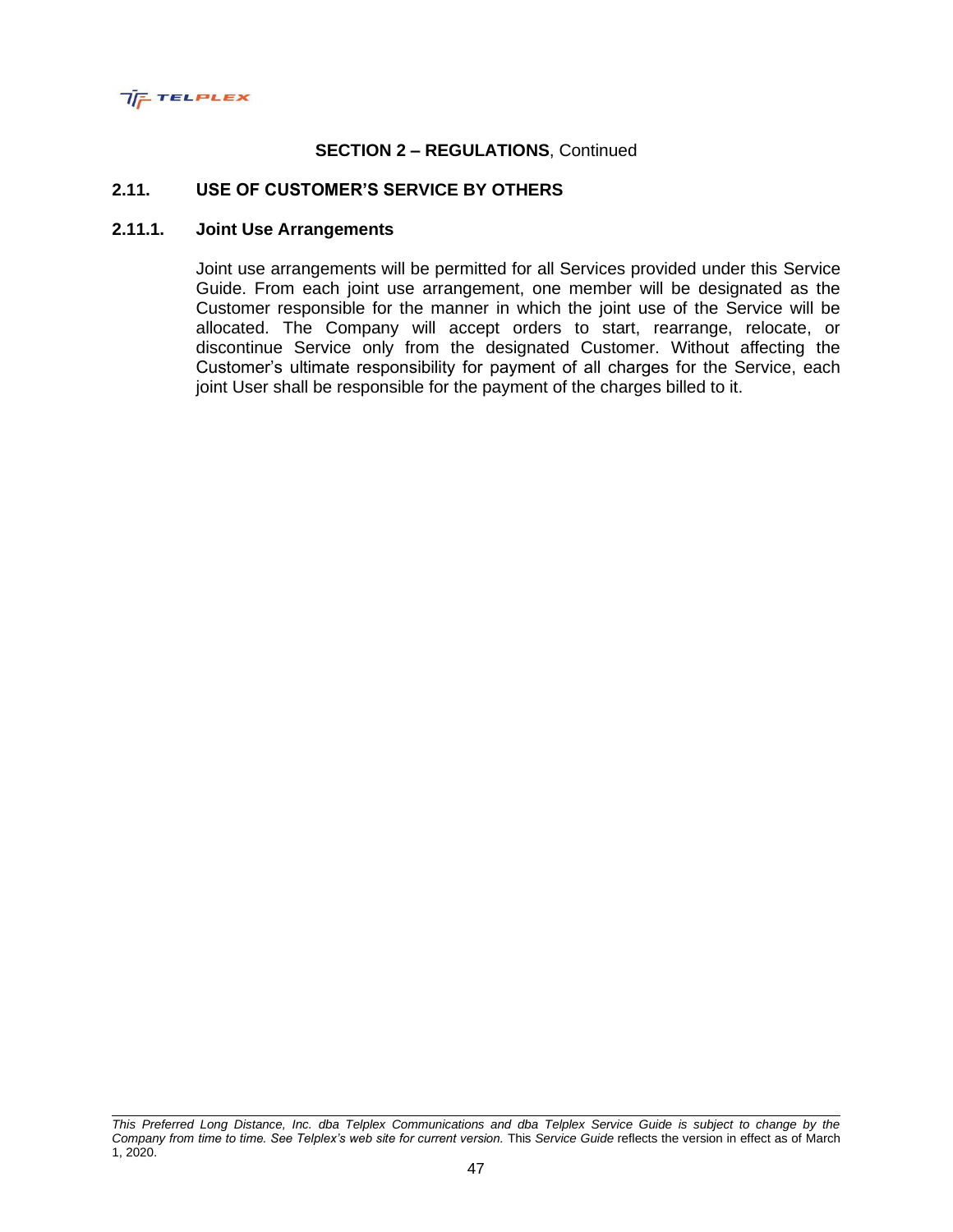

## **2.12. CUSTOMER LIABILITY FOR UNAUTHORIZED USE OF THE NETWORK**

Unauthorized use of the network occurs when a person or entity that does not have actual, apparent, or implied authority to use the network, obtains the Company's Services provided under this Service Guide.

### **2.12.1. Customer Liability for Fraud and Unauthorized Use of the Network**

- A. The Customer is liable for the unauthorized use of the network obtained through the fraudulent use of a Company calling card, if such a card is offered by the Company, or an accepted credit card, provided that the unauthorized use occurs before the Company has been notified.
- B. A company calling card is a telephone calling card issued by the Company at the Customer's request, which enables the Customer or User(s) authorized by the Customer to place calls over the Network and to have the charges for such calls billed to the Customer's account.

An accepted credit card is any credit card that a cardholder has requested or applied for and received, or has signed, used, or authorized another person to use to obtain credit. Any credit card issued as a renewal or substitute in accordance with this paragraph is an accepted credit card when received by the cardholder.

- C. The Customer must give the Company written or oral notice that an unauthorized use of a Company calling card or an accepted credit card has occurred or may occur as a result of loss, and/or theft.
- D. The Customer is responsible for payment of all charges for calling card Services furnished to the Customer or to Users authorized by the Customer to use Service provided under this Service Guide, unless due to the negligence of the Company. This responsibility is not changed due to any use, misuse, or abuse of the Customer's service or Customer-provided equipment by third parties, the Customer's employees, or the public.

The liability of the Customer for unauthorized use of the Network by credit card fraud will not exceed the lesser of fifty dollars (\$50.00) or the amount of money, property, labor, or Services obtained by the unauthorized User before notification to the Company.

*This Preferred Long Distance, Inc. dba Telplex Communications and dba Telplex Service Guide is subject to change by the Company from time to time. See Telplex's web site for current version.* This *Service Guide* reflects the version in effect as of March 1, 2020.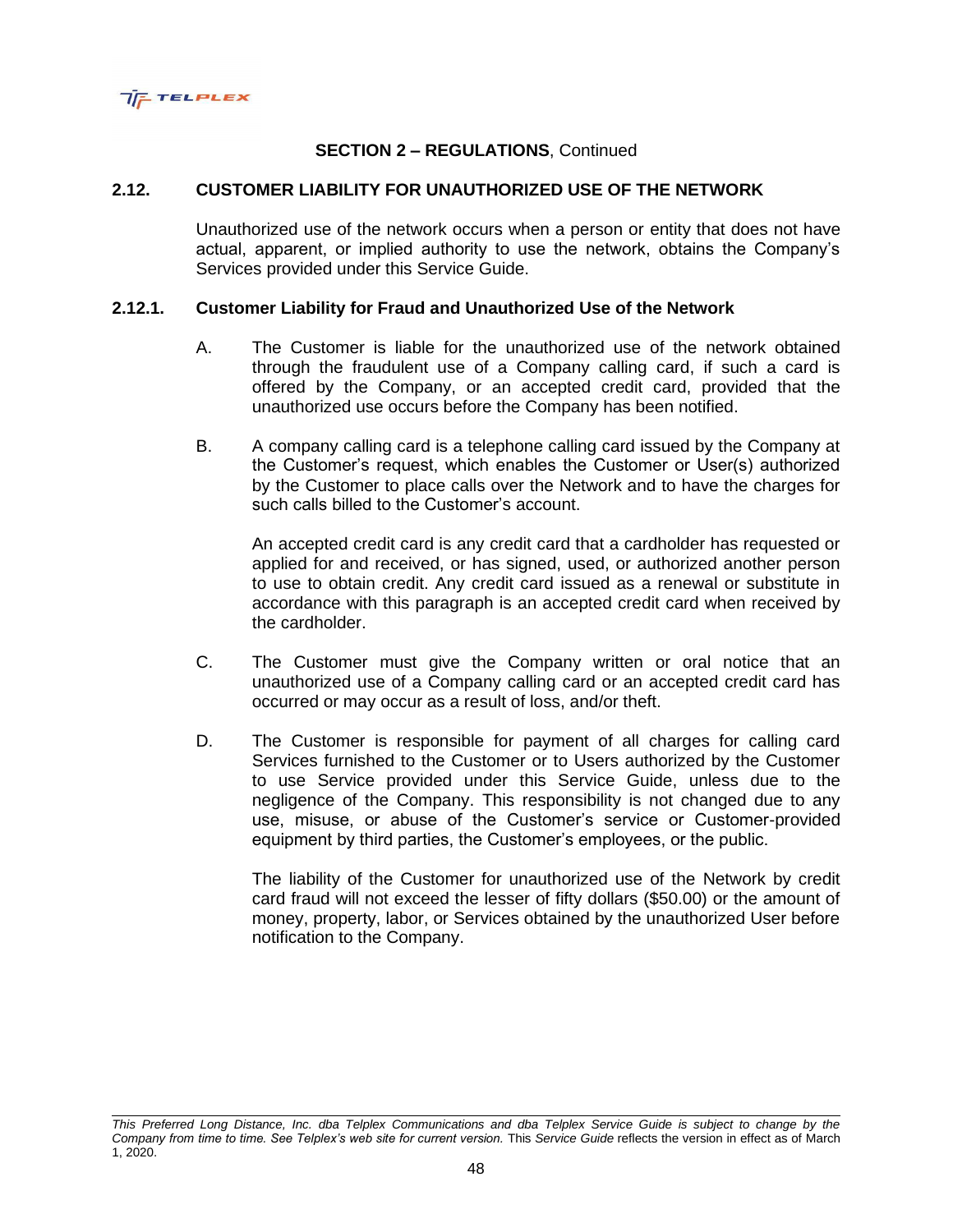

#### **2.13. MISCELLANEOUS PROVISIONS**

#### **2.13.1. Telephone Number Changes**

Whenever any Customer's telephone number is changed after a directory is published, the Company shall, upon Customer's request, intercept all calls to the former number for the time requested by the Customer and give the calling party the new number, provided existing Central Office equipment will permit and the Customer so desires.

When Service in an existing location is continued for a new Customer, the existing telephone number may be retained by the new Customer only if the former Customer consents in writing, and if all charges against the account are paid or assumed by the new Customer.

#### **2.13.2. Nonpublished Service**

The Company concurs in, and complies with, the rules set forth in Appendix A to CPUC Decision Nos. 92860 and 93361, established for the release of nonpublished information. Upon a Customer's request, the Company will omit a Customer name, address and telephone number from any telephone directory, street address directory, or in the directory assistance records available to the general public. This information, as well as call-forwarding information from such unlisted telephone numbers, shall be released by the Company in response to legal process or to an authorized governmental agency that complies with the rules set forth in Appendix A to CPUC Decision Nos. 92860 and 93361.

#### **2.13.3. Credit Information and Calling Records**

Carrier is restricted from releasing nonpublic Customer information in accordance with PU Code Sections 2891, 2891.1, and 2893. Upon request, the Company shall provide in writing a description of how the Carrier handles the Customer's private information and a disclosure of any ways that such information might be used or transferred that would not be obvious to the Customer. The Carrier is subject to the credit information and calling record privacy rules set forth in Appendix B of Decision Nos. 92860 and 93361, as set forth below, except as modified by Decision Nos. 83-06-66, 83-06-073, and 83-09-061.

#### **2.13.4. Services for Deaf, Hearing-Impaired, and Disabled Subscribers**

The Company provides equipment and services to eligible deaf, hearing-impaired and disabled Subscribers. Please contact the Company's business office for details of this program.

Customers may access the California Relay Service at no charge by dialing 711. No charges will apply to local calls completed via 711 access; however, regular ZUM Zone 3 and other long distance charges apply after connection by the California Relay Service to the called telephone number. Payphone owners connected to the Company's service are prohibited from charging for 711 access to the California Relay Service and shall post a readily-visible notice advising payphone patrons that there is no charge for 711 calls.

*This Preferred Long Distance, Inc. dba Telplex Communications and dba Telplex Service Guide is subject to change by the Company from time to time. See Telplex's web site for current version.* This *Service Guide* reflects the version in effect as of March 1, 2020.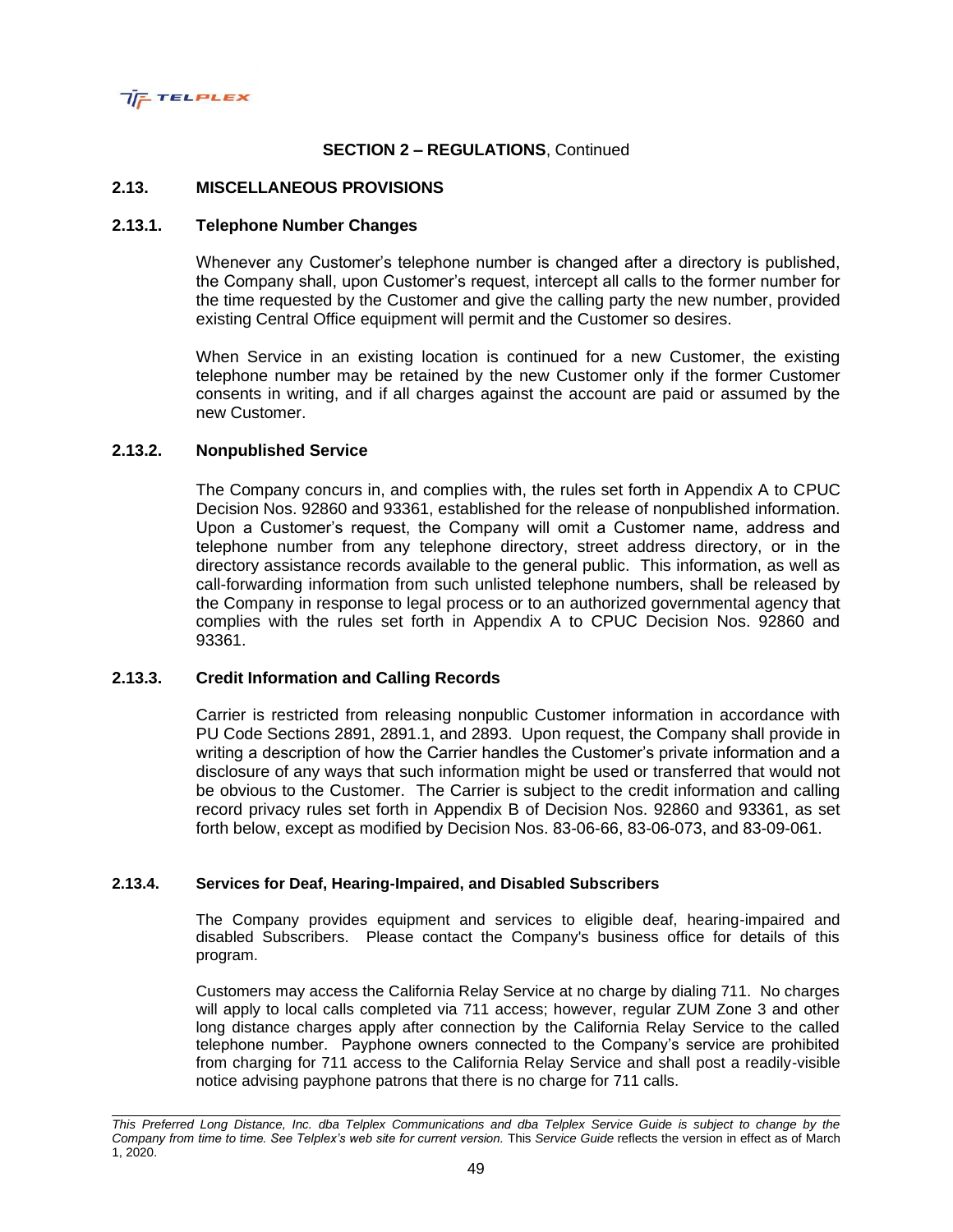

# **SECTION 3 – SERVICE DESCRIPTIONS**

## **3.1. APPLICATION OF RATES**

### **3.1.1. Types of Charges**

- A. Non-Recurring Charges (One Time Fees)
	- 1. Installation, Service Changes, and Other Work
		- a. Line Installation or Service Establishment Fee

The installation fee is a non-recurring charge that applies to the installation of a new line or transfer of an existing Service to a different location.

- b. Technician Fee to Have New Jacks Installed
- c. Feature Installation Fee

The addition of a custom calling feature or other option. Charge is per each new feature or option.

d. Temporary Disconnections & Reactivation Charge

This charge applies to the restoration of Service and facilities that have been temporarily suspended because of nonpayment of bills and is payable at the time that the restoration of the suspended service and facilities is arranged. In the event of permanent discontinuance of Service, recommencement of Service will require payment of a new Line Installation fee and other non-recurring charges applicable to new Service establishment, as well as payment of all outstanding amounts due as the result of the earlier discontinuation.

e. Service Change or Termination

A non-recurring charge applies to any change to or discontinuance of existing Service requested by the Customer.

f. Other

Non-recurring charges also apply to other work as specified in this Service Guide.

*This Preferred Long Distance, Inc. dba Telplex Communications and dba Telplex Service Guide is subject to change by the Company from time to time. See Telplex's web site for current version.* This *Service Guide* reflects the version in effect as of March 1, 2020.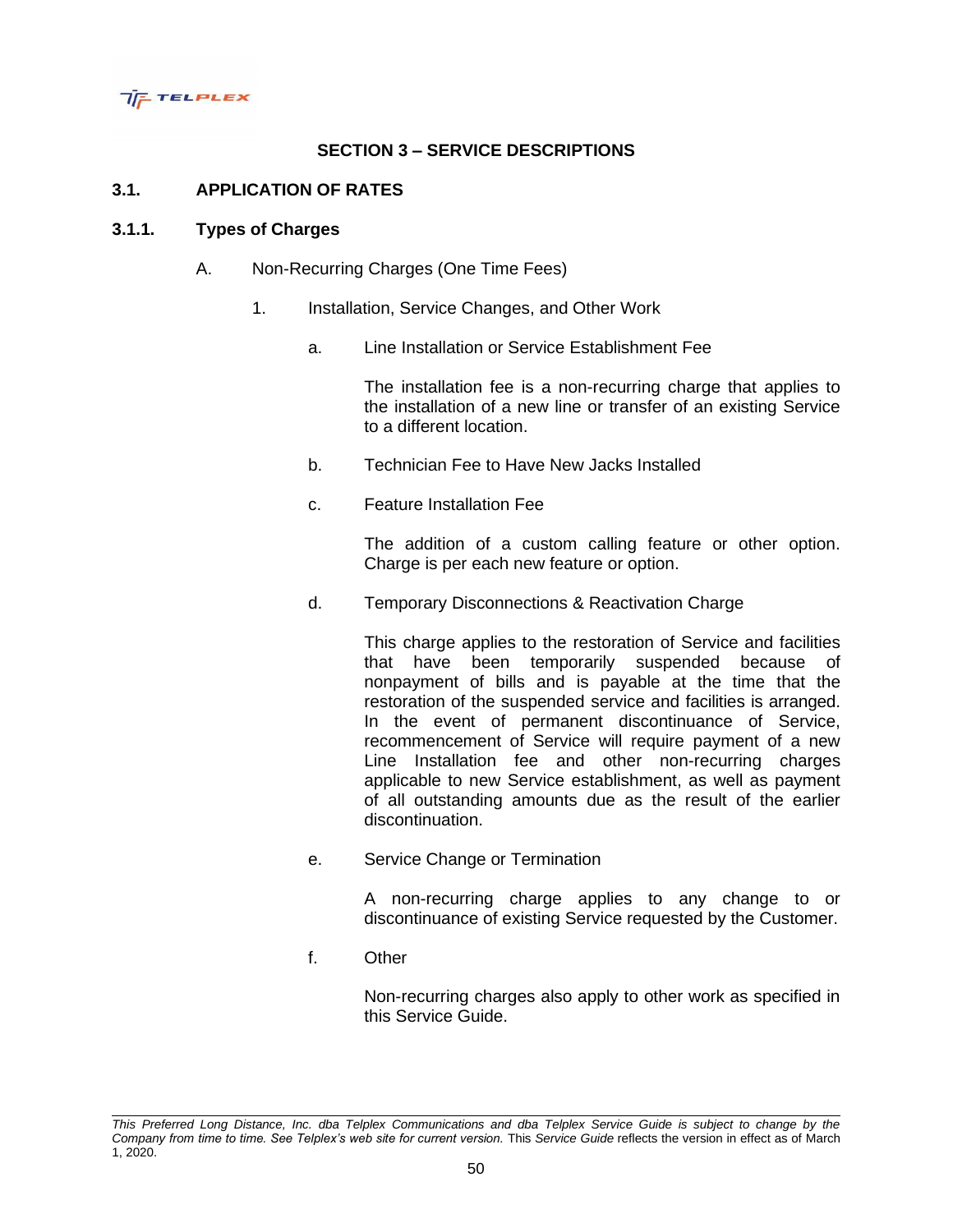

## **3.1. APPLICATION OF RATES**, Continued

## **3.1.1. Types of Charges**, Continued

- B. Payment (Accounting) Fees
	- 1. Check by Phone
	- 2. Late Fee
	- 3. Return Check Fee
- C. Taxes, Surcharges, and Fees

Government-imposed sales, use, gross receipts, excise, or other local, state, federal taxes, charges, or surcharges (however designated) (excluding taxes on Company's net income) imposed on or based upon the provision, sale, or use of Services of equipment provided by the Company, plus the amount of any government-mandated universal service contributions or other amounts that are imposed on the Company based on revenues received from, or Services provided to, the Customer.

D. Cost Recovery Fees

Surcharges added to the Company's bills to cover miscellaneous costs incurred by it in providing Service:

- 1. Federal Line Charge this charge is assessed monthly on a per Exchange Access Line basis to recover the amount of monthly charges reported to the FCC for Exchange Access Lines capable of being used to make or receive interstate calls.
- 2. Federal Regulatory Fee this charge is assessed monthly on a per Exchange Access Line basis to help recover costs of compliance with various federal regulatory programs and requirements
- 3. Federal Access Fee this charge is assessed on a per presubscribed line basis for each line used to make one or more intrastate or interstate outbound Toll calls during the prior month to help support local network costs (applicable to bundled local and long distance service).
- 4. USF Carrier Cost Recovery Fee this charge is assessed monthly on a per presubscribed line basis to help defray costs associated with administration and compliance with regulatory programs

*This Preferred Long Distance, Inc. dba Telplex Communications and dba Telplex Service Guide is subject to change by the Company from time to time. See Telplex's web site for current version.* This *Service Guide* reflects the version in effect as of March 1, 2020.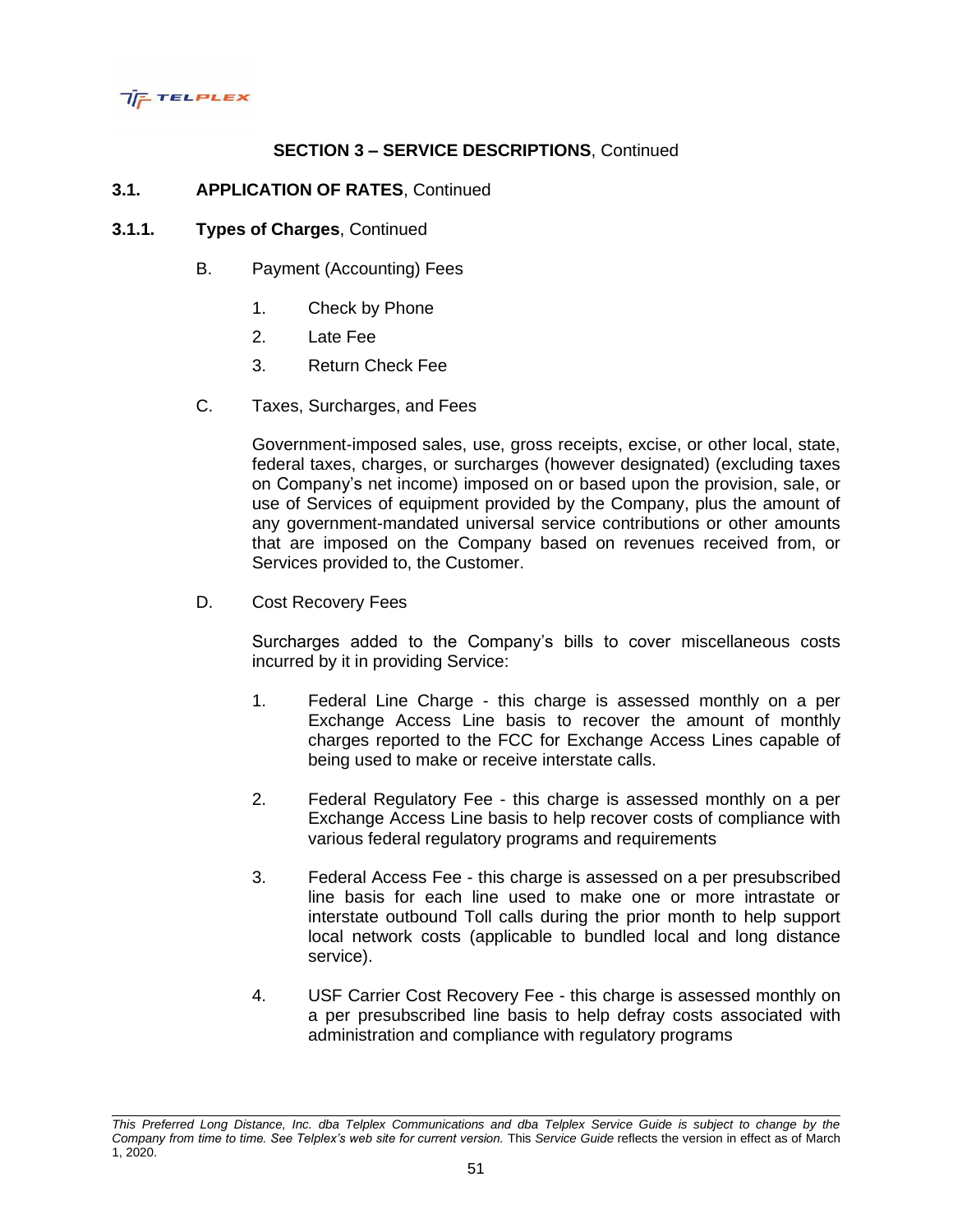

### **3.1. APPLICATION OF RATES**, Continued

#### **3.1.1. Types of Charges**, Continued

D. Cost Recovery Fees. Continued

5. Local Number Portability - this charge is assessed monthly on a per Exchange Access Line basis to cover costs associated with providing number portability

6. Regulatory Access Fee - this charge is assessed on a per presubscribed line basis for each line used to make one or more intrastate or interstate outbound Toll calls during the prior month to help support local network costs (applicable to unbundled long distance service).

E. Monthly Service Fees

Charges assessed on a monthly recurring basis for each type of communications Service, feature, and option subscribed to by a Customer pursuant to a Service Order

F. Usage Charges

Charges for Service, such as long distance calls and certain features, that are assessed on a duration-of-use, per-message, or per-use basis.

*This Preferred Long Distance, Inc. dba Telplex Communications and dba Telplex Service Guide is subject to change by the Company from time to time. See Telplex's web site for current version.* This *Service Guide* reflects the version in effect as of March 1, 2020.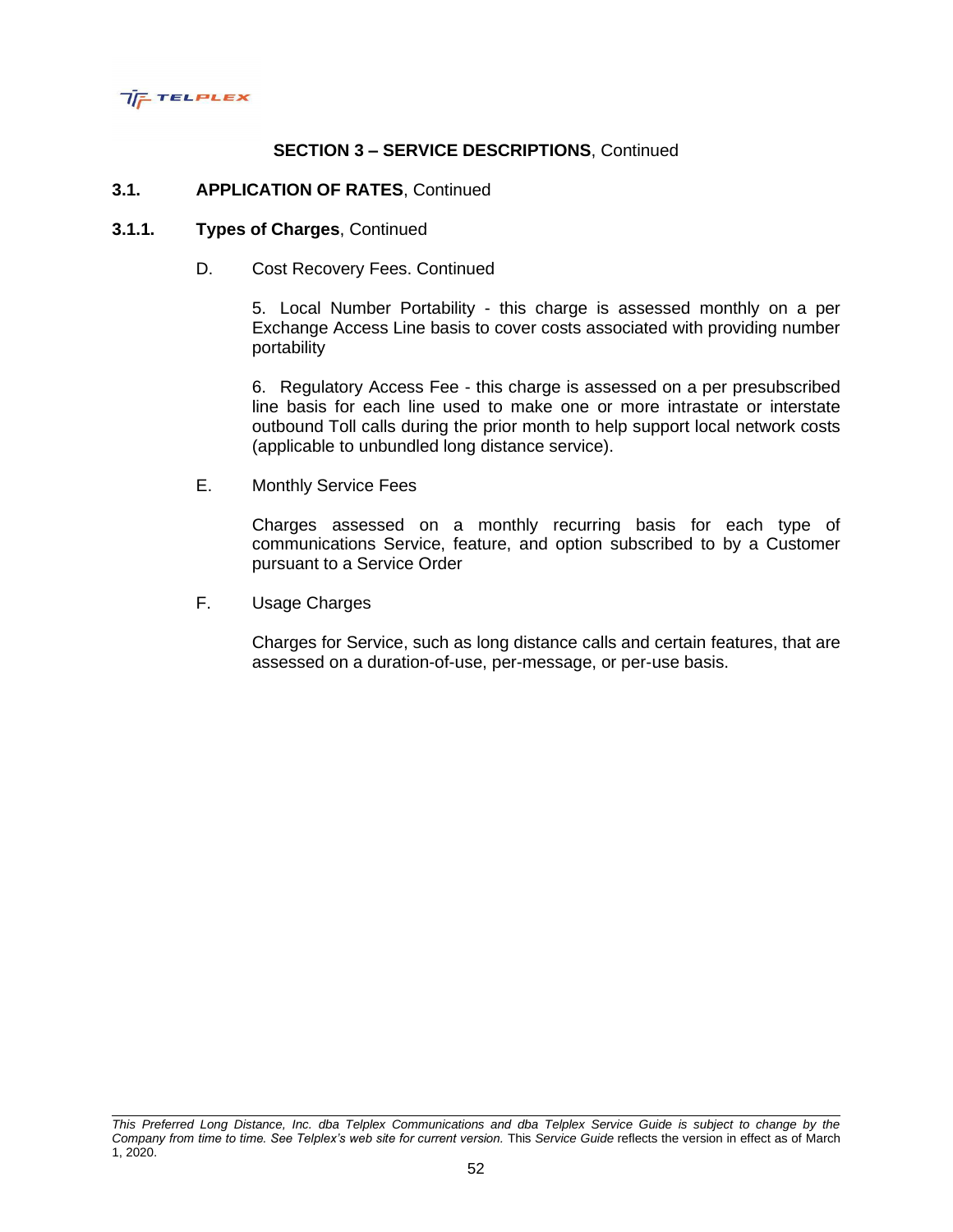

### **3.1. APPLICATION OF RATES**, Continued

### **3.1.2. Call Timing for Usage Sensitive Services**

Where charges for a Service are specified based on the duration of use, such as the duration of a telephone call, the following rules apply.

- A. Calls are measured in durational increments identified for each Service. All calls which are fractions of a measurement increment are rounded-up to the next whole unit.
- B. Timing on completed calls begins when the call is answered by the called party. Answering is determined by hardware answer supervision in all cases where this signaling is provided by the terminating local carrier and any intermediate carrier(s).
- C. Timing terminates on all calls when the calling party hangs up or the Company's network receives an off-hook signal from the terminating carrier.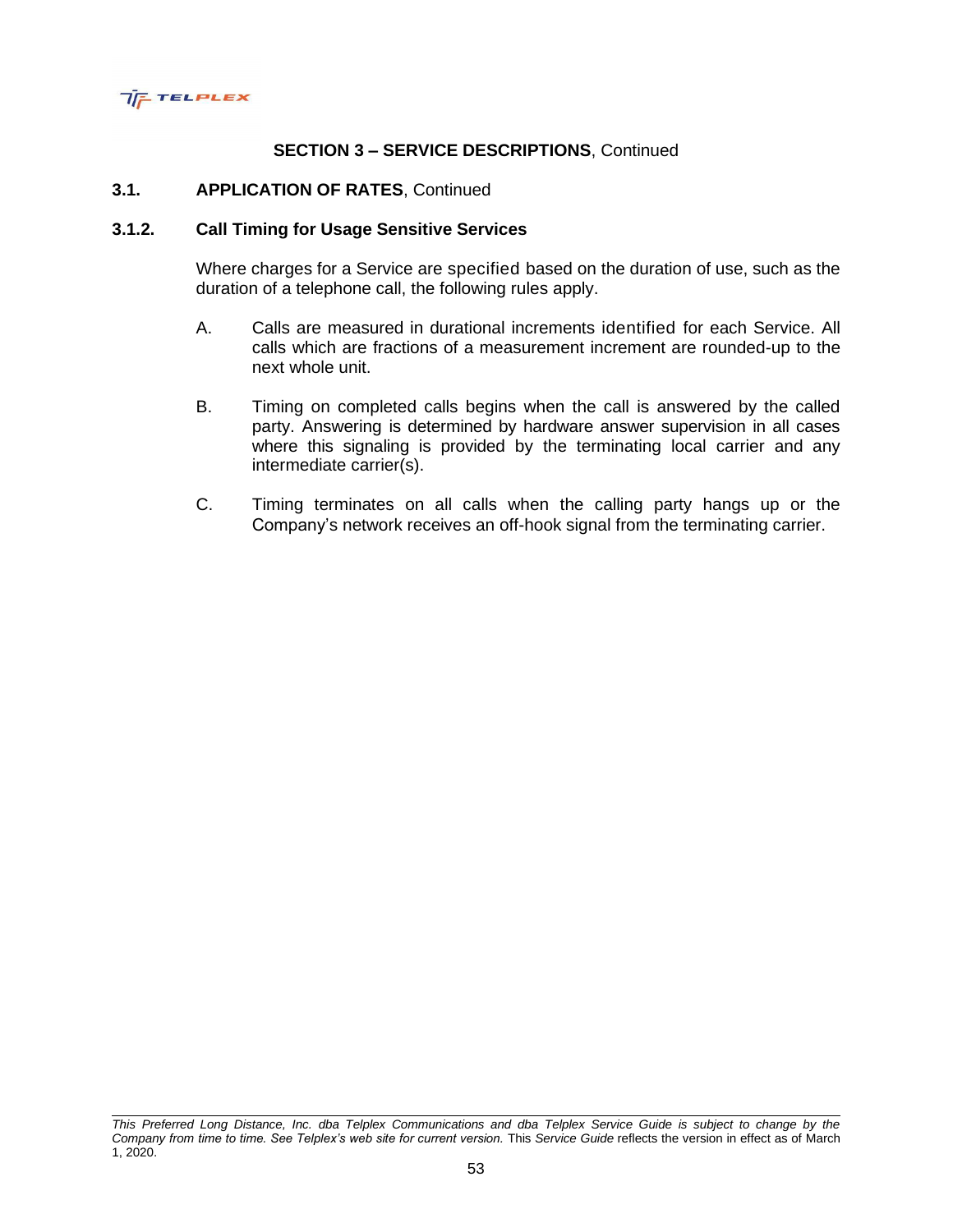

## **3.2. LOCAL EXCHANGE SERVICE AREAS**

- **3.2.1.** The Company provides Local Exchange Service within the service exchanges of AT&T California. The Company concurs in, and hereby incorporates by this reference all current and effective service territory and local exchange boundary descriptions filed with the Commission by AT&T California, Frontier California, Inc., Consolidated Communications of California Company, and Citizens Telecommunications Company of California, Inc. or otherwise designated by these Companies.
- **3.2.2.** Company's description of service area in no way compels Company to provide any Service in an area where facilities or other extenuating factors limit Company's ability to provide Service.

### **3.3. LOCAL EXCHANGE SERVICE**

### **3.3.1. Local Exchange Access Lines and Trunks**

A. General

Local Exchange Access Lines and Trunks provide a Customer with analog, voice-grade telephonic communications Channels that can be used to place or receive one call at a time. Local Exchange Access Lines and Trunks provide a Customer with the ability to connect to the Company's switching network which enables the Customer to:

- 1. place or receive calls to any calling station in the Local Calling Area;
- 2. access 911 and/or Enhanced 911 Emergency Service;
- 3. access the Interexchange Carrier selected by the Customer for interLATA, intraLATA, interstate or international calling;
- 4. access operator assisted Services for the Local Calling Area;
- 5. access directory assistance for the Local Calling Area;
- 6. place or receive calls to toll-free (e.g., 800, 8XX) telephone numbers;
- 7. access Telephone Relay Services; and
- 8. entitle the Customer to a directory listing of the main telephone number.

*This Preferred Long Distance, Inc. dba Telplex Communications and dba Telplex Service Guide is subject to change by the Company from time to time. See Telplex's web site for current version.* This *Service Guide* reflects the version in effect as of March 1, 2020.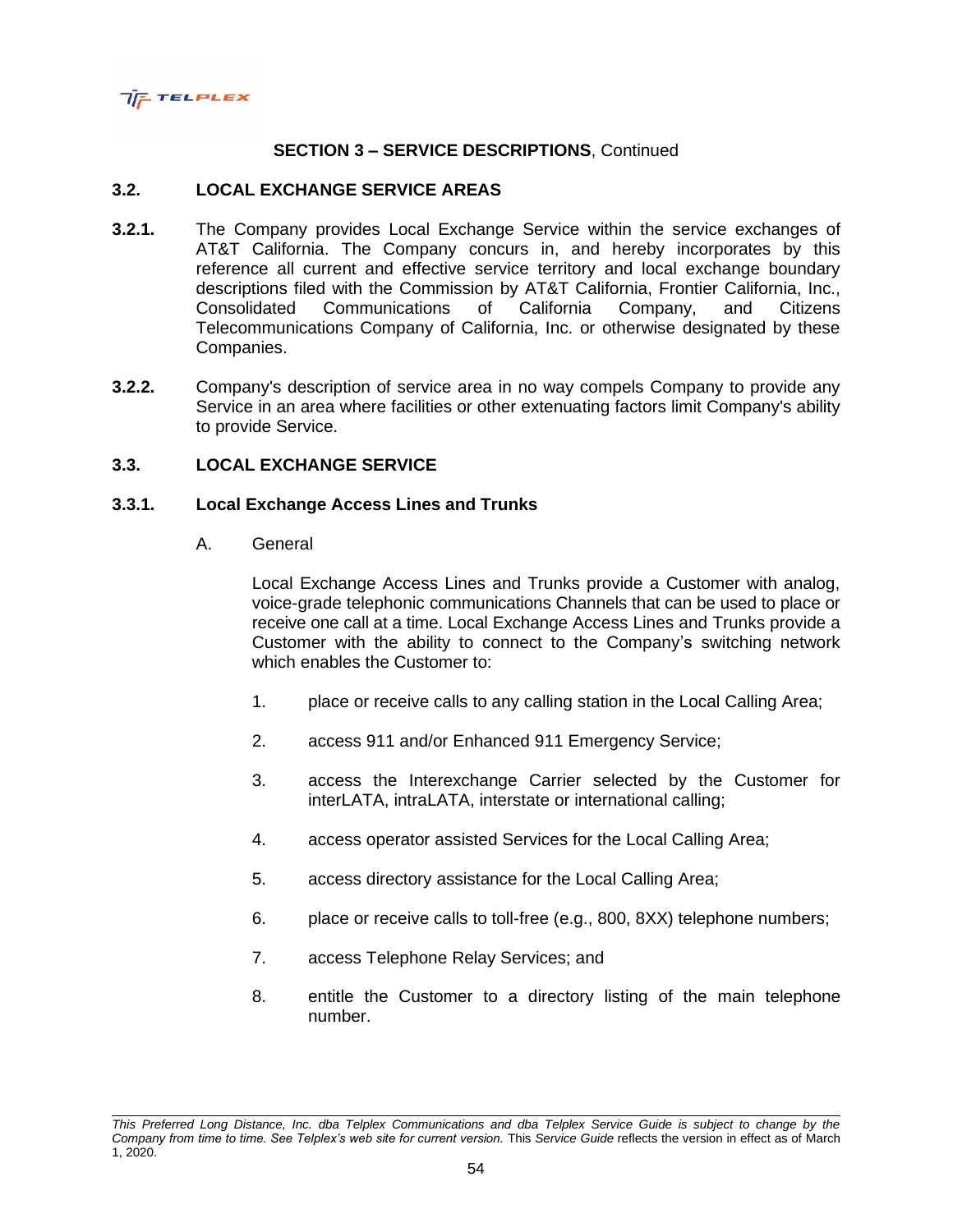

## **3.3. LOCAL EXCHANGE SERVICE**, Continued

#### **3.3.1. Local Exchange Access Lines and Trunks**, Continued

- B. For incoming Service, an optional hunting feature is available for multiline or multi-trunk Customers that routes a call to an idle line or Trunk in a prearranged group when the called line or Trunk is busy. Where facilities permit, more than one type of optional hunting arrangement may be provided.
- C. Local Exchange Access Lines and Trunks are provided for the connection of Customer-provided wiring and FCC Part 68 approved devices.
- D. Local Exchange Access Lines and Trunks are provided on a single party (individual) basis only. No multi-party Service is offered.
- E. Service is available on a flat rate, message or measured rate basis depending on the type of Service selected by the Customer. Not all Service types (flat, message, measured) will be available in all areas.
- F. RECURRING CHARGES FOR LOCAL EXCHANGE SERVICE ARE BILLED MONTHLY IN ADVANCE. USAGE CHARGES, IF APPLICABLE ARE BILLED IN ARREARS. USAGE CHARGES MAY APPLY FOR CALLS OR MINUTES PLACED FROM THE CUSTOMER'S LINES OR TRUNKS. NO USAGE CHARGES WILL APPLY TO CALLS RECEIVED BY THE CUSTOMER OTHER THAN CALLS TO THE CUSTOMER'S TOLL-FREE NUMBER, IF PROVIDED. NON-RECURRING CHARGES ARE BILLED ON THE NEXT BILL IMMEDIATELY FOLLOWING WORK PERFORMED BY THE COMPANY.

*This Preferred Long Distance, Inc. dba Telplex Communications and dba Telplex Service Guide is subject to change by the Company from time to time. See Telplex's web site for current version.* This *Service Guide* reflects the version in effect as of March 1, 2020.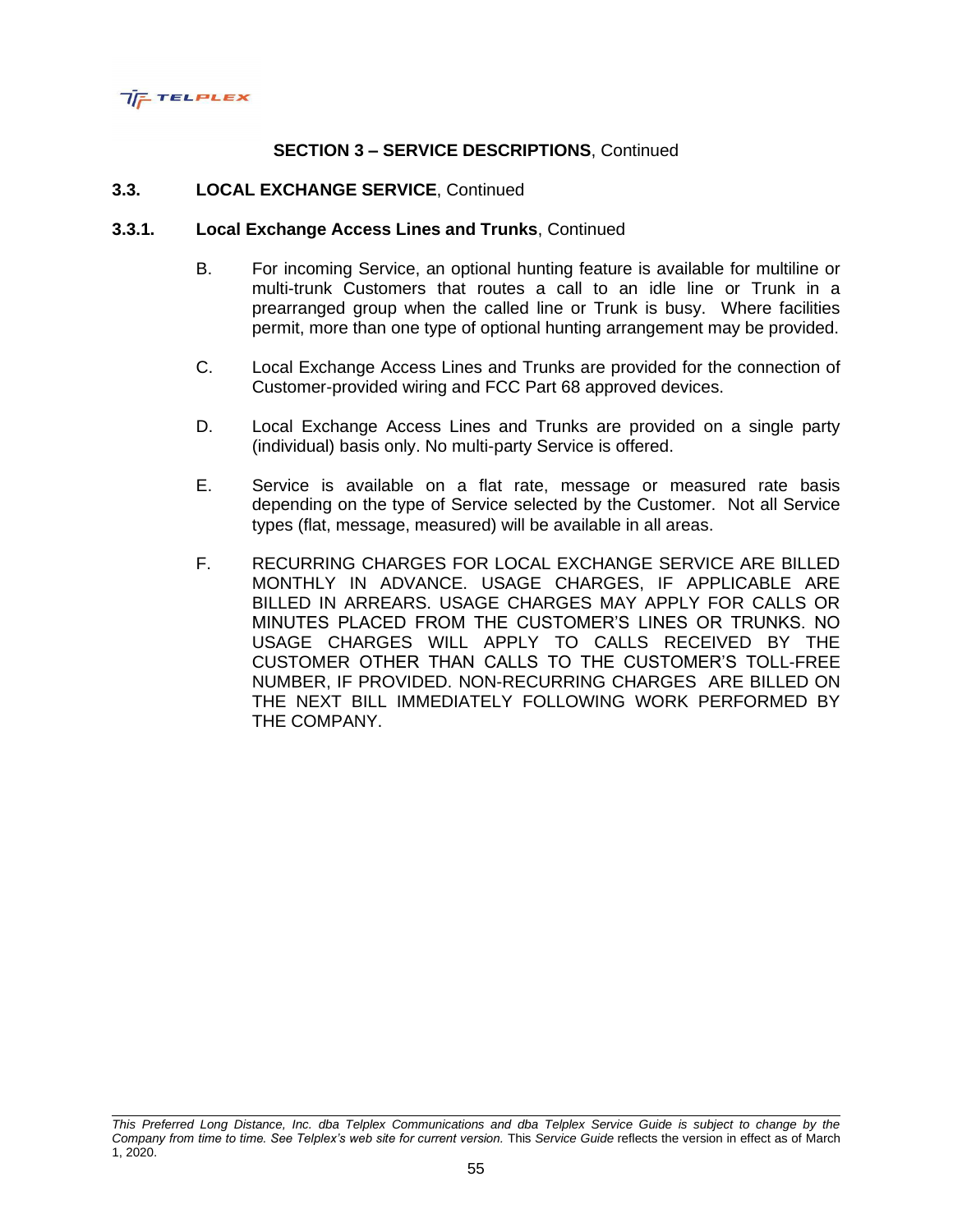

## **3.4 LOCAL EXCHANGE SERVICE FEATURES**

Local Exchange Service features are available to Customers either on a subscription or per use basis. All features are provided subject to availability.

#### **3.5 OTHER SERVICES**

#### **3.5.1 Operator Assisted Calling Services**

Customers have access to local and long distance operator assisted calling services. Calls may be billed collect to the called party or to the originating line. Local calls may be placed on a Station-to-Station basis or to a specified party (see Person to Person), or designated alternate. Usage charges for operator assisted calls may apply. In addition to usage charges, an operator assistance surcharge applies to each call as set forth in Section 4.

## **3.5.2. Calling Cards**

Calling Card Service permits the caller to charge the principal presubscribed location for a call while the caller is away from the principal location. The Customer may place calls from any touch-tone phone in the Continental United States by dialing a toll free number and entering a personal identification code, followed by the desired telephone number. Calling Card calls appear on the Customer's monthly bill. Calling Card Usage is billed on a per call basis in one minute increments, with any portion of usage during a call amounting to less than a minute being rounded up to the next full minute.

### **3.5.3. Local Toll Free Service**

Company's inbound toll free service permits local, intrastate interLATA and intraLATA, and interstate long distance calling utilizing a Customer's toll-free number. The Customer pays for the call.

*This Preferred Long Distance, Inc. dba Telplex Communications and dba Telplex Service Guide is subject to change by the Company from time to time. See Telplex's web site for current version.* This *Service Guide* reflects the version in effect as of March 1, 2020.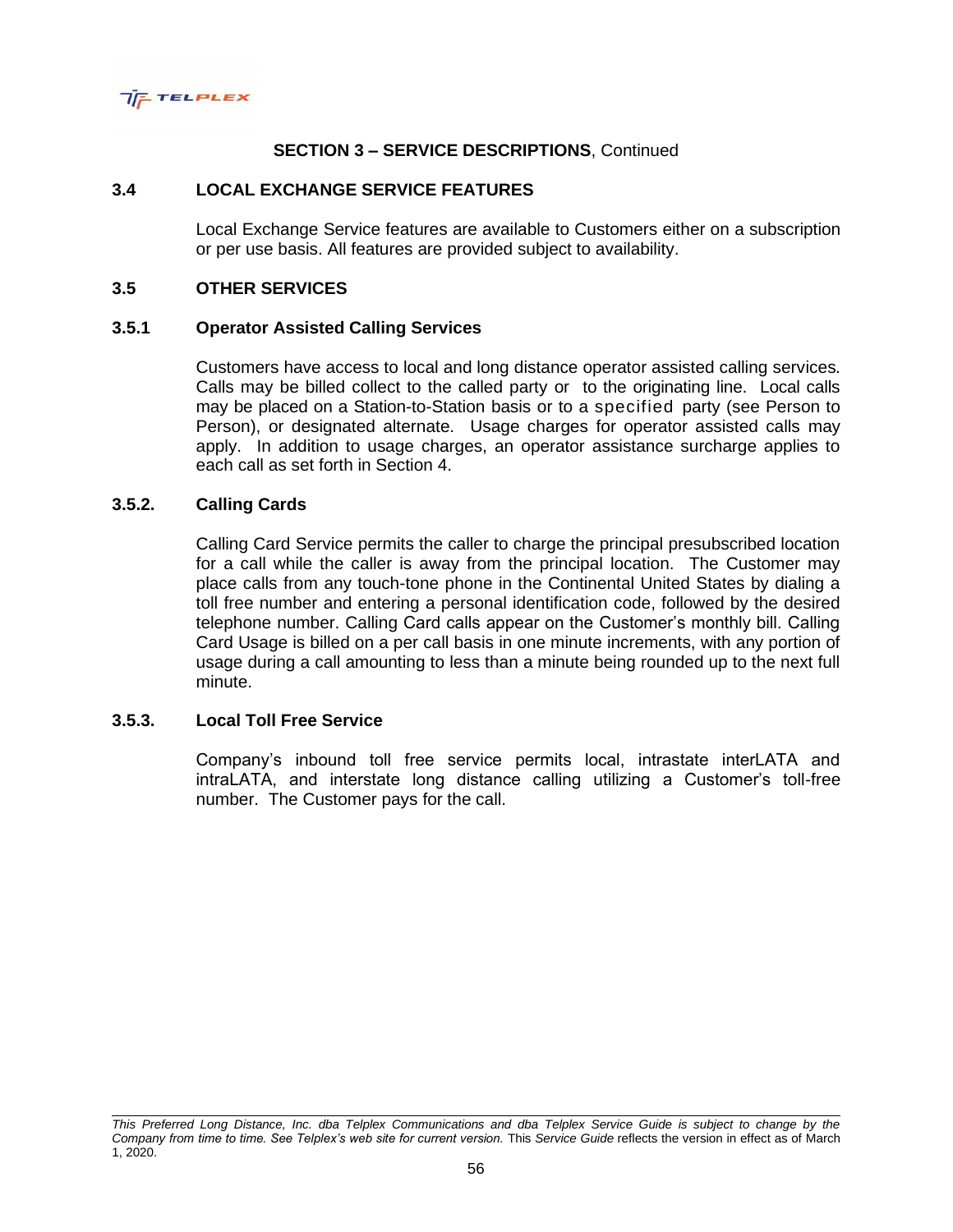

### **3.5 OTHER SERVICES**, Continued

#### **3.5.4. Voice Mail<sup>1</sup>**

Company offers voice mail services under several options.

## **3.5.5. Inside Wire Maintenance Service Insurance<sup>2</sup>**

Customers electing coverage for inside wire maintenance service will be covered immediately upon purchase of insurance when insurance is purchased at time of initial telephone service order on the insured line. Customers who do not elect to purchase insurance at time of initial telephone service but wish to add insurance at a later date may do so, but there will be a 30 day waiting period before a claim for insurance-covered repair may be filed.

Inside Wire Maintenance Service Insurance covers the labor rate for repair by the Company of inside wiring owned by the customer, including all standard wiring, jacks and connections. Insurance does not cover repair or other work by person other than the Company or the Company's contractors. Insurance does not apply to repair of any equipment or hardware such as telephones, facsimile machines, modems, and answering machines, and does not cover wiring owned by a third party. Insurance does cover isolation of a problem to a faulty piece of equipment or hardware. Signal cables or cords from a jack to a particular piece of hardware or equipment are not covered.

<sup>&</sup>lt;sup>1</sup> Service not subject to Commission regulation.

 $2$  Service not subject to Commission regulation.

*This Preferred Long Distance, Inc. dba Telplex Communications and dba Telplex Service Guide is subject to change by the Company from time to time. See Telplex's web site for current version.* This *Service Guide* reflects the version in effect as of March 1, 2020.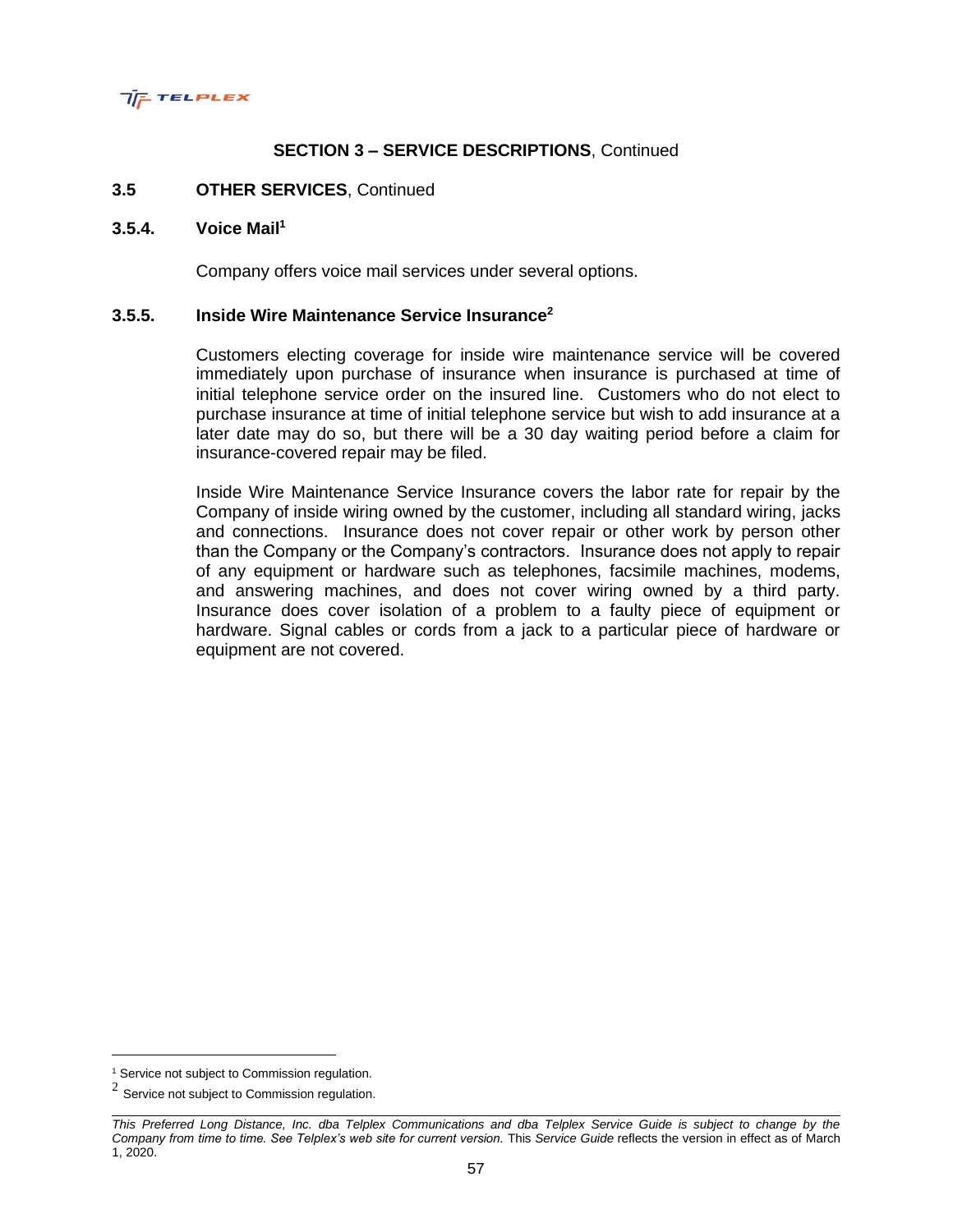

## **3.6. DIRECTORY LISTINGS; DISTRIBUTION OF DIRECTORIES**

**3.6.1.** The Company does not publish a directory or provide other similar listings of its Subscribers. The Company will arrange for Subscribers, other than Subscribers requesting non-published service, to be listed in the directories and directory assistance records of the incumbent Local Exchange Carrier (ILEC) serving the area where the Customer's premises is located. Except as provided below, such listings will be charged in accordance with the ILEC's listing service, subject to availability of such listing services to Company's Subscribers. The Company hereby concurs in such ILEC schedules on file with the Commission or price schedules that are current and effective as of the effective date of this Service Guide sheet. Except as provided below, subscribers are responsible for payment of all rates and compliance with all terms and conditions set forth in such tariffs or schedules.

### **3.6.2. Non-Published Service**

At the request of the Customer, the Customer's name, address, and telephone number will not be listed in any directory or directory assistance records available to the public, except that the number may be included in reference listings. However, such information, along with call forwarding information from such numbers, will be released in response to legal process or to certain authorized governmental agencies. A monthly per-number fee will be charged for each account for which Non-Published Service is requested.

### **3.7. DIRECTORY ASSISTANCE**

Users of the Company's calling services (excluding toll-free services) may obtain assistance in determining telephone numbers by calling the Directory Assistance operator. Each number requested is charged. Requests for information other than telephone numbers will be charged the same rate as shown for the applicable request for telephone numbers. Call completion may be provided without additional charge for calls within the LATA. However, intraLATA long distance or local message charges apply if applicable. Call completion is provided where facilities permit.

*This Preferred Long Distance, Inc. dba Telplex Communications and dba Telplex Service Guide is subject to change by the Company from time to time. See Telplex's web site for current version.* This *Service Guide* reflects the version in effect as of March 1, 2020.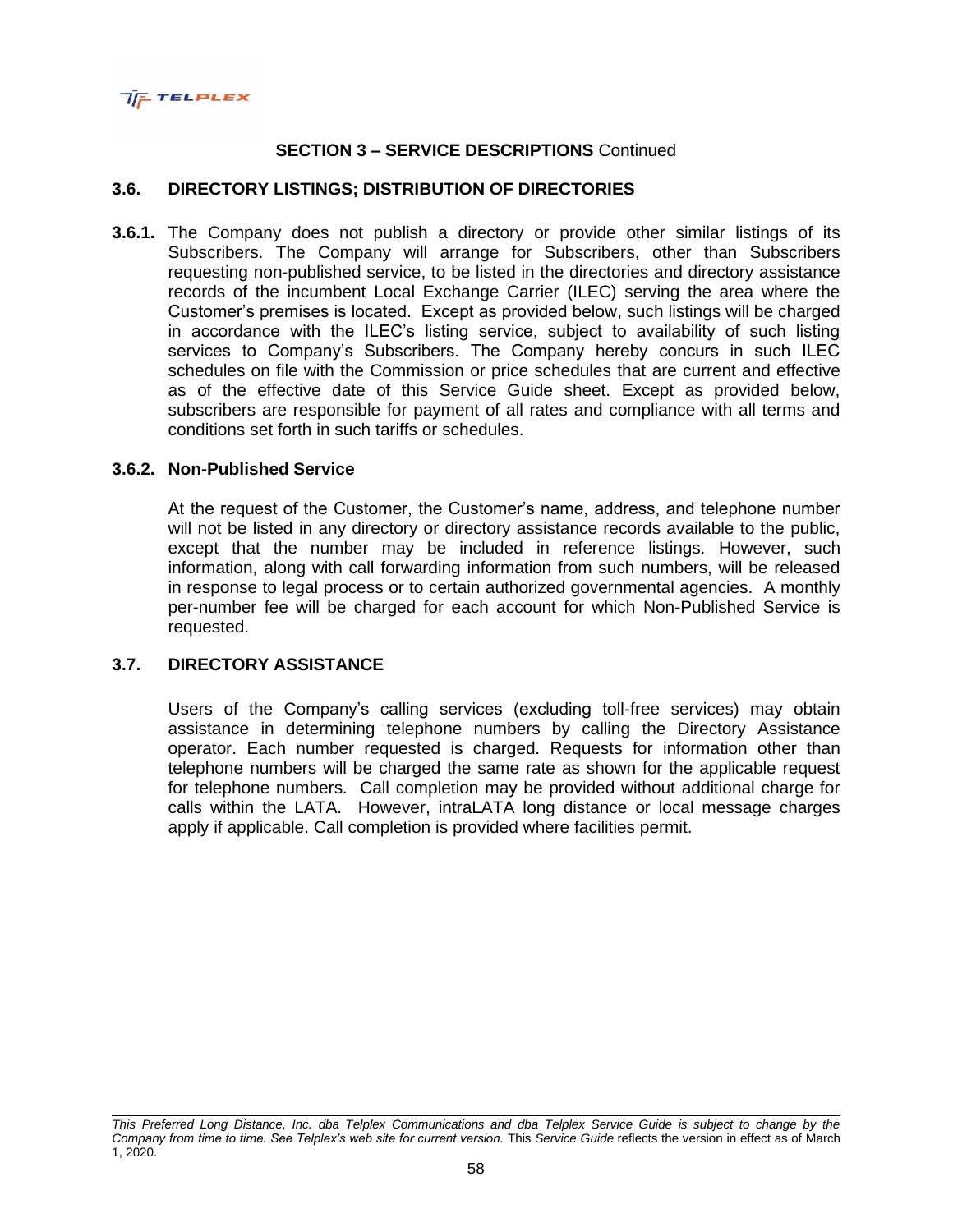

#### **3.9. 900/976 BLOCKING**

- **3.9.1** The Company will, upon a Subscriber's request and where technically feasible, block calls placed from the Subscriber's telephone to intrastate 976 numbers and intrastate or interstate 900 numbers, whether directly dialed or placed through operator assisted service provided by the Company's operators. Call Blocking and Remove Call Blocking charges apply as specified below. At central offices where per-line blocking is not technically feasible, all calls to 976 and 900 numbers will be blocked.
- **3.9.2.** The Company may block calls placed from a Subscriber's telephone to intrastate 976 numbers and intrastate or interstate 900 numbers if the Subscriber fails or refuses to pay any charges billed by the Company for calls to such numbers, except for any charges for which adjustments have been granted. Call Blocking and Remove Call Blocking charges apply as specified below.
- **3.9.3.** The Company may block calls placed from a Subscriber's telephone to intrastate 976 numbers and intrastate or interstate 900 numbers if the accrued, unpaid charges to be billed by the Company for calls to such numbers at any time exceeds \$150 and the Company is unable to contact the Subscriber to assure the Subscriber's agreement to pay for such calls. Call Blocking and Remove Call Blocking charges will not apply.

*This Preferred Long Distance, Inc. dba Telplex Communications and dba Telplex Service Guide is subject to change by the Company from time to time. See Telplex's web site for current version.* This *Service Guide* reflects the version in effect as of March 1, 2020.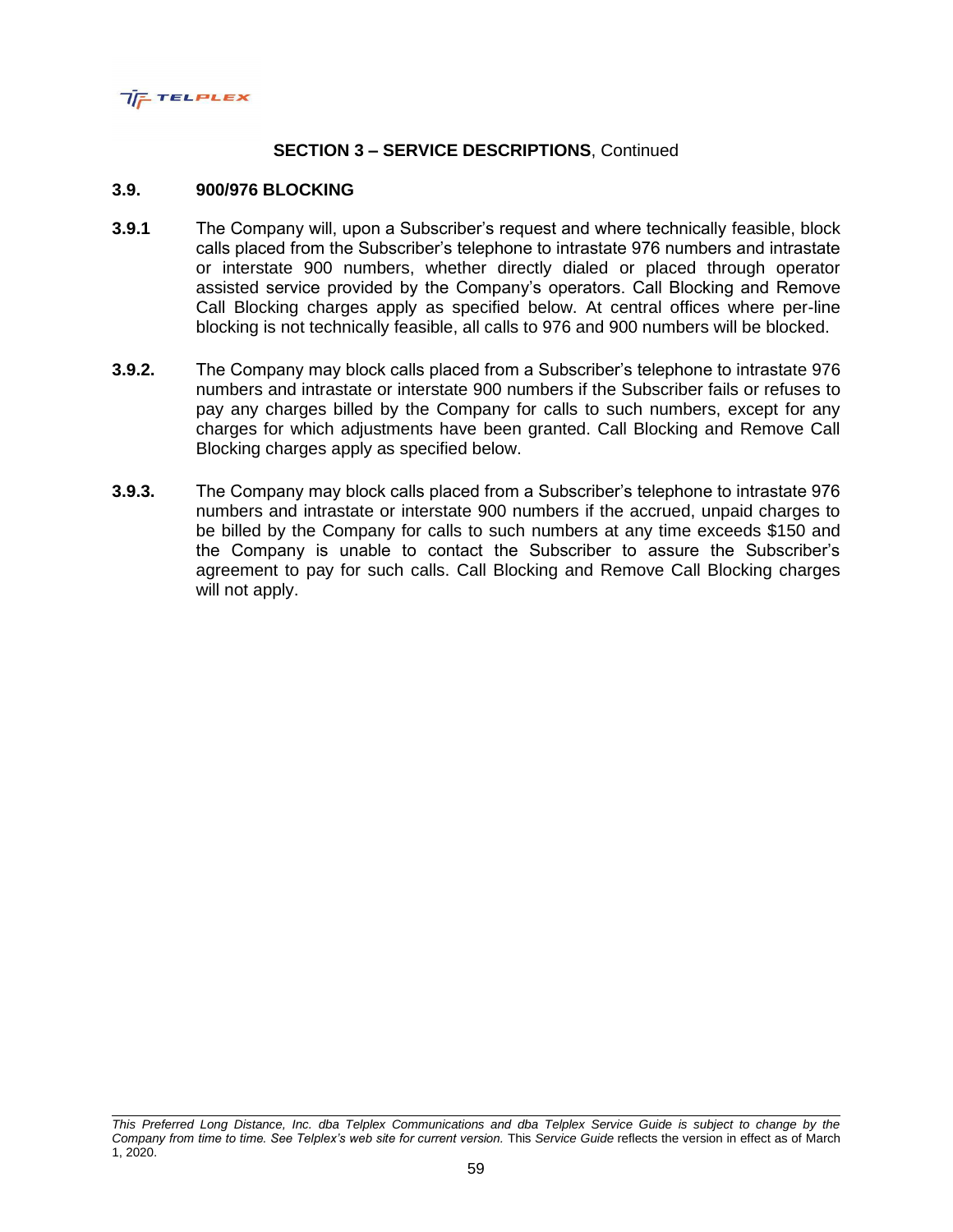

#### **3.10 INTEREXCHANGE SERVICES**

- **3.10.1.** Company provides switched access interexchange telecommunications (Toll) Services, which allow a Customer to establish a communications path between two stations by using uniform dialing plans.
- **3.10.2. Outbound "1+" Service** is a switched access Service offering outbound long distance calling capability between points originating and terminating in the State.
- **3.10.3. Directory Assistance** is provided by the Company's underlying carrier to Subscribers of record. The Customer may access the underlying carrier's Directory Assistance by dialing the area code plus 555-1212. The Customer will be billed for such Service by Company.
- **3.10.4. Toll Free Service** is a switched access Service offering inbound, toll free, long distance telecommunications Services from points originating and terminating in the State of California. This Service enables the caller to contact the Customer without incurring toll charges, through the use of an assigned "800, 866, 877" or other designated Toll-Free Number. The Customer pays for the call

*This Preferred Long Distance, Inc. dba Telplex Communications and dba Telplex Service Guide is subject to change by the Company from time to time. See Telplex's web site for current version.* This *Service Guide* reflects the version in effect as of March 1, 2020.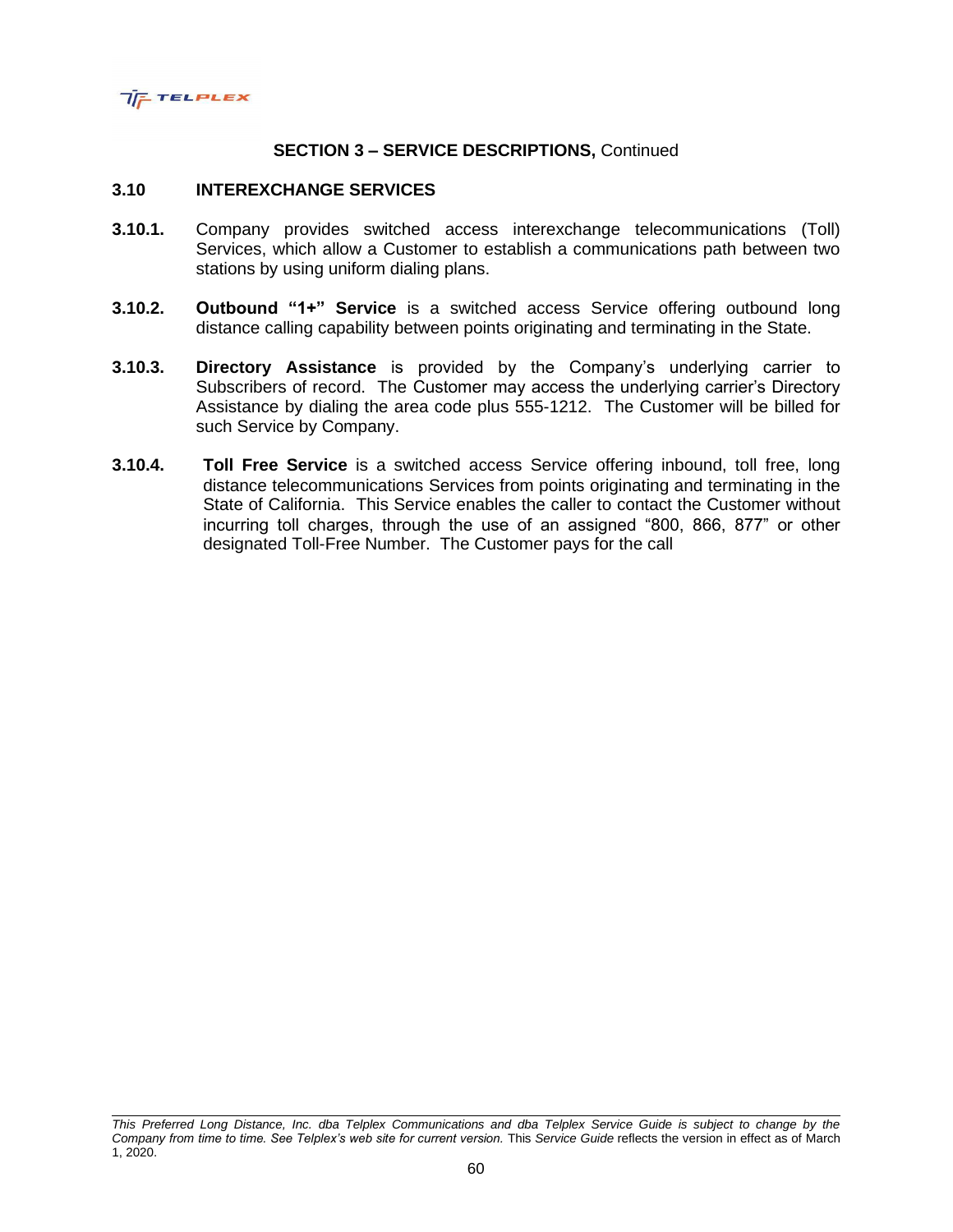

#### **3.11. PROMOTIONS**

The Company may, from time to time, engage in special promotions of new or existing Service offerings of limited duration designed to attract new Customers or to increase existing Customer awareness of a particular offering. The promotional offerings are subject to the availability of the Services and may be limited to a specific geographical area or to a subset of a specific market group; provided, however, all promotional offerings shall be offered in accordance with applicable Commission rules or regulations.

#### **3.12. INDIVIDUAL CASE BASIS ARRANGEMENTS**

When the Company furnishes a facility or Service for which a rate or charge is not specified in the Company's Service Guide, or when the Company offers rates or charges which may vary from Service Guide arrangements, rates and charges will be determined on an Individual Case Basis (ICB). The rates and charges for ICBs will be specified by Written Contract between the Company and the Customer.

*This Preferred Long Distance, Inc. dba Telplex Communications and dba Telplex Service Guide is subject to change by the Company from time to time. See Telplex's web site for current version.* This *Service Guide* reflects the version in effect as of March 1, 2020.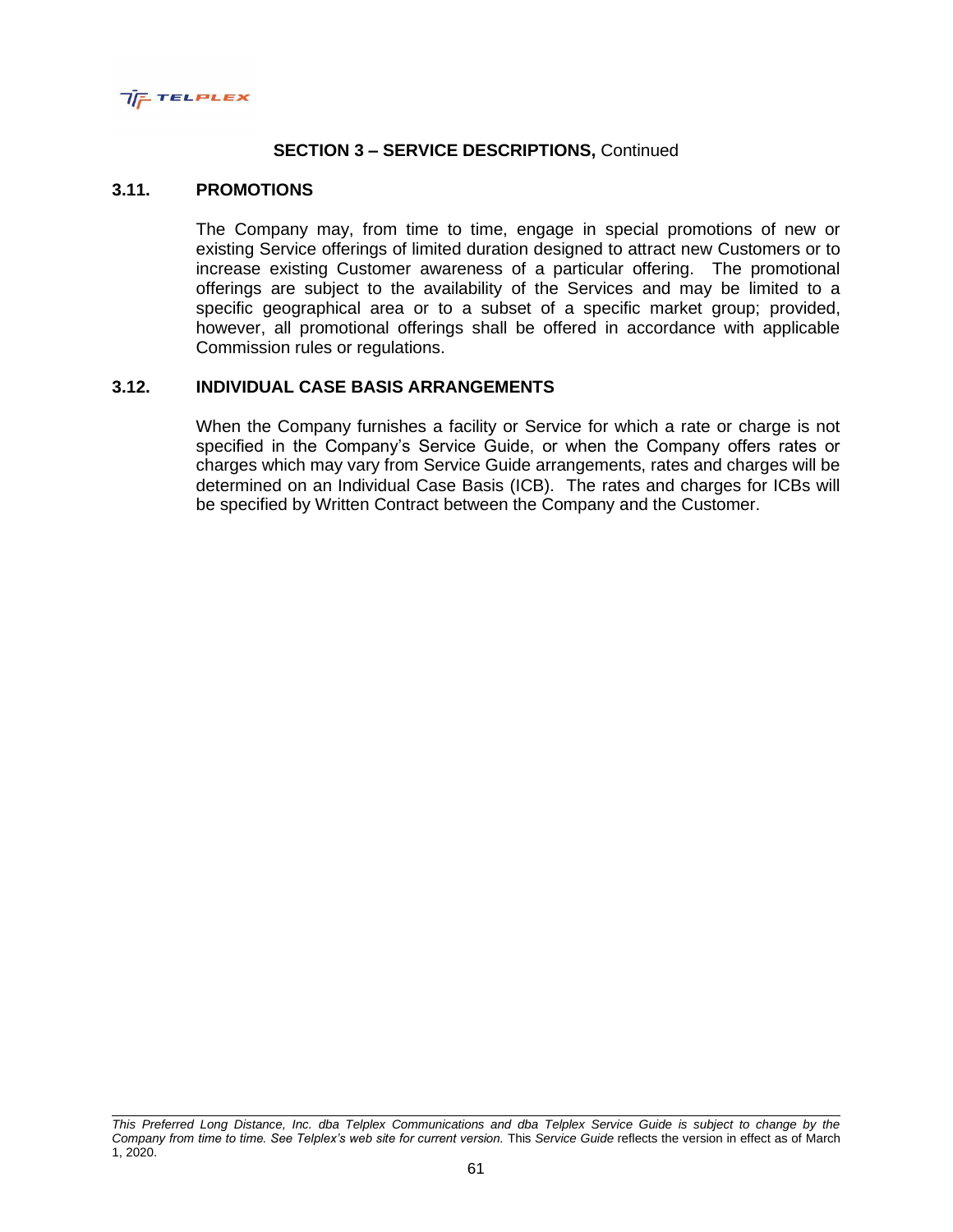

# **SECTION 4 – RATES**

## **4.1. LOCAL EXCHANGE SERVICE**

The Company offers bundled local exchange and toll service to commercial subscribers under the following rate plans. (Prices shown do not include applicable Cost Recovery Fees, Listing Fee, or government taxes, fees, or surcharges,)

#### **Plan 2<sup>1</sup>**

Service Establishment, per line, per order  $$49.99$ 

Service Charge (includes unlimited calling within Subscriber's Local Calling Area, Travel Card, and the first 100 minutes of non-Travel Card combined outbound intraLATA, ZUM Zone 3, intrastate interLATA, and interstate interLATA toll calling per account (not per line)  $-$  unused toll allowance is not carried forward from one month to the next<sup>2,3</sup>, per line, per month  $\$44.00$ 

Rates for Outbound Toll Usage in Excess of Monthly Allowance, per minute<sup>2,3</sup>

| ZUM Zone 3           | \$0.079 |
|----------------------|---------|
| IntraLATA            | \$0.079 |
| Intrastate InterLATA | \$0.079 |
| Interstate           | \$0.039 |

<sup>&</sup>lt;sup>1</sup> This Plan is available only to customers subscribing to two or more lines under this plan.

<sup>&</sup>lt;sup>2</sup> Allowance and rates apply to calls between points in contiguous 48 states. For calls to or from international points or other points outside of contiguous 48 states, the Company's generally-applicable rates for such calling apply.

<sup>&</sup>lt;sup>3</sup> Outbound Toll Usage (ZUM Zone 3, intraLATA, intrastate interLATA, and interstate) is accounted for on a per call basis in one minute increments, with any portion of a usage during a call amounting to less than a minute being rounded up to the next full minute.

*This Preferred Long Distance, Inc. dba Telplex Communications and dba Telplex Service Guide is subject to change by the Company from time to time. See Telplex's web site for current version.* This *Service Guide* reflects the version in effect as of March 1, 2020.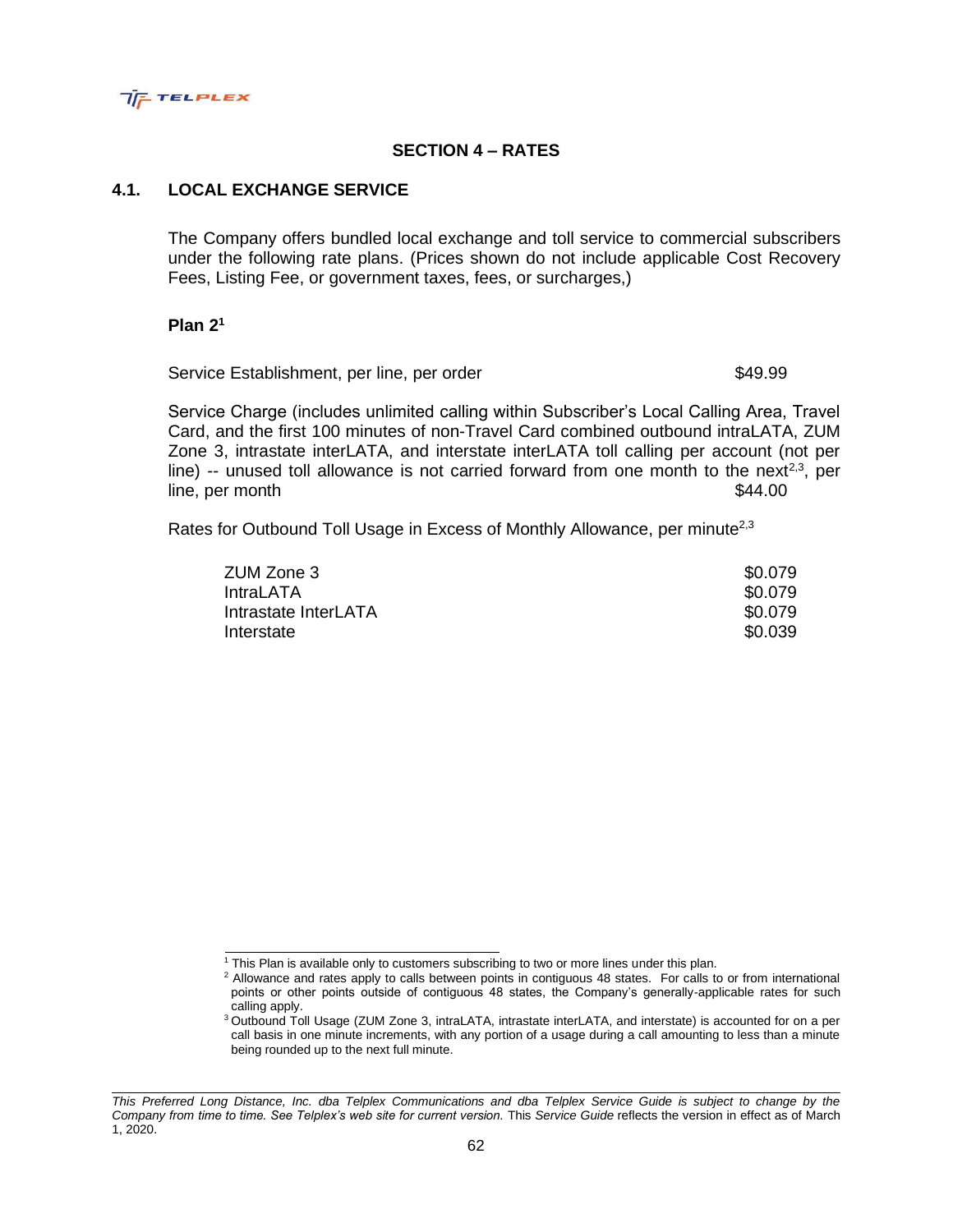### **4.1. LOCAL EXCHANGE SERVICE,** Continued

#### **Plan 3**

**TIE TELPLEX** 

**Plan 5**

Service Establishment, per line, per order  $$49.99$ 

Service Charge (includes unlimited calling within Subscriber's Local Calling Area, Travel Card, two Business Custom Calling Features, and the first 100 minutes of non-Travel Card combined outbound, ZUM Zone 3, intraLATA, intrastate interLATA, and interstate interLATA toll calling -- unused toll allowance is not carried forward from one month to the next<sup>1,2</sup>) per line, per month  $$51.00$ 

zUM Zone 3  $$0.079$ IntraLATA \$0.079 Intrastate InterLATA  $$0.079$ Interstate \$0.039

Rates for Outbound Toll Usage in Excess of Monthly Allowance, per minute<sup>1,2</sup>

| Service Charge (includes unlimited calling within Subscriber's Local Calling Area, Travel |  |
|-------------------------------------------------------------------------------------------|--|
| Card, two Business Custom Calling Features, and the first 100 minutes of non-Travel       |  |
| Card combined outbound ZUM Zone 3, intraLATA, intrastate interLATA, and interstate        |  |
| interLATA toll calling -- unused toll allowance is not carried forward from one month to  |  |
| the next <sup>1</sup> )<br>\$51.00                                                        |  |

zUM Zone 3  $$0.059$ IntraLATA \$0.059 Intrastate InterLATA  $\sim$  80.059 Interstate \$0.039

Rates for Outbound Toll Usage in Excess of Monthly Allowance, per minute<sup>2</sup>

|                |  |  |  |  |  | Allowance and rates apply to calls between points in contiguous 48 states. For calls to or from international                                                                                                                                                                                                                                       |  |  |
|----------------|--|--|--|--|--|-----------------------------------------------------------------------------------------------------------------------------------------------------------------------------------------------------------------------------------------------------------------------------------------------------------------------------------------------------|--|--|
|                |  |  |  |  |  | points or other points outside of contiguous 48 states, the Company's generally-applicable rates for such                                                                                                                                                                                                                                           |  |  |
| calling apply. |  |  |  |  |  |                                                                                                                                                                                                                                                                                                                                                     |  |  |
|                |  |  |  |  |  | $\overline{a}$ , $\overline{r}$ , $\overline{r}$ , $\overline{r}$ , $\overline{r}$ , $\overline{r}$ , $\overline{r}$ , $\overline{r}$ , $\overline{r}$ , $\overline{r}$ , $\overline{r}$ , $\overline{r}$ , $\overline{r}$ , $\overline{r}$ , $\overline{r}$ , $\overline{r}$ , $\overline{r}$ , $\overline{r}$ , $\overline{r}$ , $\overline{r}$ , |  |  |

<sup>&</sup>lt;sup>2</sup> Outbound Toll Usage (ZUM Zone 3. intraLATA, intrastate interLATA, and interstate) is accounted for on a per call basis in one-minute increments, with any portion of a usage during a call amounting to less than a minute being rounded up to the next full minute.

Service Establishment, per line, per order  $$49.99$ 

*This Preferred Long Distance, Inc. dba Telplex Communications and dba Telplex Service Guide is subject to change by the Company from time to time. See Telplex's web site for current version.* This *Service Guide* reflects the version in effect as of March 1, 2020.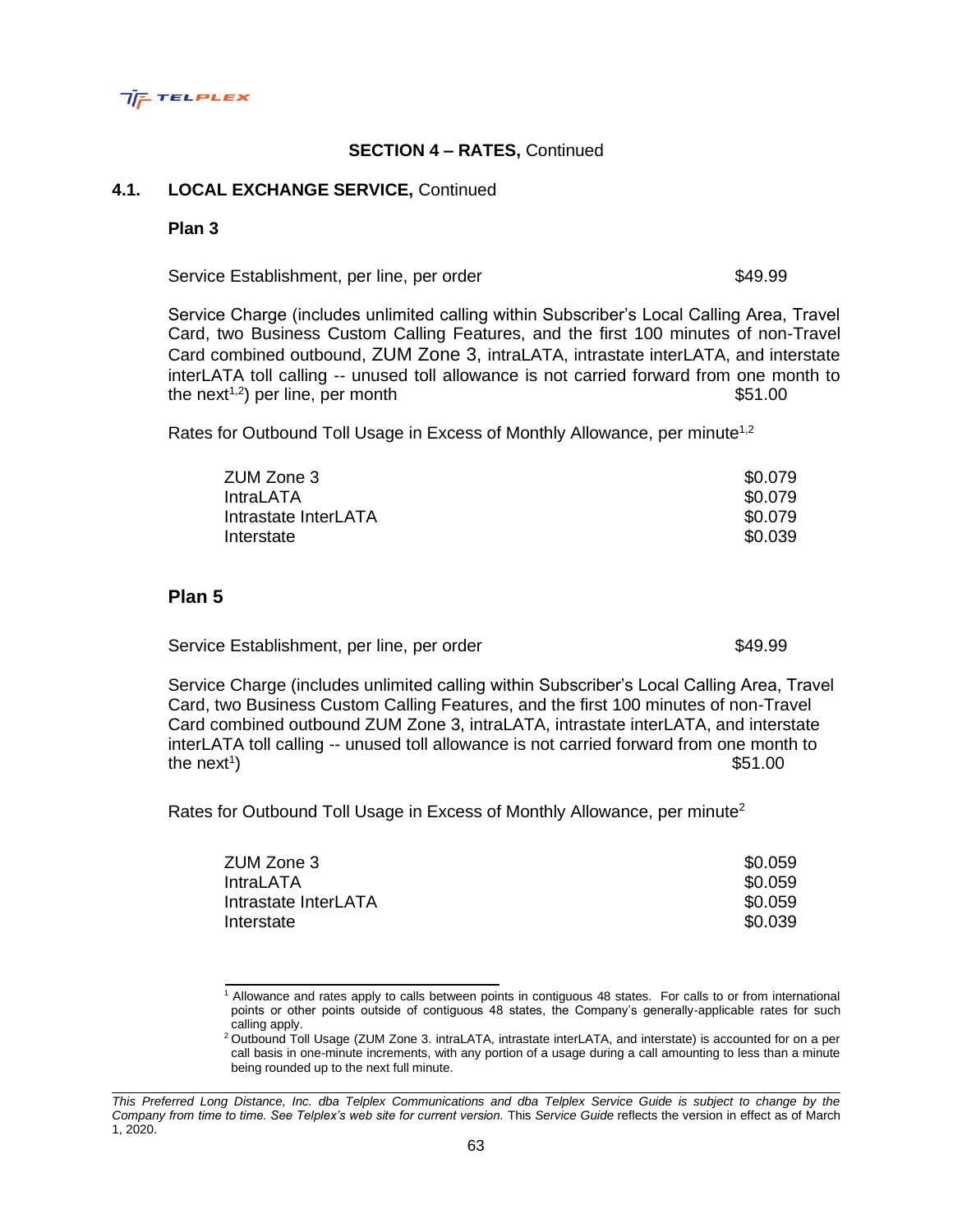

### **4.1. LOCAL EXCHANGE SERVICE,** Continued

**Plan 560** (Plan 660 if Subscribing to Local Service Only)

Service Establishment, per new line or reconnection, per order \$49.99

Service Charge (includes unlimited calling within Subscriber's Local Calling Area, and the 100 minutes of combined outbound, ZUM Zone 3, intraLATA, intrastate interLATA, and interstate interLATA toll calling per line per month if subscribing to Company's long distance service. Interexchange Plan 153 usage rates apply. Unused toll allowance is not carried forward from one month to the next.<sup>1</sup> Federal regulatory fees<sup>\*</sup> are waived for Plan 560 subscribers.

| first line, per month           | \$62.00 |
|---------------------------------|---------|
| each additional line, per month | \$62.00 |

Rates for Outbound Toll Usage in Excess of Monthly Allowance<sup>2</sup>

| \$0.079 |
|---------|
| \$0.079 |
| \$0.079 |
| \$0.039 |
|         |

\*Regulatory Access Fee, Federal Access Fee, Federal Line Charge, Local Number Portability, USF Carrier Cost Recovery Fee.

#### **Plan 6**

Service Establishment, per line, per order  $$49.99$ 

Service Charge (includes unlimited calling within Subscriber's Local Calling Area, Travel Card, and the first 500 minutes of non-Travel Card combined outbound, ZUM Zone 3, intraLATA, intrastate interLATA, and interstate interLATA toll calling per line -- unused toll allowance is not carried forward from one month to the next<sup>1</sup>)

| first line, per month           | \$66.50 |
|---------------------------------|---------|
| each additional line, per month | \$44.00 |

Rates for Outbound Toll Usage in Excess of Monthly Allowance<sup>2</sup>

| ZUM Zone 3           | \$0.079 |
|----------------------|---------|
| IntraLATA            | \$0.079 |
| Intrastate InterLATA | \$0.079 |
| Interstate           | \$0.039 |

<sup>1</sup> Allowance and rates apply to calls between points in contiguous 48 states. For calls to or from international points or other points outside of contiguous 48 states, the Company's generally-applicable rates for such calling apply.

<sup>2</sup> Outbound Toll Usage (intraLATA, intrastate interLATA, and interstate is accounted for on a per call basis in one-minute increments, with any portion of a usage during a call amounting to less than a minute being rounded up to the next full minute.

*This Preferred Long Distance, Inc. dba Telplex Communications and dba Telplex Service Guide is subject to change by the Company from time to time. See Telplex's web site for current version.* This *Service Guide* reflects the version in effect as of March 1, 2020.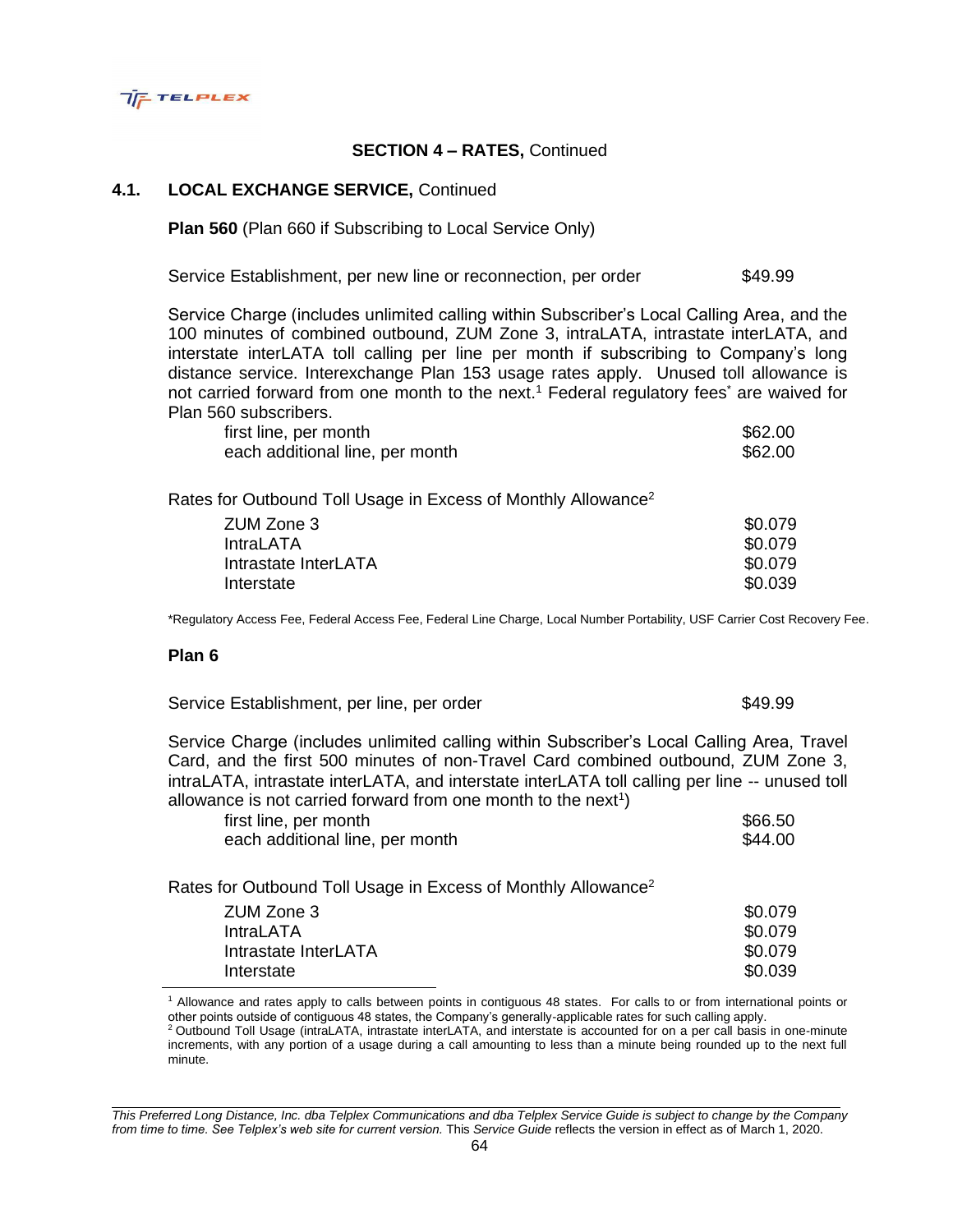

## **4.1. LOCAL EXCHANGE SERVICE,** Continued

## **Plan 9**

| Service Establishment per line, per order                                                                             | \$49.99                                  |
|-----------------------------------------------------------------------------------------------------------------------|------------------------------------------|
| Service Charge (includes unlimited calling within Subscriber's Local<br>Calling Area)                                 |                                          |
| per line, per month                                                                                                   | \$44.00                                  |
| Rates for Outbound Toll Usage <sup>1,2</sup>                                                                          |                                          |
| ZUM Zone 3<br><b>IntraLATA</b><br>Intrastate InterLATA<br>Interstate                                                  | \$0.059<br>\$0.059<br>\$0.059<br>\$0.059 |
| Plan 10                                                                                                               |                                          |
| Service Establishment per line, per order                                                                             | \$49.99                                  |
| Service Charge (includes unlimited calling within Subscriber's Local Calling Area, Call<br>Waiting and 3 Way Calling) |                                          |
| per line, per month                                                                                                   | \$51.00                                  |
| Rates for Outbound Toll Usage <sup>1,2</sup>                                                                          |                                          |
| ZUM Zone 3<br><b>IntraLATA</b><br>Intrastate InterLATA<br>Interstate                                                  | \$0.059<br>\$0.059<br>\$0.059<br>\$0.059 |

<sup>1</sup> Allowance and rates apply to calls between points in contiguous 48 states. For calls to or from international points or other points outside of contiguous 48 states, the Company's generally-applicable rates for such calling apply.

 $2$  Outbound Toll Usage (intraLATA, intrastate interLATA, and interstate) is accounted for on a per call basis in oneminute increments, with any portion of a usage during a call amounting to less than a minute being rounded up to the next full minute.

*This Preferred Long Distance, Inc. dba Telplex Communications and dba Telplex Service Guide is subject to change by the Company from time to time. See Telplex's web site for current version.* This *Service Guide* reflects the version in effect as of March 1, 2020.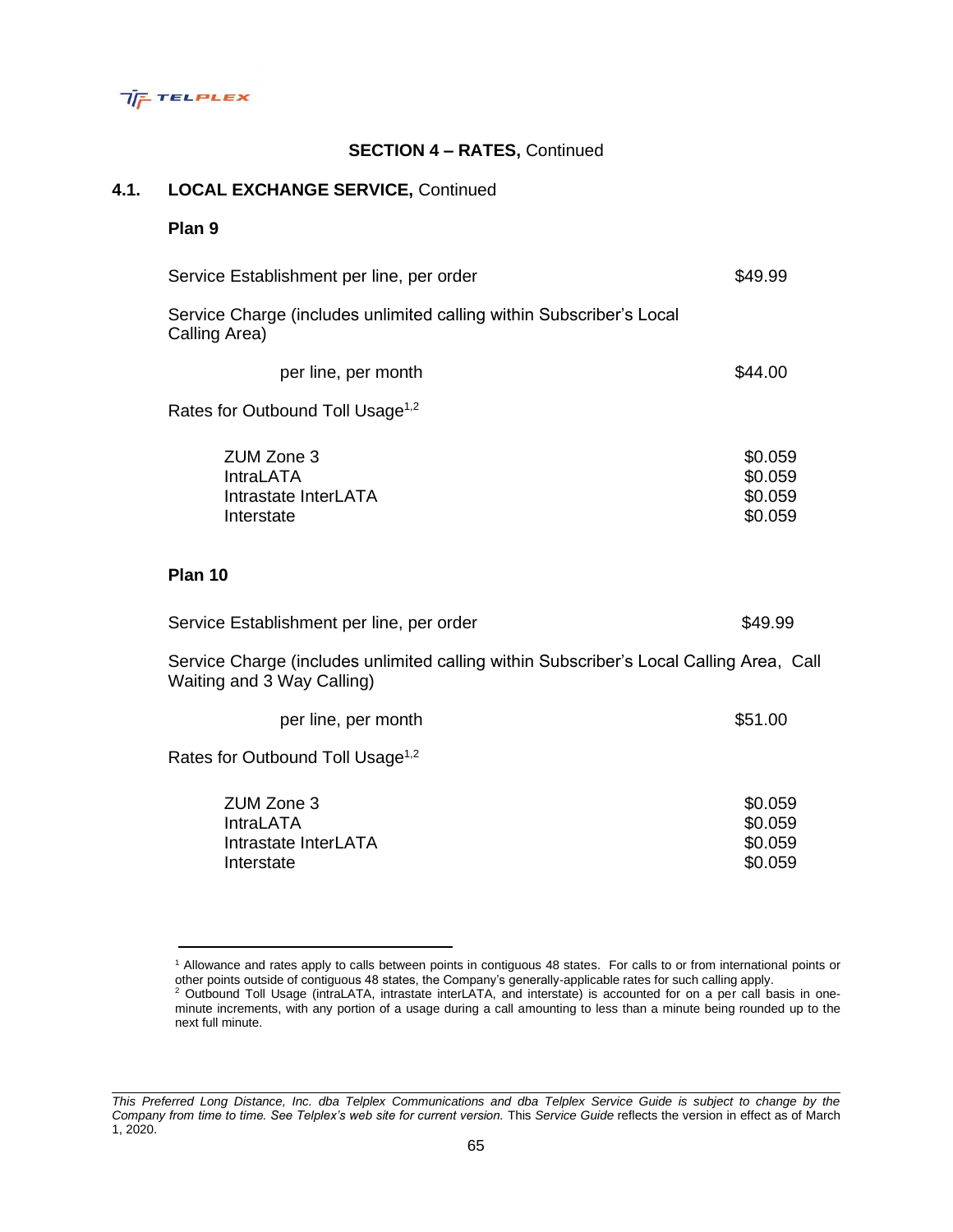

### **4.1. LOCAL EXCHANGE SERVICE,** Continued

#### **Premises Visit**

Premises visit charges apply when a problem reported by a Customer requiresa visit to the Customer's Premises and either 1) no trouble is found according to line testing performed at demarcation point, or 2) trouble found is attributable to Customer provided equipment (CPE),. Premises visit charges also apply when a Premises visit is required for the installation or rearrangement of facilities to serve the Premises. Premises visit charges will not apply to customers subscribing to an Inside Wire Maintenance Plan.

The time period for which the Premises Visit charge is applied will commence upom arrival of Company's service personnel or contractor at the Customer's premises and end when work is completed.

#### Charge Per Visit

| First two hours, or any portion thereof            | \$199.00 |
|----------------------------------------------------|----------|
| Each additional 15 minutes, or any portion thereof | \$20.00  |

#### **Change Charges, Miscellaneous Service Charges (assessed per line or trunk, per order unless otherwise stated)**

|                             | Non-Recurring | Monthly |
|-----------------------------|---------------|---------|
|                             | Charge        | Rate    |
| <b>PIC Change Charge</b>    | \$8.26        | N/C     |
| Move Order                  | \$49.99       | N/C     |
| Telephone Number Change     | \$49.99       | N/C     |
| <b>Disconnect Charge</b>    | \$19.95       | N/C     |
| <b>Reactivate Suspended</b> | \$49.99       | N/C     |
| Service, per BTN            |               |         |
| Installation Fee,           | \$7.99        | varies  |
| per each new feature        |               |         |

*This Preferred Long Distance, Inc. dba Telplex Communications and dba Telplex Service Guide is subject to change by the Company from time to time. See Telplex's web site for current version.* This *Service Guide* reflects the version in effect as of March 1, 2020.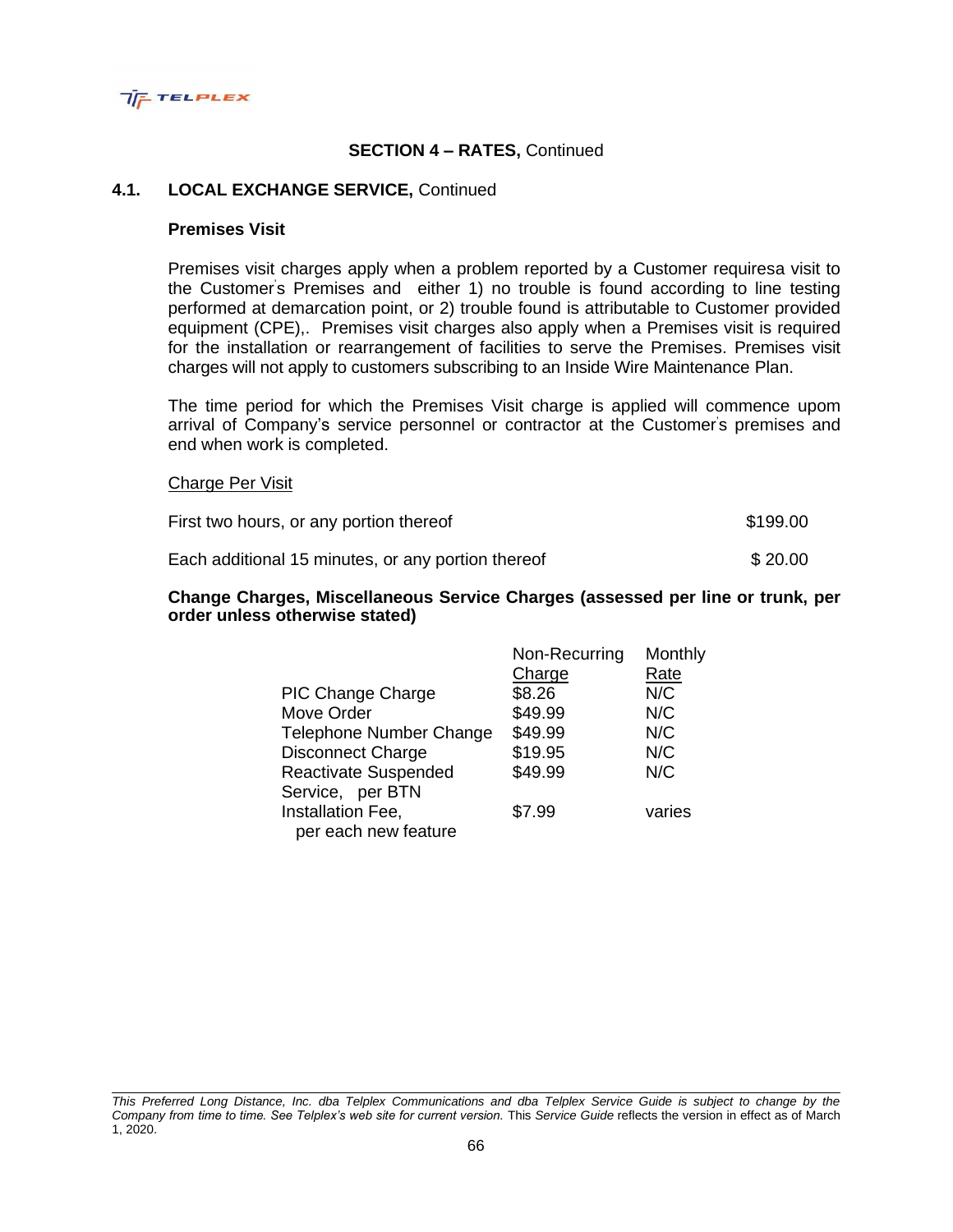

## **4.2. LOCAL EXCHANGE SERVICE FEATURES AND OPTIONS**

(Prices shown do not include applicable Cost Recovery Fees or government taxes, fees, or surcharges,)

| Per Use                                            | <b>Per Month</b> |
|----------------------------------------------------|------------------|
|                                                    | No Charge        |
|                                                    | No Charge        |
|                                                    | No Charge        |
|                                                    | \$5.95           |
|                                                    | \$9.50           |
| Call Forwarding Busy Line/Don't Answer Expanded    | \$9.50           |
| Call Forwarding Busy Line/Don't Answer IntraOffice | \$9.50           |
|                                                    | \$9.50           |
|                                                    | \$9.50           |
|                                                    | \$9.50           |
|                                                    | \$9.50           |
|                                                    | \$9.50           |
|                                                    | \$9.50           |
|                                                    | \$19.95          |
|                                                    | \$9.50           |
|                                                    | \$9.95           |
|                                                    | \$12.00          |
|                                                    | \$9.50           |
|                                                    | No Charge        |
|                                                    | \$9.50           |
|                                                    | \$9.50           |
|                                                    | \$9.50           |
|                                                    | \$9.50           |
|                                                    | \$9.50           |
|                                                    | \$10.95          |
|                                                    |                  |

<sup>1</sup> No charge for initial selection of Caller I.D. blocking option. Blocking option may be changed one time at no charge.

*This Preferred Long Distance, Inc. dba Telplex Communications and dba Telplex Service Guide is subject to change by the Company from time to time. See Telplex's web site for current version.* This *Service Guide* reflects the version in effect as of March 1, 2020.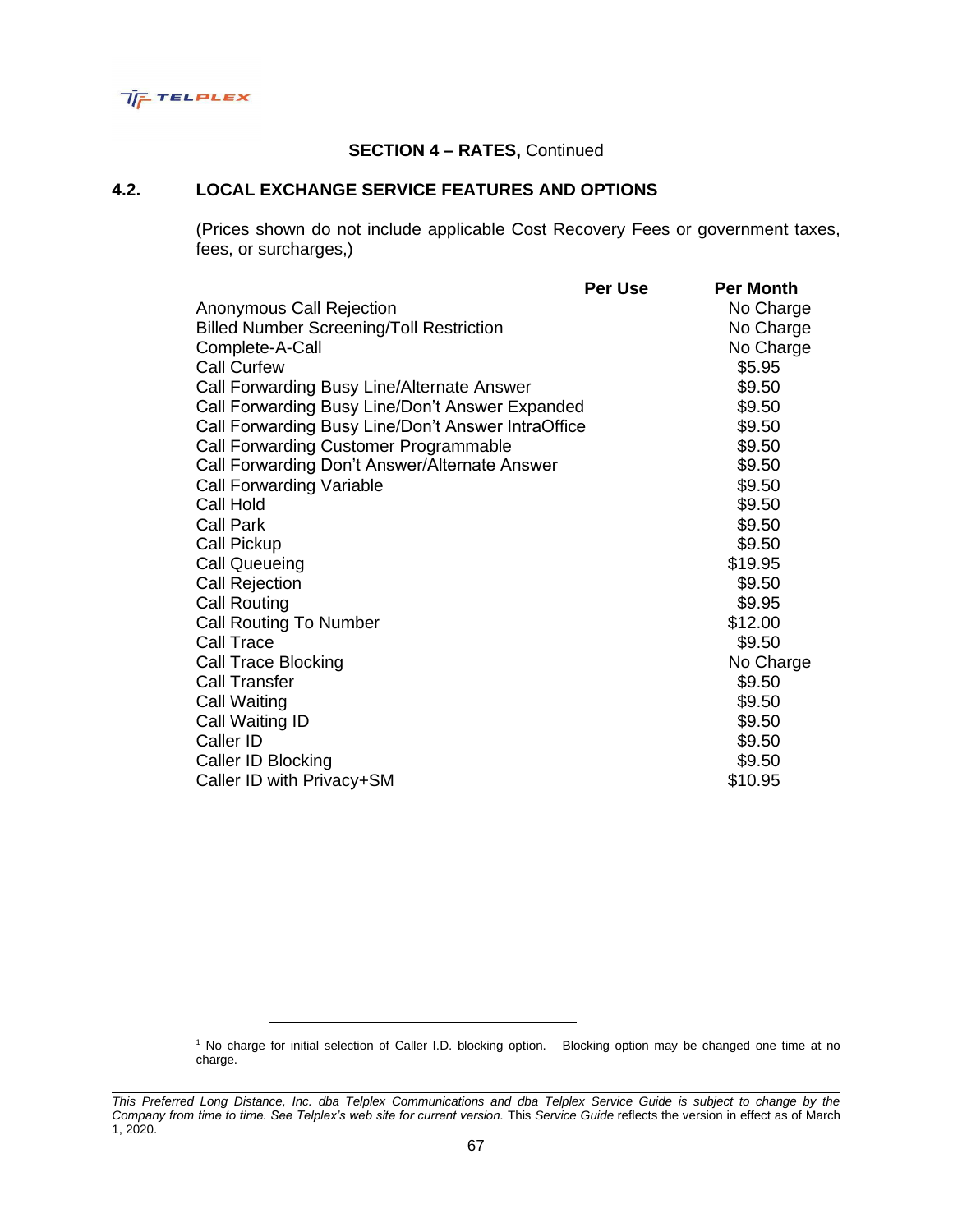

# **4.2. LOCAL EXCHANGE Service Features and Options,** Continued

|                                             | Per Use | <b>Per Month</b> |
|---------------------------------------------|---------|------------------|
| <b>Carrier Access Code Blocking</b>         |         | No Charge        |
| Complete-A-Call, per use                    | \$1.50  |                  |
| Continuous Redial, per use                  | \$0.50  |                  |
| <b>Continuous Redial Blocking</b>           |         | No Charge        |
| <b>Custom Number Services</b>               |         | \$300.00         |
| <b>CustomNet®</b>                           |         | No Charge        |
| <b>Custom Ringing Service</b>               |         | \$9.50           |
| Dial Call Waiting/Distinctive Alert         |         | \$9.50           |
| Dial Lock®                                  |         | \$9.50           |
| <b>Directed Call Pickup</b>                 |         | \$9.50           |
| Do Not Disturb                              |         | \$9.50           |
| Easy Access                                 |         | \$2.95           |
| I-Called <sup>SM</sup> Pay per use          | \$1.95  |                  |
| I-Called <sup>SM</sup> Originating Blocking |         | No Charge        |
| I-Called <sup>SM</sup> Terminating Blocking |         | No Charge        |
| <b>International Blocking</b>               |         | No Charge        |
| Last Call Return, per use                   | \$0.65  |                  |
| Last Call Return Blocking                   |         | No Charge        |
| Long Distance Alert                         |         | \$9.50           |
| <b>Long Distance Restriction</b>            |         | No Charge        |
| <b>Multi-Line Hunting</b>                   |         | \$9.50           |
| No Solicitation <sup>®</sup>                |         | \$7.95           |
| <b>One Number Service</b>                   |         | \$4.95           |
| Pay Per Call Restriction                    |         | No Charge        |
| Remote Access Forwarding (Call Following)   |         | \$6.95           |
| Route to Other Number- Business only        |         | \$12.00          |
| Remote Call Forward (Market Expansion Line) |         | \$16.00          |
| <b>Scheduled Forwarding</b>                 |         | \$9.50           |
| <b>Scheduled Greetings- Business only</b>   |         | \$9.50           |
| Security Screen <sup>SM</sup>               |         | \$9.50           |
| Selective Call Forwarding                   |         | \$9.50           |
| Selective Call Waiting                      |         | \$9.50           |
| Series Hunting                              |         | \$9.50           |

*This Preferred Long Distance, Inc. dba Telplex Communications and dba Telplex Service Guide is subject to change by the Company from time to time. See Telplex's web site for current version.* This *Service Guide* reflects the version in effect as of March 1, 2020.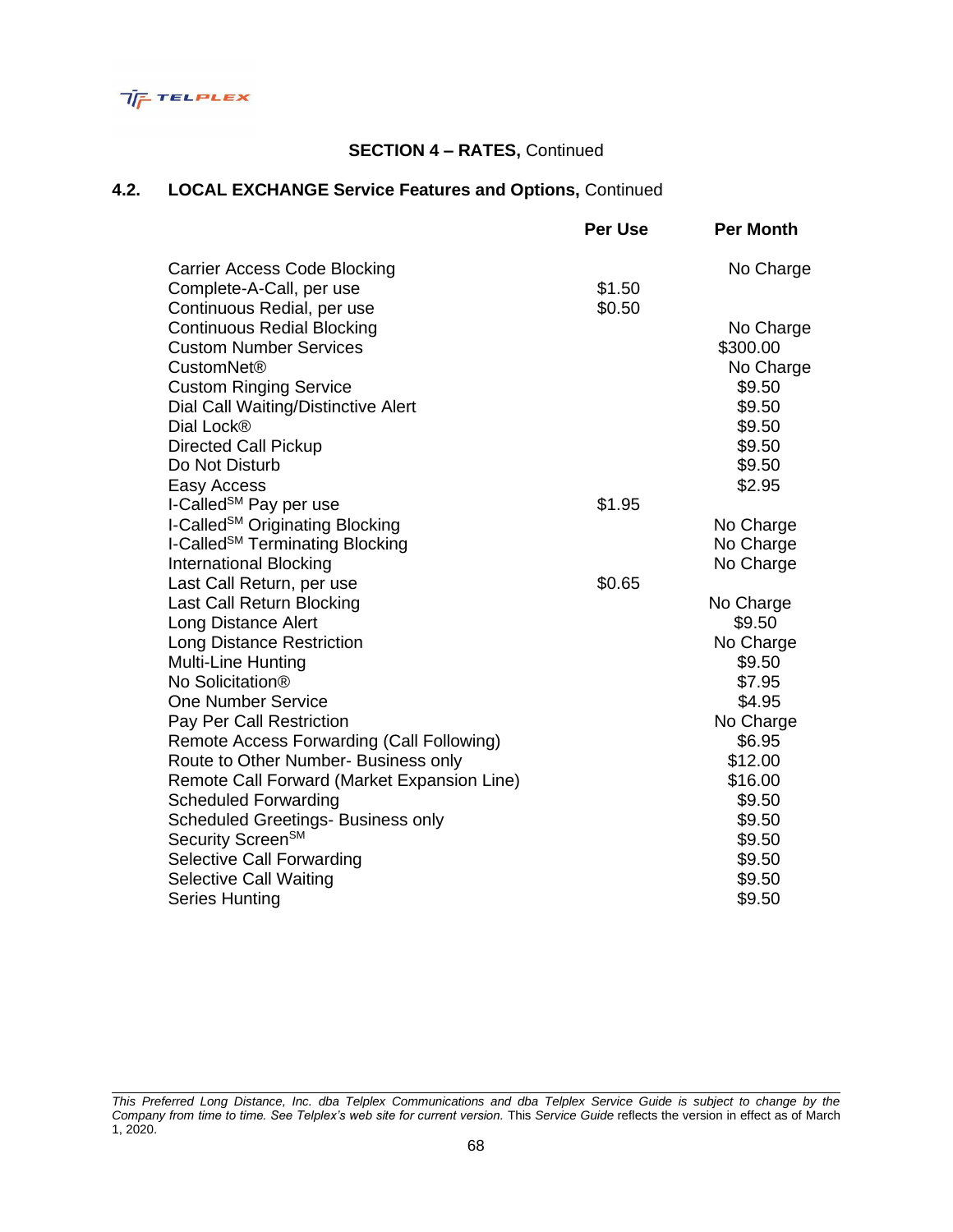

# **4.2. LOCAL EXCHANGE Service Features and Options,** Continued

#### **Service Features,** Continued

|                            | <b>Per Month</b> |
|----------------------------|------------------|
| Speed Calling              | \$9.50           |
| Talking Call Waiting       | \$9.50           |
| Three Way Calling          | \$9.50           |
| Three Way Calling Blocking | No Charge        |

## **4.3. OTHER SERVICES**

**(**Prices shown do not include applicable Cost Recovery Fees or government taxes, fees, or surcharges,)

# **Operator Assisted Calling Services**

| <b>Calling Card Mechanized</b>        | \$0.27  |
|---------------------------------------|---------|
| Access fee                            | \$0.65  |
| Calling Card, Operator Assisted       | \$0.00  |
| Operator Assisted, Station-to-Station | \$2.50  |
| Operator Assisted, Person-to-Person   | \$5.45  |
| Usage, per minute - where applicable  | \$0.059 |
| <b>Calling Card Service</b>           |         |
| Per minute                            | \$0.129 |
| Access fee (per call)                 | \$0.65  |
| <b>Local Toll Free Service</b>        |         |
| Per Toll Free Number, Monthly         | \$4.00  |
| In State Originating, Per Minute      | \$0.089 |

*This Preferred Long Distance, Inc. dba Telplex Communications and dba Telplex Service Guide is subject to change by the Company from time to time. See Telplex's web site for current version.* This *Service Guide* reflects the version in effect as of March 1, 2020.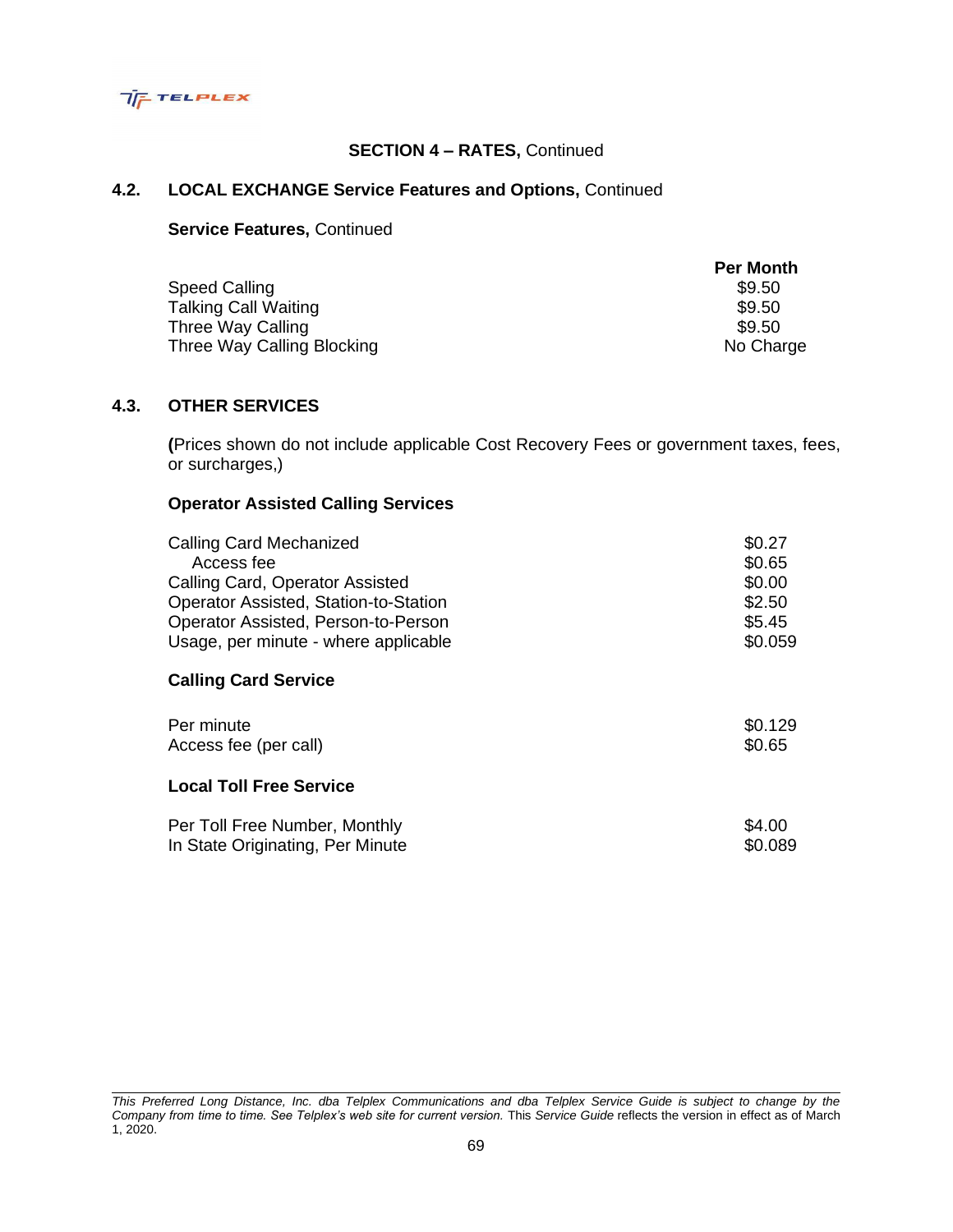

### **4.3. OTHER SERVICES**, Continued

## **Voice Mail\***

|                                                                                                         | <b>Monthly Charge</b> |
|---------------------------------------------------------------------------------------------------------|-----------------------|
| 1. Basic Package (includes 45-second greeting<br>and 15 messages)                                       | \$13.95               |
| 2. Gold Package (includes 60-second greeting<br>and 25 messages)                                        | \$14.95               |
| 3. Premier Package (includes 60-second greeting<br>and 35 messages)                                     | \$15.95               |
| <b>Additional Message Capacity</b><br>50 Additional Message Capacity<br>100 Additional Message Capacity | \$5.95<br>\$10.95     |
| <b>Transfer Mailbox-</b>                                                                                | No Charge             |
| <b>Business Voice Messaging Service Choice</b>                                                          | \$18.95               |
| Listen Only Mailbox                                                                                     | \$19.95               |
| <b>Extension Mailbox- Business</b>                                                                      | \$6.95                |
| <b>Message Notification</b>                                                                             | \$5.95                |
| Message Waiting Indication                                                                              | No Charge             |

## **Inside Wire Maintenance Service Insurance**†

| Monthly recurring charge, per line covered |  | \$4.75 |
|--------------------------------------------|--|--------|
|--------------------------------------------|--|--------|

<sup>\*</sup> Service not subject to Commission regulation.

<sup>†</sup> Service not subject to Commission regulation.

*This Preferred Long Distance, Inc. dba Telplex Communications and dba Telplex Service Guide is subject to change by the Company from time to time. See Telplex's web site for current version.* This *Service Guide* reflects the version in effect as of March 1, 2020.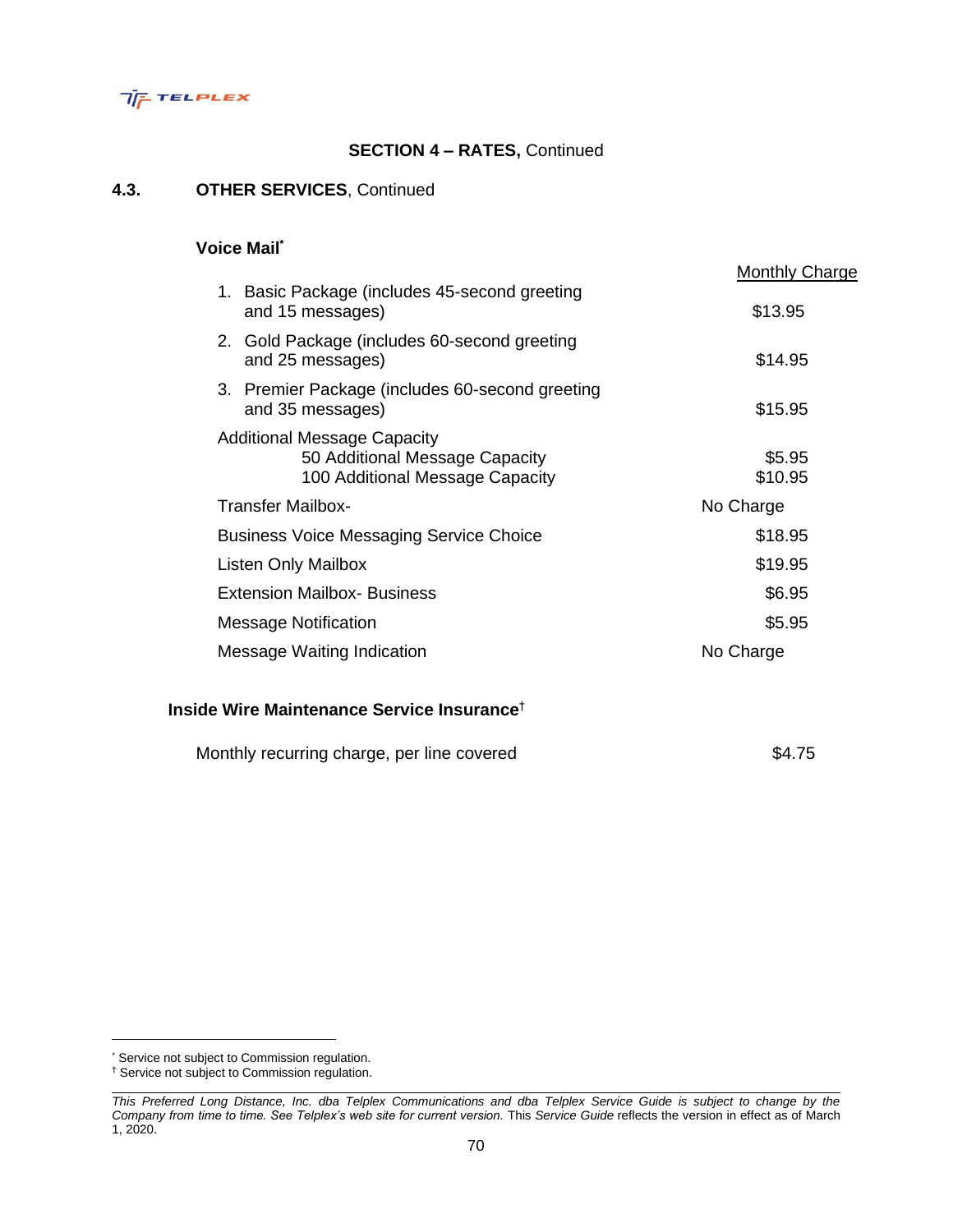

# **4.4. DIRECTORY LISTINGS; DISTRIBUTION OF DIRECTORIES**

(Prices shown do not include applicable Cost Recovery Fees or government taxes, fees, or surcharges,)

## **Listing Fee**

**4.5. 900/976 BLOCKING**

| Per initial listing (per month)    | \$9.50 |
|------------------------------------|--------|
| Per additional listing (per month) | \$9.50 |

**Non-Published Service** (Listing Fee is waived for Customers requesting Non-Published Service)

| Nonpublished Service Charge (per month, per account)                            | \$9.50           |
|---------------------------------------------------------------------------------|------------------|
| <b>Directory Assistance</b>                                                     |                  |
| Per call                                                                        | \$1.85           |
| <b>900/976 BLOCKING</b>                                                         |                  |
| Call Blocking, per line, per order<br>Remove Call Blocking, per line, per order | \$5.00<br>\$5.00 |

*This Preferred Long Distance, Inc. dba Telplex Communications and dba Telplex Service Guide is subject to change by the Company from time to time. See Telplex's web site for current version.* This *Service Guide* reflects the version in effect as of March 1, 2020.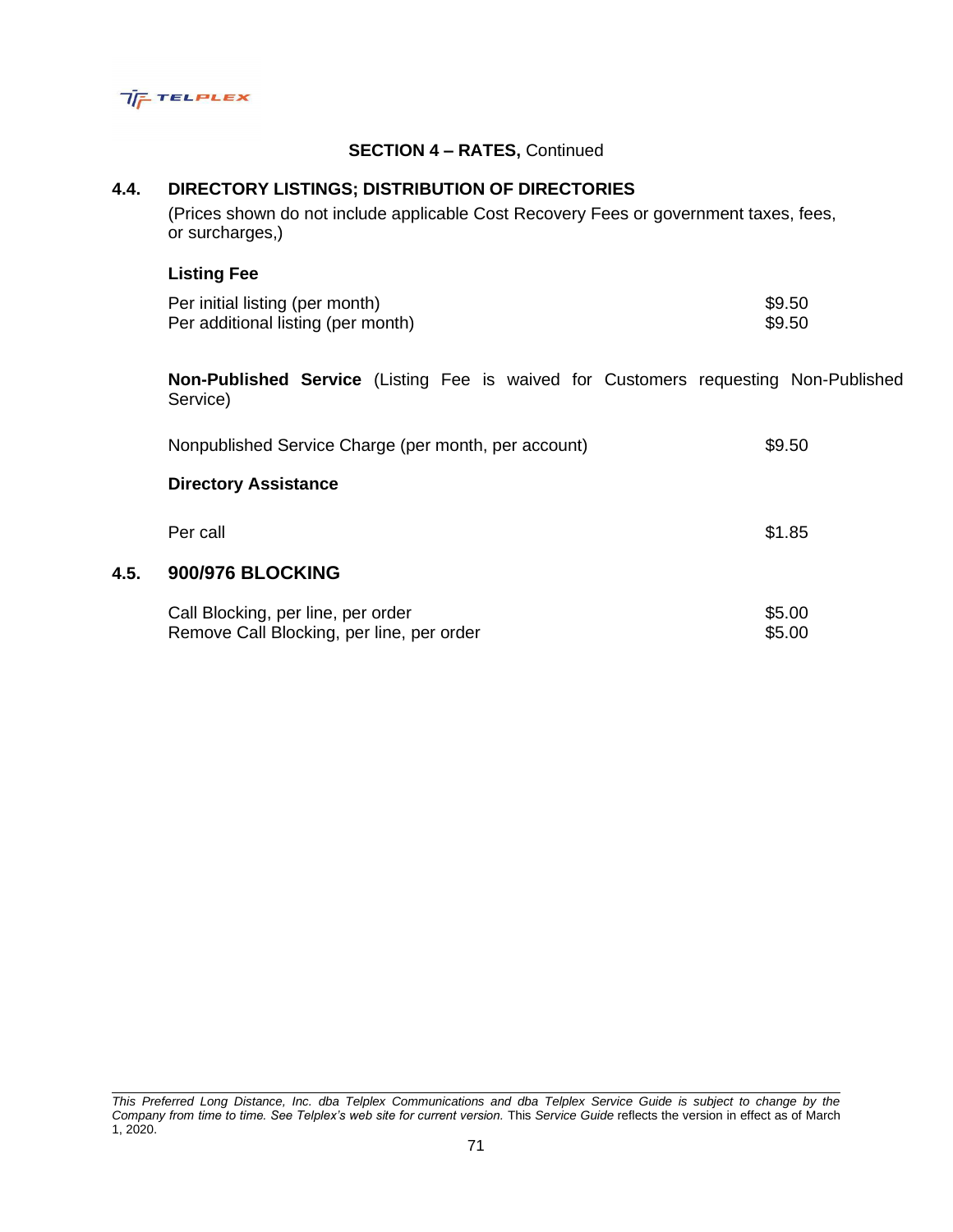

#### **4.7. INTEREXCHANGE SERVICES**

(Prices shown do not include applicable Cost Recovery Fees or government taxes, fees, or surcharges,)

## **138 Plan**

Includes Outbound Toll (1+) and Inbound Toll-Free (e.g. 800) calling, plus calling card. All usage is billed in one minute increments with each partial minute of usage during a call being rounded up to the next whole minute.

| \$3.95  |
|---------|
|         |
| \$0.059 |
| \$0.059 |
|         |
| \$0.089 |
| \$0.129 |
|         |
| \$0.65  |
| \$0.27  |
|         |

## **148 Plan**

Includes Outbound Toll (1+) and Inbound Toll-Free (e.g. 800) calling, plus calling card. All usage is billed in one minute increments with each partial minute of usage during a call being rounded up to the next whole minute.

| \$5.95  |
|---------|
|         |
| \$0.069 |
| \$0.039 |
|         |
| \$0.089 |
| \$0.129 |
|         |
| \$0.65  |
| \$0.27  |
|         |

<sup>5</sup> Calls initiated from payphone are subject to \$0.059-per-call surcharge.

*This Preferred Long Distance, Inc. dba Telplex Communications and dba Telplex Service Guide is subject to change by the Company from time to time. See Telplex's web site for current version.* This *Service Guide* reflects the version in effect as of March 1, 2020.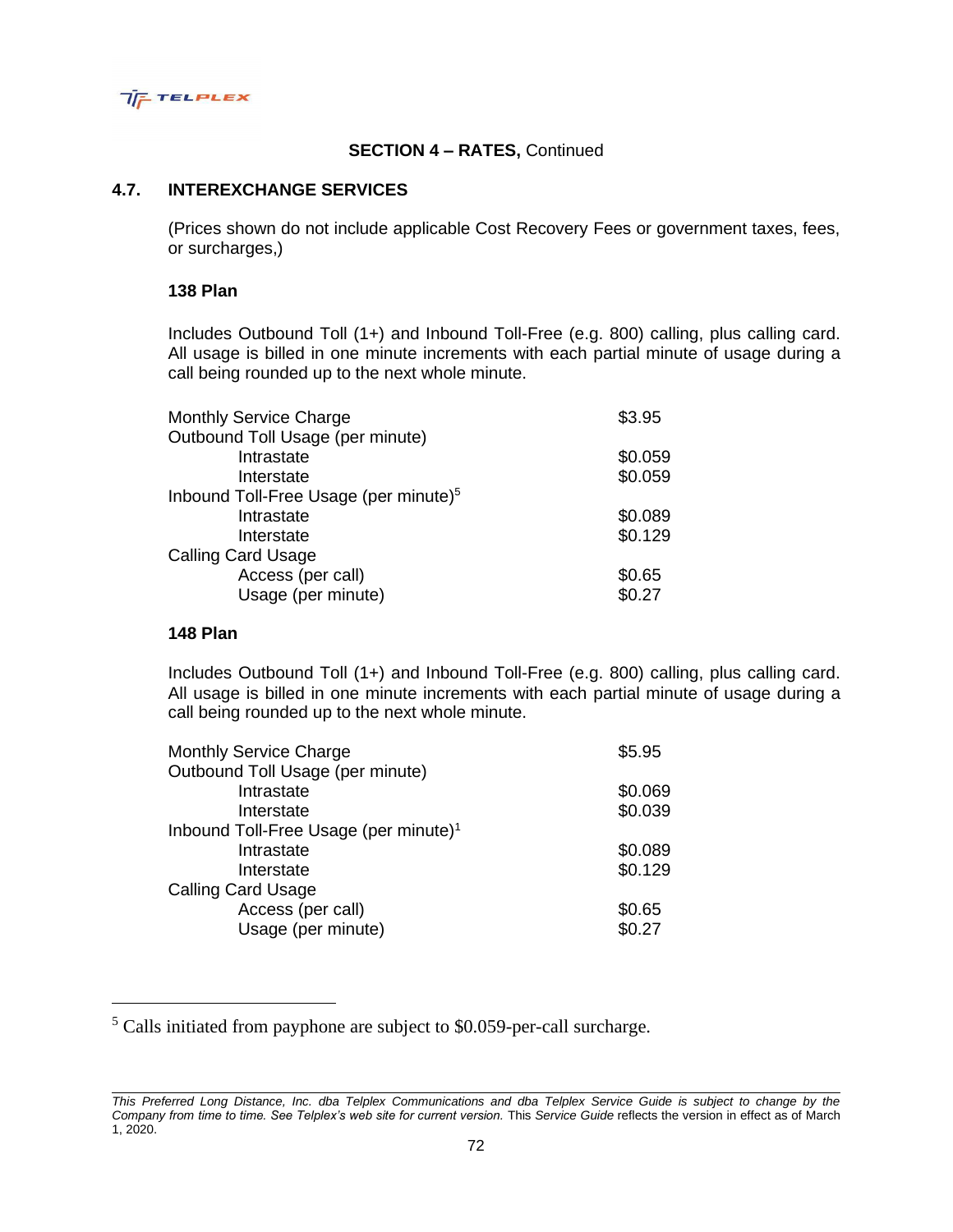

## **4.7. INTEREXCHANGE SERVICES,** Continued

#### **150 Plan**

Includes Outbound Toll (1+) and Inbound Toll-Free (e.g. 800) calling, plus calling card. All usage is billed in one minute increments with each partial minute of usage during a call being rounded up to the next whole minute.

| <b>Monthly Service Charge</b>                     | \$5.95  |
|---------------------------------------------------|---------|
| Outbound Toll Usage (per minute)                  |         |
| Intrastate                                        | \$0.079 |
| Interstate                                        | \$0.059 |
| Inbound Toll-Free Usage (per minute) <sup>1</sup> |         |
| Intrastate                                        | \$0.089 |
| Interstate                                        | \$0.129 |
| <b>Calling Card Usage</b>                         |         |
| Access (per call)                                 | \$0.65  |
| Usage (per minute)                                | \$0.27  |

#### **151 Plan**

Includes Outbound Toll (1+) and Inbound Toll-Free (e.g. 800) calling, plus calling card. All usage is billed in one minute increments with each partial minute of usage during a call being rounded up to the next whole minute.

| <b>Monthly Service Charge</b>                     | \$9.95  |
|---------------------------------------------------|---------|
| Outbound Toll Usage (per minute)                  |         |
| Intrastate                                        | \$0.079 |
| Interstate                                        | \$0.049 |
| Inbound Toll-Free Usage (per minute) <sup>1</sup> |         |
| Intrastate                                        | \$0.089 |
| Interstate                                        | \$0.129 |
| <b>Calling Card Usage</b>                         |         |
| Access (per call)                                 | \$0.65  |
| Usage (per minute)                                | \$0.27  |
|                                                   |         |

<sup>&</sup>lt;sup>1</sup> Calls initiated from payphone are subject to \$0.059-per-call surcharge.

<sup>&</sup>lt;sup>1</sup> Calls initiated from payphone are subject to \$0.059-per-call surcharge.

*This Preferred Long Distance, Inc. dba Telplex Communications and dba Telplex Service Guide is subject to change by the Company from time to time. See Telplex's web site for current version.* This *Service Guide* reflects the version in effect as of March 1, 2020.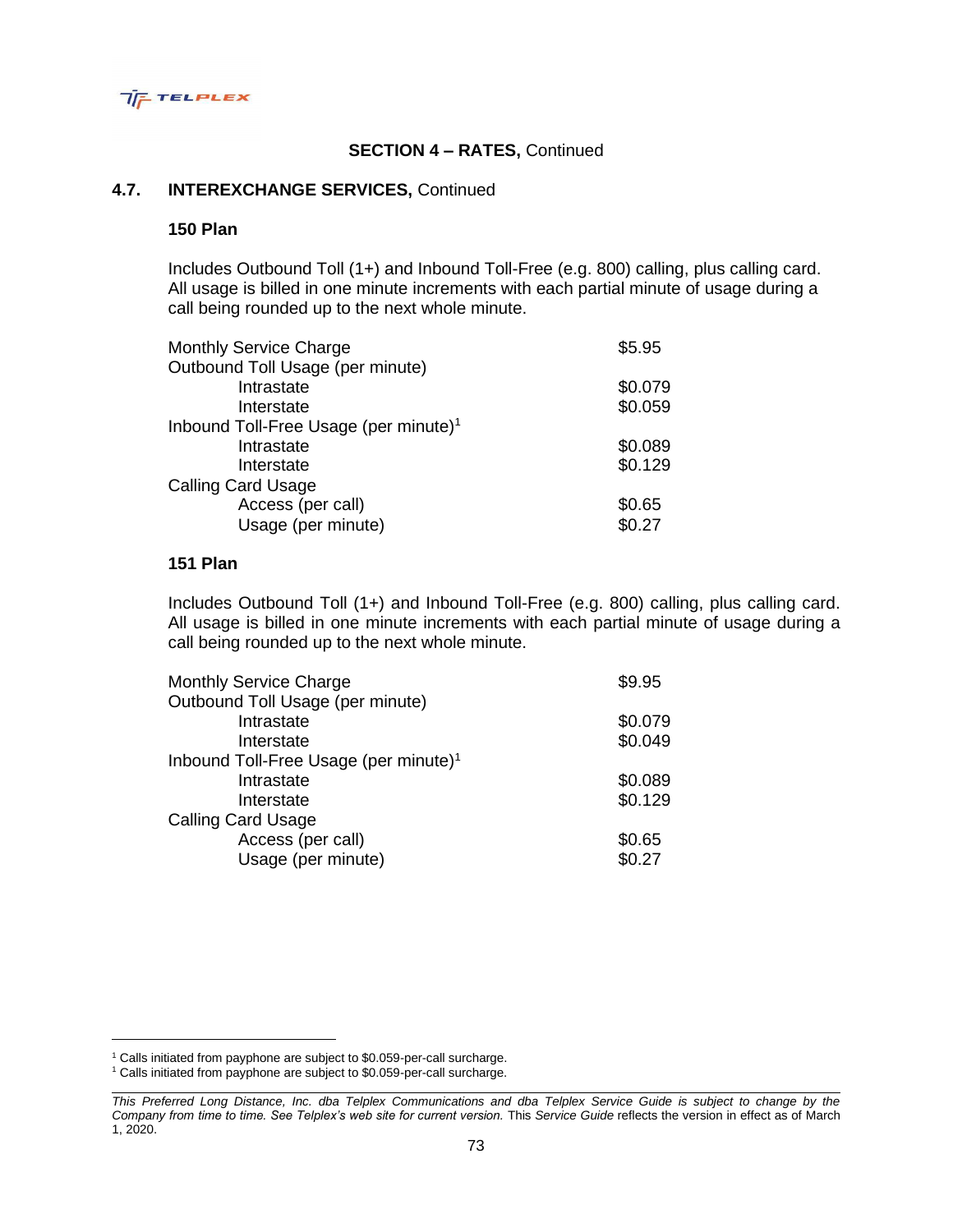

### **4.7. INTEREXCHANGE SERVICES,** Continued

### **152 Plan**

Includes Outbound Toll (1+) and Inbound Toll-Free (e.g. 800) calling, plus calling card. All usage is billed in one minute increments with each partial minute of usage during a call being rounded up to the next whole minute.

| <b>Monthly Service Charge</b>                     | \$6.95  |
|---------------------------------------------------|---------|
| Outbound Toll Usage (per minute)                  |         |
| Intrastate                                        | \$0.079 |
| Interstate                                        | \$0.049 |
| Inbound Toll-Free Usage (per minute) <sup>1</sup> |         |
| Intrastate                                        | \$0.089 |
| Interstate                                        | \$0.129 |
| <b>Calling Card Usage</b>                         |         |
| Access (per call)                                 | \$0.65  |
| Usage (per minute)                                | \$0.27  |

#### **153 Plan**

Includes Outbound Toll (1+) and Inbound Toll-Free (e.g. 800) calling, plus calling card. All usage is billed in one minute increments with each partial minute of usage during a call being rounded up to the next whole minute.

| <b>Monthly Service Charge</b>                     | \$7.95  |
|---------------------------------------------------|---------|
| Outbound Toll Usage (per minute)                  |         |
| Intrastate                                        | \$0.079 |
| Interstate                                        | \$0.039 |
| Inbound Toll-Free Usage (per minute) <sup>1</sup> |         |
| Intrastate                                        | \$0.089 |
| Interstate                                        | \$0.129 |
| Calling Card Usage                                |         |
| Access (per call)                                 | \$0.65  |
| Usage (per minute)                                | \$0.27  |
|                                                   |         |

<sup>&</sup>lt;sup>1</sup> Calls initiated from payphone are subject to \$0.059-per-call surcharge.

<sup>&</sup>lt;sup>1</sup> Calls initiated from payphone are subject to \$0.059-per-call surcharge.

*This Preferred Long Distance, Inc. dba Telplex Communications and dba Telplex Service Guide is subject to change by the Company from time to time. See Telplex's web site for current version.* This *Service Guide* reflects the version in effect as of March 1, 2020.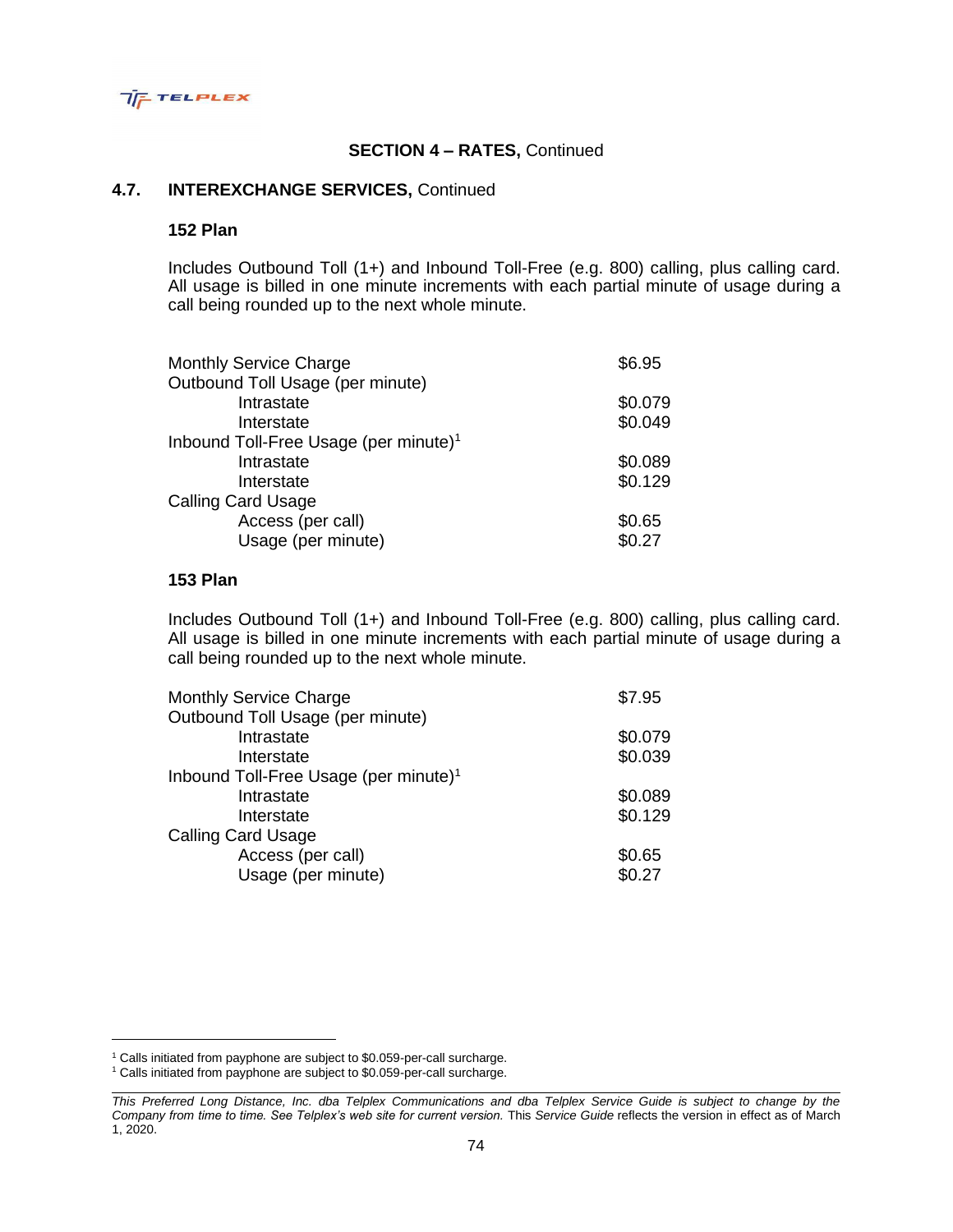

### **4.7. INTEREXCHANGE SERVICES,** Continued

### **155 Plan**

Includes Outbound Toll (1+) and Inbound Toll-Free (e.g. 800) calling, plus calling card. All usage is billed in one minute increments with each partial minute of usage during a call being rounded up to the next whole minute.

| <b>Monthly Service Charge</b>                     | \$5.95  |
|---------------------------------------------------|---------|
| Outbound Toll Usage (per minute)                  |         |
| Intrastate                                        | \$0.079 |
| Interstate                                        | \$0.079 |
| Inbound Toll-Free Usage (per minute) <sup>1</sup> |         |
| Intrastate                                        | \$0.079 |
| Interstate                                        | \$0.129 |
| <b>Calling Card Usage</b>                         |         |
| Access (per call)                                 | \$0.65  |
| Usage (per minute)                                | \$0.27  |

### **156 Plan**

Includes Outbound Toll (1+) and Inbound Toll-Free (e.g. 800) calling, plus calling card. All usage is billed in one minute increments with each partial minute of usage during a call being rounded up to the next whole minute..

| \$9.95  |
|---------|
|         |
| \$0.079 |
| \$0.029 |
|         |
| \$0.089 |
| \$0.129 |
|         |
| \$0.65  |
| \$0.27  |
|         |

<sup>&</sup>lt;sup>1</sup> Calls initiated from payphone are subject to \$0.059-per-call surcharge.

*This Preferred Long Distance, Inc. dba Telplex Communications and dba Telplex Service Guide is subject to change by the Company from time to time. See Telplex's web site for current version.* This *Service Guide* reflects the version in effect as of March 1, 2020.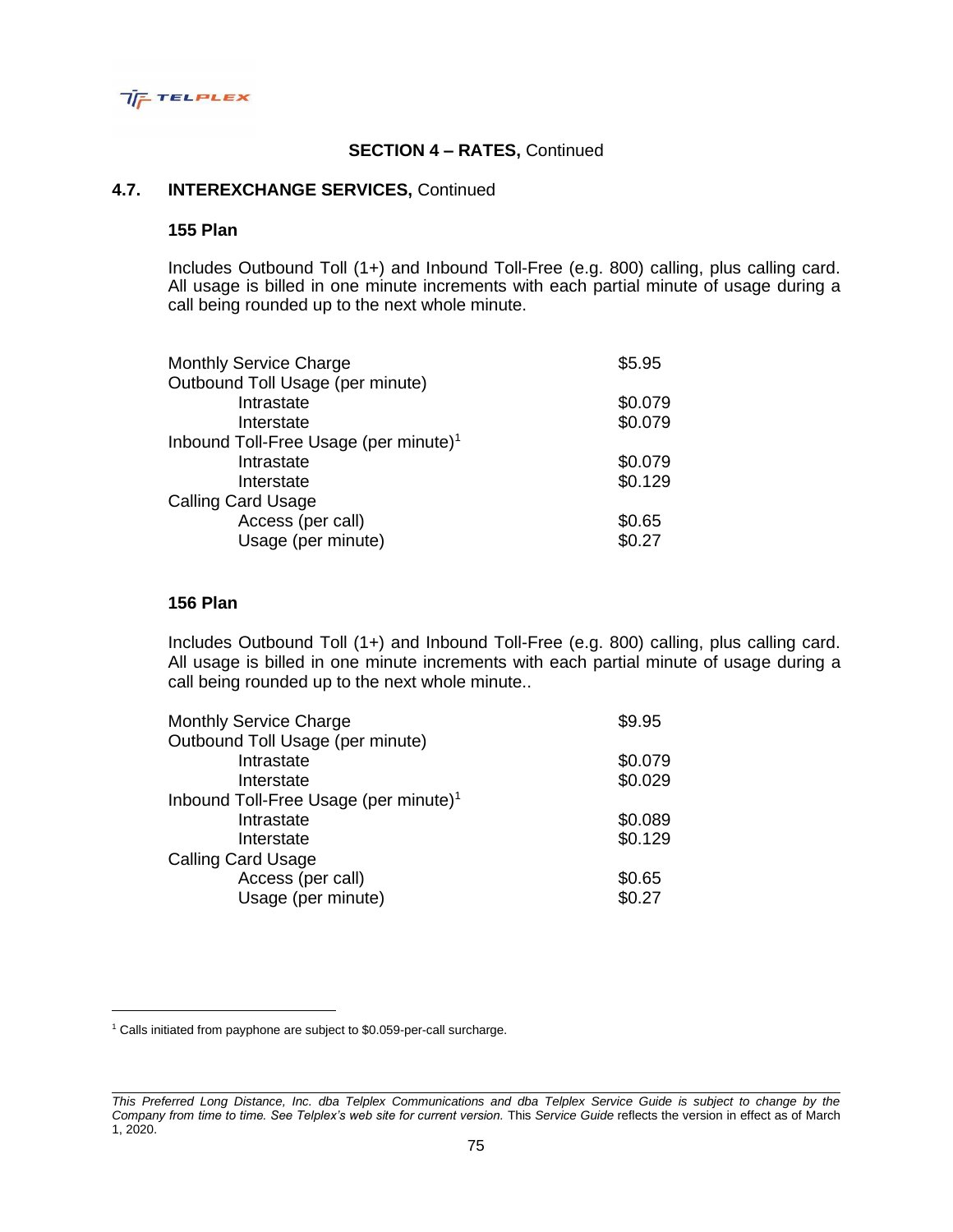

### **4.7. INTEREXCHANGE SERVICES,** Continued

#### **170 Plan**

170 Plan: includes Outbound Toll (1+) and Inbound Toll-Free (e.g. 800) calling, plus calling card. All usage is billed in one minute increments with each partial minute of usage during a call being rounded up to the next whole minute. A one-time \$50.00 credit applies on the Subscriber's account to be applied on the Subscriber's invoice on the seventh month of service if the Subscriber's account payments are current and the subscriber is in good standing.

| <b>Monthly Service Charge</b>                     | \$9.95  |
|---------------------------------------------------|---------|
| Outbound Toll Usage (per minute)                  |         |
| Intrastate                                        | \$0.049 |
| Interstate                                        | \$0.049 |
| Inbound Toll-Free Usage (per minute) <sup>1</sup> |         |
| Intrastate                                        | \$0.089 |
| Interstate                                        | \$0.129 |
| <b>Calling Card Usage</b>                         |         |
| Access (per call)                                 | \$0.65  |
| Usage (per minute)                                | \$0.27  |

# **4.8. SUSPENDED SERVICE REACTIVATION CHARGE**

(Prices shown do not include applicable Cost Recovery Fees or government taxes, fees, or surcharges,)

A Customer whose Service has been suspended, may request Service reconnection following resolution of the circumstance(s) resulting in suspension. A non-recurring reconnection charge applicable to each Customer account applies.

Suspended Service Reactivation Charge, per reconnection, per billing telephone number  $$19.99$ 

<sup>&</sup>lt;sup>1</sup> Calls initiated from payphone are subject to \$0.059-per-call surcharge.

*This Preferred Long Distance, Inc. dba Telplex Communications and dba Telplex Service Guide is subject to change by the Company from time to time. See Telplex's web site for current version.* This *Service Guide* reflects the version in effect as of March 1, 2020.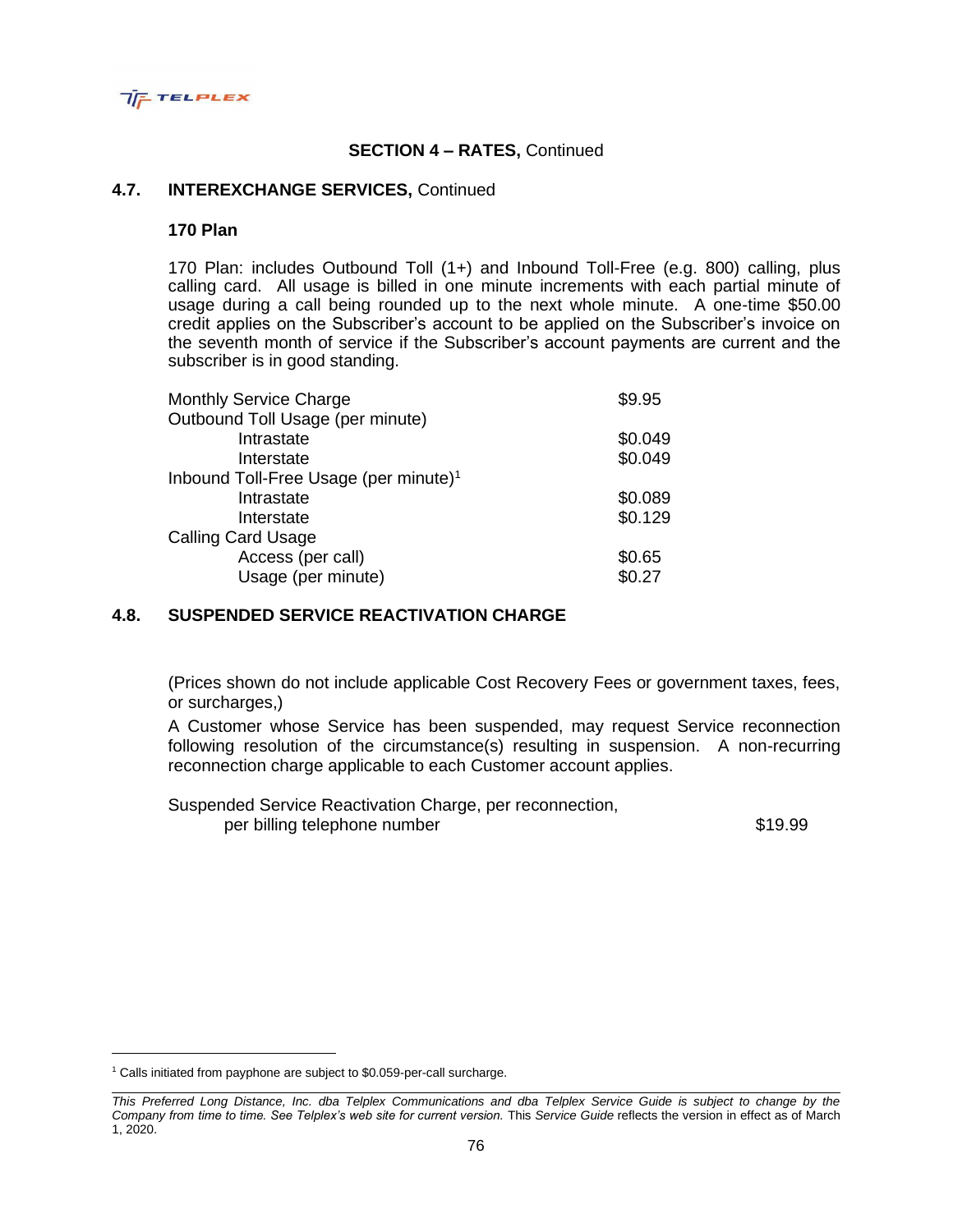

# **SECTION 5 – GRANDFATHERED SERVICES**

#### **5.1 Grandfathered Local Services**

(Prices shown do not include applicable Cost Recovery Fees, Listing Fee, or government taxes, fees, or surcharges,)

#### **Plan 1**<sup>3</sup>

Plan 1 is no longer available to new subscribers effective October 1, 2014.

- A. Service Establishment, per line per order  $$49.99$
- B. Service Charge (includes unlimited calling within Subscriber's Local Calling Area, Three-Way Calling, Toll-Free Number, Travel Card, and the first 100 minutes of non-Travel Card combined outbound ZUM Zone 3, intraLATA, intrastate interLATA, and interstate interLATA<sup>4</sup> toll calling -unused toll allowance is not carried forward from one month to the next<sup>1</sup>), per line per month  $$33.95^5$

| C. | Rates for Outbound Toll Usage in Excess of Monthly Allowance <sup>1</sup> |         |
|----|---------------------------------------------------------------------------|---------|
|    | ZUM Zone 3                                                                | \$0.079 |
|    | <b>IntraLATA</b>                                                          | \$0.079 |
|    | Intrastate intraLATA                                                      | \$0.079 |
|    | Interstate interLATA <sup>4</sup>                                         | \$0.039 |
|    |                                                                           |         |

| Rates for Toll Free Inbound Usage <sup>2</sup> |         |
|------------------------------------------------|---------|
| Intrastate                                     | \$0.089 |
| Interstate $4$                                 | \$0.129 |
|                                                |         |

<sup>4</sup> Allowance and rates apply to calls between points in contiguous 48 states. For calls to or from

international points or other points outside of contiguous 48 states, the Company's generally-applicable rates for such calling apply.

<sup>1</sup>Outbound Toll Usage (ZUM Zone 3, intraLATA, intrastate interLATA, and interstate interLATA) is billed on a per call basis in one minute increments, with any portion of a usage during a call amounting to less than a minute being rounded up to the next full minute.

<sup>&</sup>lt;sup>2</sup> Toll Free Inbound Usage is billed on a per call basis in one minute increments, with any portion of a usage during a call amounting to less than a minute being rounded up to the next full minute. A surcharge of \$0.59, per call, will be assessed for each call originated from a payphone.

<sup>&</sup>lt;sup>3</sup> As of the effective date of Advice Letter No. 15, this plan is no longer available; however, existing subscribers to this plan will continue to receive service under the plan

<sup>6</sup> \$27.95 prior to October 14, 2018.

*This Preferred Long Distance, Inc. dba Telplex Communications and dba Telplex Service Guide is subject to change by the Company from time to time. See Telplex's web site for current version.* This *Service Guide* reflects the version in effect as of March 1, 2020.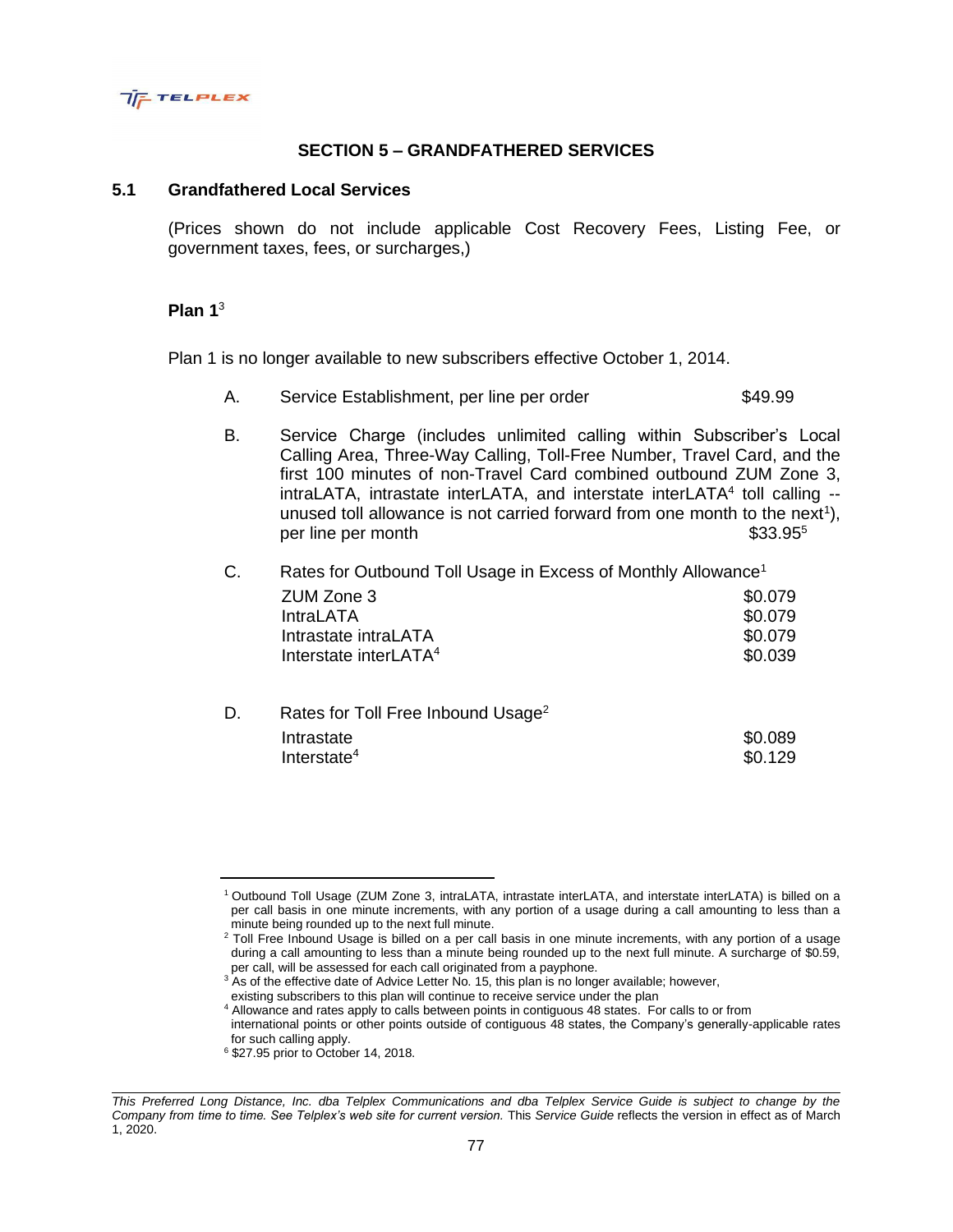

# **SECTION 5 – GRANDFATHERED SERVICES,** Continued

### **5.1 Grandfathered Local Services**, Continued

## **Plan 4**1,5

Plan 4 is no longer available to new subscribers effective October 1, 2014.

- A. Service Establishment, per line per order \$49.99
- B. Service Charge (includes unlimited calling within Subscriber's Local Calling Area, Travel Card, and the first 1000 minutes of non-Travel Card combined outbound ZUM Zone 3, intraLATA, intrastate interLATA, and interstate interLATA toll calling -- unused toll allowance is not carried forward from one month to the next.  $2,3,4$ , per line per month  $$44.99<sup>6</sup>$

| C. | Rates for Non-Permitted Uses and Usage Beyond Allowance <sup>2,3,4</sup> |         |
|----|--------------------------------------------------------------------------|---------|
|    | ZUM Zone 3                                                               | \$0.079 |
|    | <b>IntraLATA</b>                                                         | \$0.079 |
|    | Intrastate intraLATA                                                     | \$0.079 |
|    | Interstate interLATA                                                     | \$0.039 |

<sup>1</sup> This Plan is available only to customers subscribing to two or more lines under this plan.

<sup>&</sup>lt;sup>2</sup> Allowance and rates apply to calls between points in contiguous 48 states. For calls to or from international points or other points outside of contiguous 48 states, the Company's generally-applicable rates for such calling apply.

<sup>&</sup>lt;sup>3</sup> Unlimited calling allowance does not apply to use of service for telemarketing, dial-up internet connections, autodialing, or access to voice chat line services. If service is used for such purposes, the rates for Non-Permitted Uses will apply to all such calling.

<sup>4</sup>Outbound Toll Usage (ZUM Zone 3, intraLATA, intrastate interLATA, and interstate interLATA) is accounted for on a per call basis in one minute increments, with any portion of a usage during a call amounting to less than a minute being rounded up to the next full minute.

<sup>&</sup>lt;sup>5</sup>This plan is no longer offered to new subscribers.

<sup>6</sup> Rate will remain at \$41.99 until December 15, 2007.

*This Preferred Long Distance, Inc. dba Telplex Communications and dba Telplex Service Guide is subject to change by the Company from time to time. See Telplex's web site for current version.* This *Service Guide* reflects the version in effect as of March 1, 2020.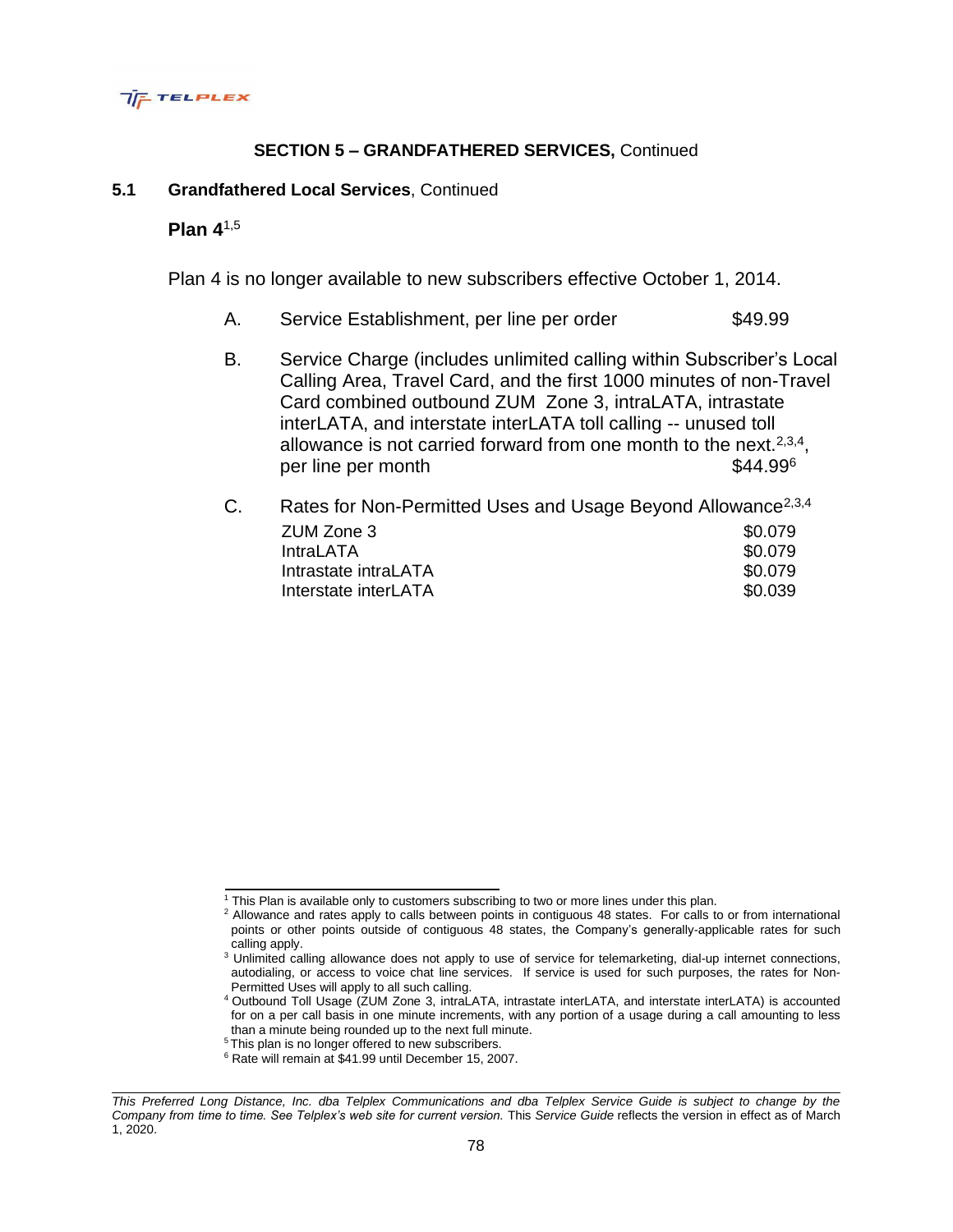

# **SECTION 5 – GRANDFATHERED SERVICES,** Continued

### **5.1 Grandfathered Local Services**, Continued

### **Plan 5**<sup>4</sup>

Plan 5 is no longer available to new subscribers effective October 1, 2014.

- A. Service Establishment, per line per order \$49.99
- B. Service Charge (includes unlimited calling within Subscriber's Local Calling Area, Travel Card, , two Business Custom Calling Features, and the first 1000 minutes of non- Travel Card combined outbound ZUM Zone 3, intraLATA, intrastate interLATA, and interstate interLATA toll calling -- unused toll allowance is not carried forward from one month to the next,<sup>1,2,3</sup> per line, per month \$51.99
- C. Rates for Non-Permitted Uses and Usage Beyond Allowance 1,2,3 **ZUM Zone 3**  $\sim$  30.079 IntraLATA \$0.079 Intrastate intraLATA  $$0.079$ Interstate interLATA  $\sim$  \$0.039

<sup>&</sup>lt;sup>1</sup> Allowance and rates apply to calls between points in contiguous 48 states. For calls to or from international points or other points outside of contiguous 48 states, the Company's generally-applicable rates for such calling apply.

<sup>&</sup>lt;sup>2</sup> Unlimited calling allowance does not apply to use of service for telemarketing, dial-up internet connections, autodialing, or access to voice chat line services. If service is used for such purposes, the rates for Non-Permitted Uses will apply to all such calling.

<sup>3</sup>Outbound Toll Usage (ZUM Zone 3, intraLATA, intrastate interLATA, and interstate interLATA) is billed on a per call basis in one minute increments, with any portion of a usage during a call amounting to less than a minute being rounded up to the next full minute.

<sup>4</sup>This plan is no longer offered to new subscribers.

<sup>5</sup> Rate will remain at \$48.99 until December 15, 2007.

*This Preferred Long Distance, Inc. dba Telplex Communications and dba Telplex Service Guide is subject to change by the Company from time to time. See Telplex's web site for current version.* This *Service Guide* reflects the version in effect as of March 1, 2020.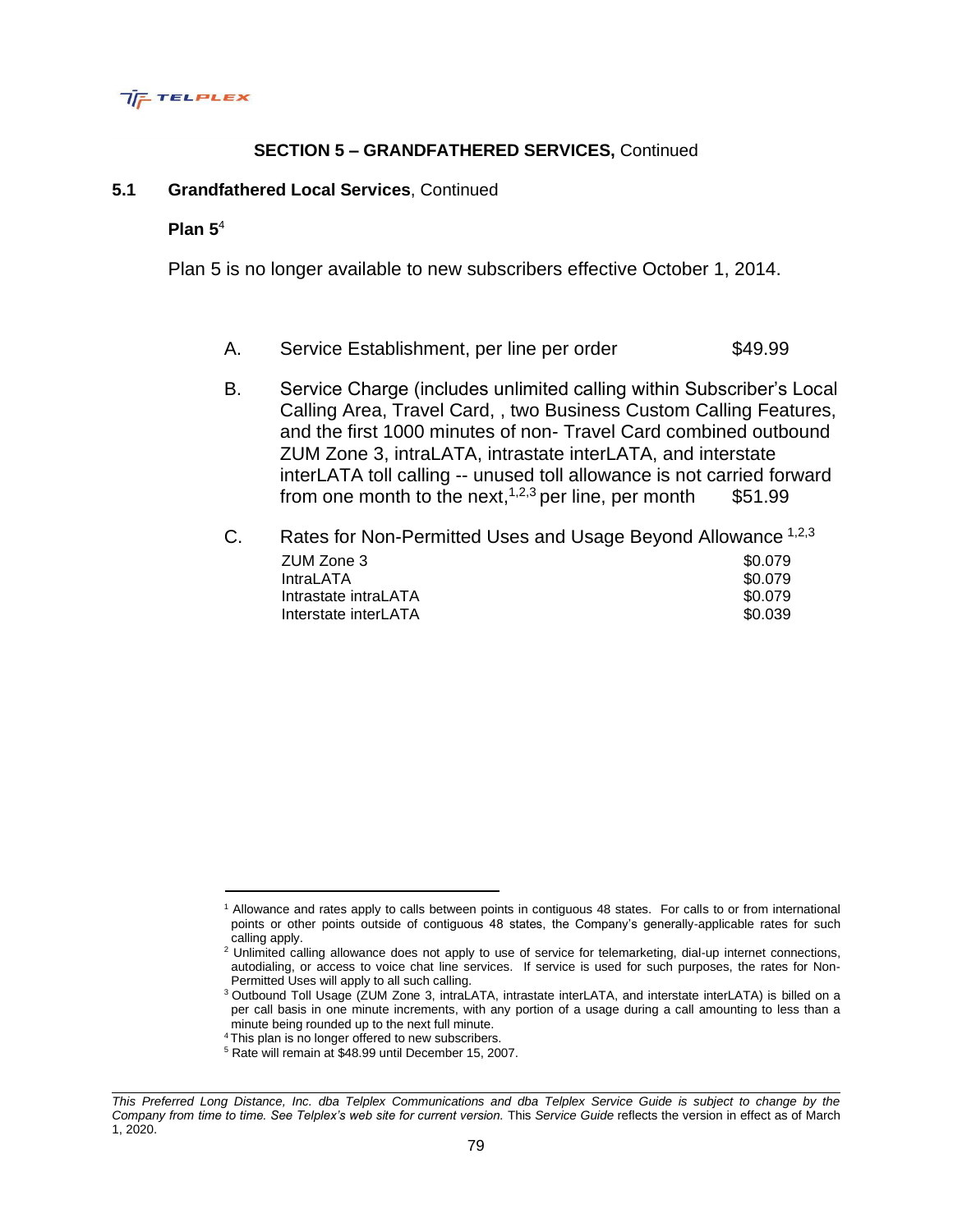

# **SECTION 5 – GRANDFATHERED SERVICES,** Continued

### **5.1 Grandfathered Local Services**, Continued

#### **Plan 7 - No longer available to new subscribers.**

Service Establishment, per line, per order  $$49.99$ 

\$38.00

Service Charge (includes unlimited calling within Subscriber's Local Calling Area, Travel Card, two Business Custom Calling Features, and the first 500 minutes of non-Travel Card combined outbound ZUM Zone 3, intraLATA, intrastate interLATA, and interstate interLATA toll calling -- unused toll allowance is not carried forward from one month to the nex $^{2,3}$ )

| first line, per month           | \$64.50 |
|---------------------------------|---------|
| each additional line, per month | \$42.00 |

Rates for Outbound Toll Usage in Excess of Monthly Allowance<sup>1,2</sup>

| ZUM Zone 3           | \$0.079 |
|----------------------|---------|
| IntraLATA            | \$0.079 |
| Intrastate InterLATA | \$0.079 |
| Interstate           | \$0.039 |
|                      |         |

#### **Plan 8**

Plan 8 is no longer available to new subscribers effective October 1, 2014.

|  | \$49.99 | Service Establishment, per line, per order |  |  |
|--|---------|--------------------------------------------|--|--|
|--|---------|--------------------------------------------|--|--|

B. Service Charge (includes unlimited calling within Subscriber's Local Calling Area, and toll calling at a per minute rate), per line per month

|                                            | -----   |
|--------------------------------------------|---------|
| Rates for Outbound Toll Usage <sup>2</sup> |         |
| ZUM Zone 3                                 | \$0.059 |
| <b>IntraLATA</b>                           | \$0.059 |
| Intrastate intraLATA                       | \$0.059 |
| Interstate interLATA                       | \$0.059 |
|                                            |         |

<sup>1</sup> Allowance and rates apply to calls between points in contiguous 48 states. For calls to or from international points or other points outside of contiguous 48 states, the Company's generally-applicable rates for such calling apply.

<sup>3</sup>Outbound Toll Usage (ZUM Zone 3, intraLATA, intrastate interLATA, and interstate interLATA) is billed on a per call basis in one minute increments, with any portion of a usage during a call amounting to less than a minute being rounded up to the next full minute.

*This Preferred Long Distance, Inc. dba Telplex Communications and dba Telplex Service Guide is subject to change by the Company from time to time. See Telplex's web site for current version.* This *Service Guide* reflects the version in effect as of March 1, 2020.